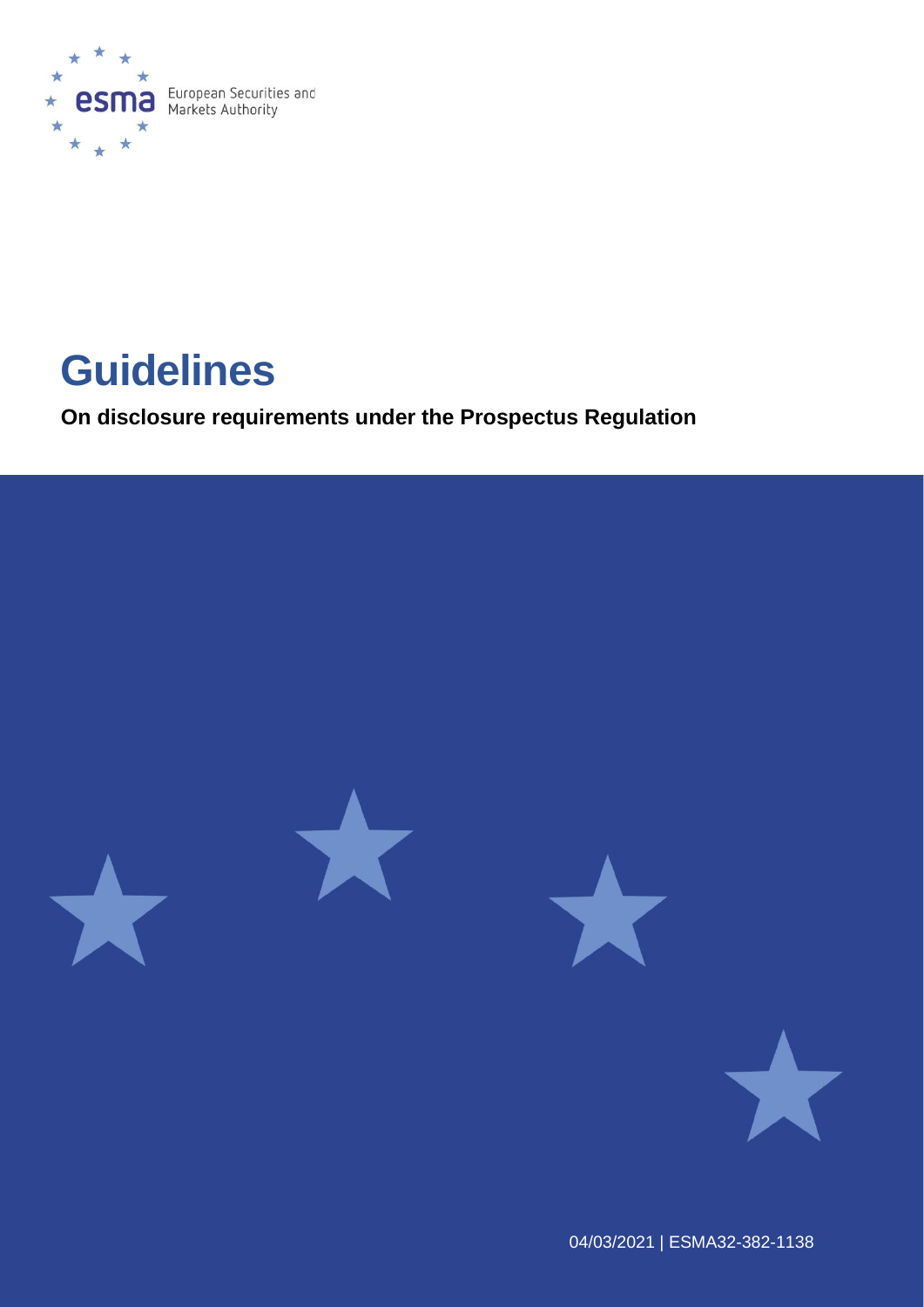

# **Table of Contents**

| L.    |                                                                         |  |
|-------|-------------------------------------------------------------------------|--|
| П.    |                                                                         |  |
| III.  |                                                                         |  |
| IV.   |                                                                         |  |
| V.    |                                                                         |  |
| V.1.  |                                                                         |  |
| V.2.  |                                                                         |  |
| V.3.  |                                                                         |  |
| V.4.  |                                                                         |  |
| V.5.  |                                                                         |  |
| V.6.  |                                                                         |  |
| V.7.  |                                                                         |  |
| V.8.  |                                                                         |  |
| V.9.  |                                                                         |  |
| V.10. |                                                                         |  |
| V.11. |                                                                         |  |
| V.12. | ACQUISITION RIGHTS AND UNDERTAKINGS TO INCREASE CAPITAL  49             |  |
| V.13. |                                                                         |  |
| V.14. |                                                                         |  |
| V.15. | DESCRIPTION OF THE RIGHTS ATTACHING TO THE ISSUER'S SHARES 51           |  |
| V.16. |                                                                         |  |
| V.17. |                                                                         |  |
| V.18. | INTEREST OF NATURAL AND LEGAL PERSONS INVOLVED IN THE ISSUE / OFFER  54 |  |
| V.19. |                                                                         |  |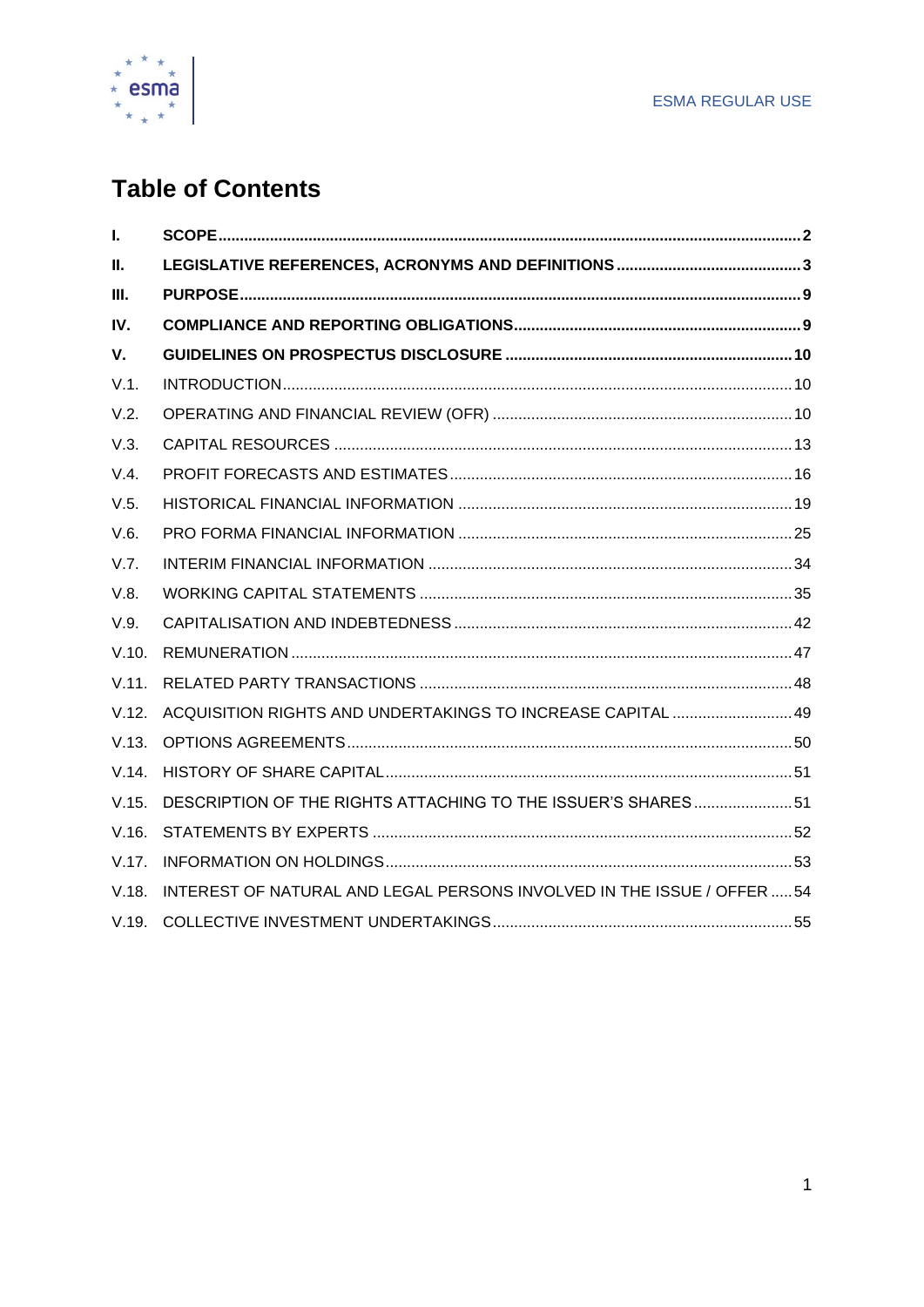



# <span id="page-2-0"></span>**I. Scope**

#### **Who?**

1. These Guidelines apply to competent authorities as defined in the Prospectus Regulation and market participants, including the persons responsible for a prospectus under Article 11(1) of the Prospectus Regulation.

#### **What?**

2. The purpose of these Guidelines is to help market participants to comply with the disclosure requirements set out in the Commission Delegated Regulation and to enhance consistency across the Union in the way that the Annexes to the Commission Delegated Regulation are understood. The Guidelines have been drafted pursuant to Article 16(3) of the ESMA Regulation.

#### **When?**

3. These Guidelines apply from two months after the date of their publication on ESMA's website in all official languages of the EU.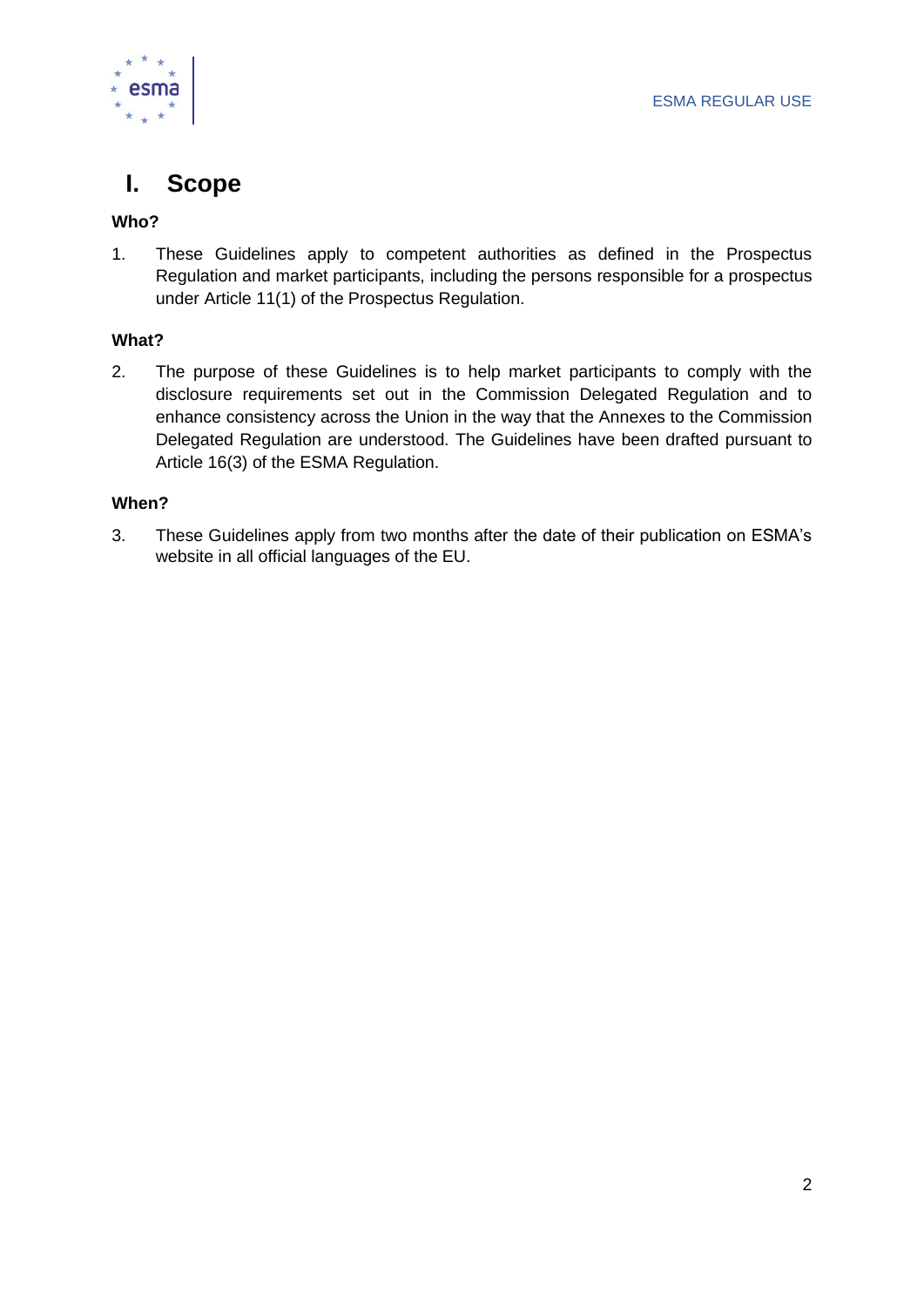

# <span id="page-3-0"></span>**II. Legislative references, acronyms and definitions**

#### **Legislative references**

Commission Delegated Regulation / Commission Delegated Regulation (EU) 2019/980 Commission Delegated Regulation (EU) 2019/980 of 14 March 2019 supplementing Regulation (EU) 2017/1129 of the European Parliament and of the Council as regards the format, content, scrutiny and approval of the prospectus to be published when securities are offered to the public or admitted to trading on a regulated market, and repealing Commission Regulation (EC) 809/2004<sup>1</sup>

- Prospectus Regulation Regulation (EU) 2017/1129 of the European Parliament and of the Council of 14 June 2017 on the prospectus to be published when securities are offered to the public or admitted to trading on a regulated market, and repealing Directive 2003/71/EC<sup>2</sup>
- ESMA Regulation **Regulation (EU) 1095/2010 of the European Parliament and** of the Council of 24 November 2010 establishing a European Supervisory Authority (European Securities Authority), amending Decision 716/2009/EC and repealing Commision Decision 2009/77/EC<sup>3</sup>, as amended by Regulation (EU) 2019/2175<sup>4</sup>
- Accounting Directive Directive 2013/34/EU of the European Parliament and of the Council of 26 June 2013 on the annual financial statements, consolidated financial statements and related reports of certain types of undertakings, amending Directive 2006/43/EC of the European Parliament and of the Council and repealing Council Directives 78/660/EEC and 83/349/EEC<sup>5</sup>
- EU Regulation 1606/2002 Regulation (EC) 1606/2002 of the European Parliament and of the Council of 19 July 2002 on the application of international accounting standards<sup>®</sup>
- Audit Directive **Regulation 2014/56/EU** of the European Parliament and Council of 16 April 2014 amending Directive 2006/43/EC on

<sup>1</sup> OJ L 166, 21.6.2019, p. 26–176.

<sup>2</sup> OJ L 168, 30.06.2017, p. 12-82. <sup>3</sup> OJ L 331, 15.12.2010, p. 84-119.

<sup>4</sup> OJ L 334, 27.12.2019, p. 1–145.

<sup>5</sup> OJ L 182, 29.06.2013, p. 19-76.

<sup>6</sup> QJ L 243, 11.09.2002, p. 1-4.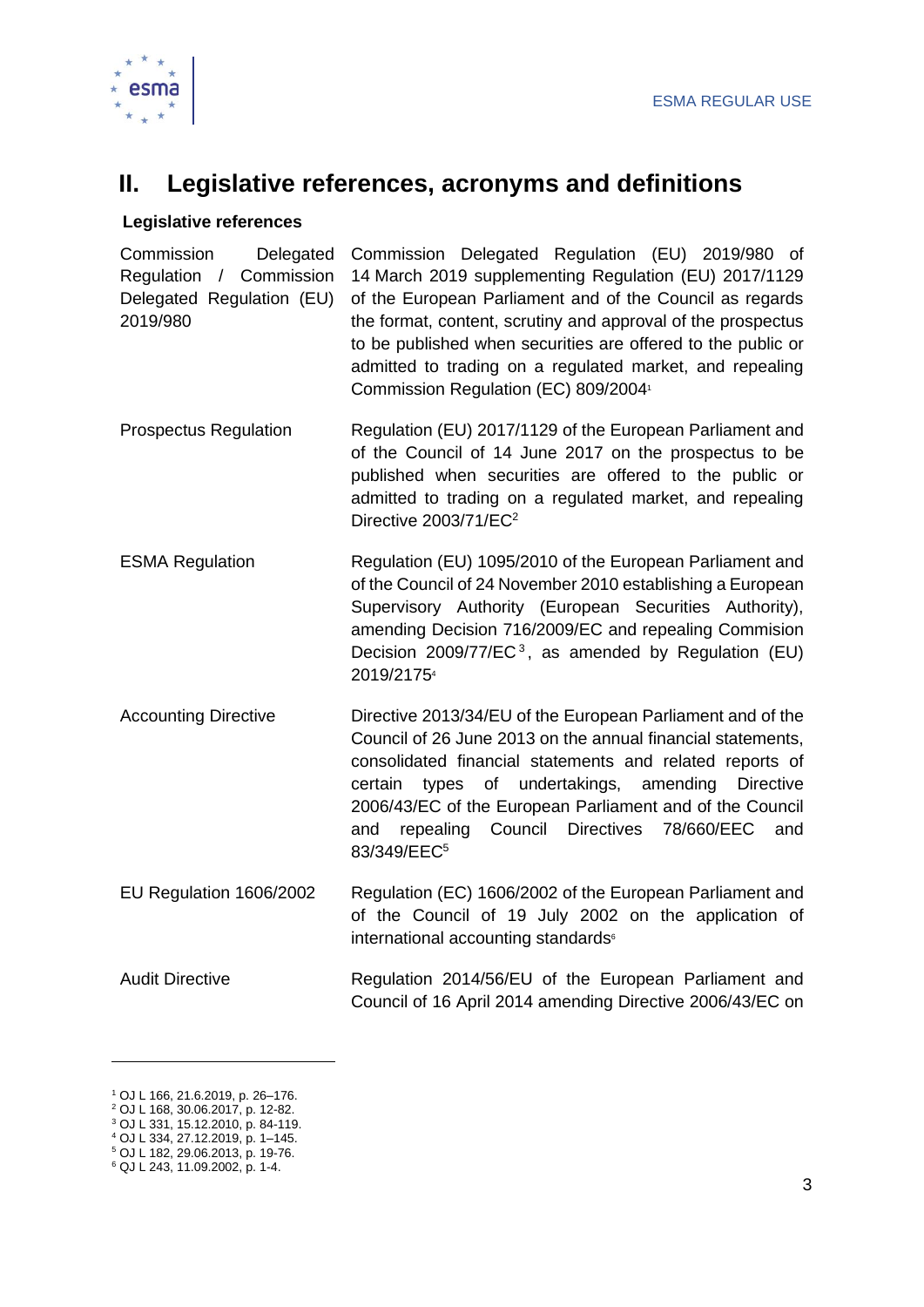

statutory audits of annual accounts and consolidated  $accounts<sup>7</sup>$ 

- Audit Regulation **Regulation Regulation** (EU) 537/2014 of the European Parliament and of the Council of 16 April 2014 on specific requirements regarding statutory audit of public-interest entities and repealing Commission Decision 2005/909/EC<sup>8</sup>
- Transparency Directive Directive 2004/109/EC of the European Parliament and of the Council of 15 December 2004 on the harmonisation of transparency requirements in relation to information about issuers whose securities are admitted to trading on a regulated market and amending Directive 2001/34/EC<sup>9</sup>
- Capital Requirements **Regulation** Regulation (EU) 575/2013 of the European Parliament and of the Council of 26 June 2013 on prudential requirements for credit institutions and investment firms and amending Regulation (EU) 648/2012<sup>10</sup>
- Commission Delegated Regulation (EU) 2015/61 Commission Delegated Regulation (EU) 2015/61 of 10 October 2014 to supplement Regulation (EU) 575/2013 of the European Parliament and the Council with regard to liquidity coverage requirement for Credit Institutions<sup>11</sup>
- Solvency II **Directive 2009/138/EC** of the European Parliament and of the Council of the 25 November 2009 on the taking-up and pursuit of the business of Insurance and Reinsurance (Solvency  $II)^{12}$
- Commission Implementing Regulation (EU) 680/2014 Commission Implementing Regulation (EU) 680/2014 of 16 April 2014 laying down implementing technical standards with regard to supervisory reporting of institutions according to Regulation (EU) 575/2013 of the European Parliament and of the Council<sup>13</sup>
- Shareholder Directive / SRD Rights Directive 2007/36/EC of the European Parliament and of the Council of 11 July 2007 on the exercise of certain rights of shareholders in listed companies<sup>14</sup>

- <sup>8</sup> OJ L 158, 27.05.2014, p. 77-112.
- <sup>9</sup> OJ L 390, 31.12.2004, p. 38-57. <sup>10</sup> OJ L 176, 27.06.2013. p. 1-337.
- <sup>11</sup> OJ L 11, 17.01.2015, p. 1-36.
- <sup>12</sup> OJ L 335, 17.12.2009, p. 1-155.
- <sup>13</sup> OJ L 191, 28.06.2014, p. 1-1861.
- <sup>14</sup> OJ L 184, 14.07.2007, p 17-24.

<sup>7</sup> OJ L 158, 27.05.2014, p 196-226.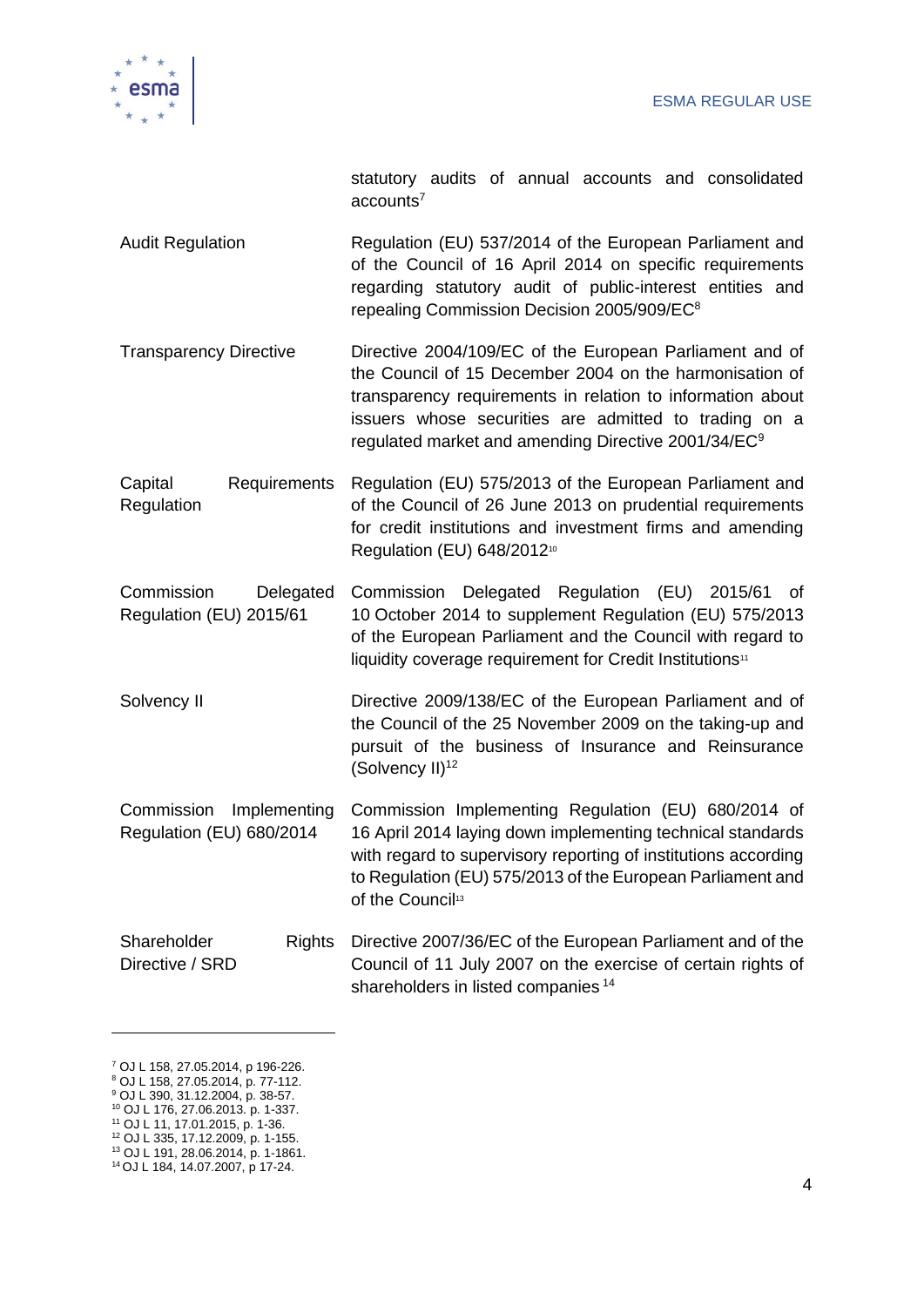

| Commission<br>2008/961/EC | Decision | Commission Decision 2008/961/EC of 12 December 2008<br>on the use by third countries' issuers of securities of certain<br>country's<br>national<br>accounting<br>third<br>standards<br>and<br>International Financial Reporting Standards to prepare their<br>consolidated financial statements (notified under document<br>number C(2008) 8218 <sup>15</sup> |
|---------------------------|----------|---------------------------------------------------------------------------------------------------------------------------------------------------------------------------------------------------------------------------------------------------------------------------------------------------------------------------------------------------------------|
| <b>SFT Regulation</b>     |          | Regulation (EU) 2015/2365 of the European Parliament and<br>of the Council of 25 November 2015 on transparency of<br>securities financing transactions and of reuse and amending<br>Regulation (EU) 648/2012 <sup>16</sup>                                                                                                                                    |
| <b>Acronyms</b>           |          |                                                                                                                                                                                                                                                                                                                                                               |
| <b>ESMA</b>               |          | European Securities and Markets Authority                                                                                                                                                                                                                                                                                                                     |
| EU / Union                |          | European Union                                                                                                                                                                                                                                                                                                                                                |
| IAS / IFRS                |          | International Accounting Standards / International Financial<br><b>Reporting Standards</b>                                                                                                                                                                                                                                                                    |
| <b>OFR</b>                |          | Operating and financial review                                                                                                                                                                                                                                                                                                                                |
| <b>ESG</b>                |          | Environmental, social and governance                                                                                                                                                                                                                                                                                                                          |
| <b>GAAP</b>               |          | <b>Generally Accepted Accounting Principles</b>                                                                                                                                                                                                                                                                                                               |
| <b>IPO</b>                |          | Initial public offer                                                                                                                                                                                                                                                                                                                                          |
| CET <sub>1</sub>          |          | <b>Common Equity Tier 1</b>                                                                                                                                                                                                                                                                                                                                   |
| <b>SFT</b>                |          | Securities financing transactions                                                                                                                                                                                                                                                                                                                             |

#### **Definitions**

| Competent authority    |                          | competent authority responsible for approving<br>prospectuses under the Prospectus Regulation |  |
|------------------------|--------------------------|-----------------------------------------------------------------------------------------------|--|
| Annex(es) / Annex Item | Regulation (EU) 2019/980 | Annexes (disclosure schedules) in Commission Delegated                                        |  |

<sup>15</sup> OJ L 340, 19.12.2008, p. 112-114.

<sup>16</sup> OJ L 337, 23.12.2015, p. 1-34.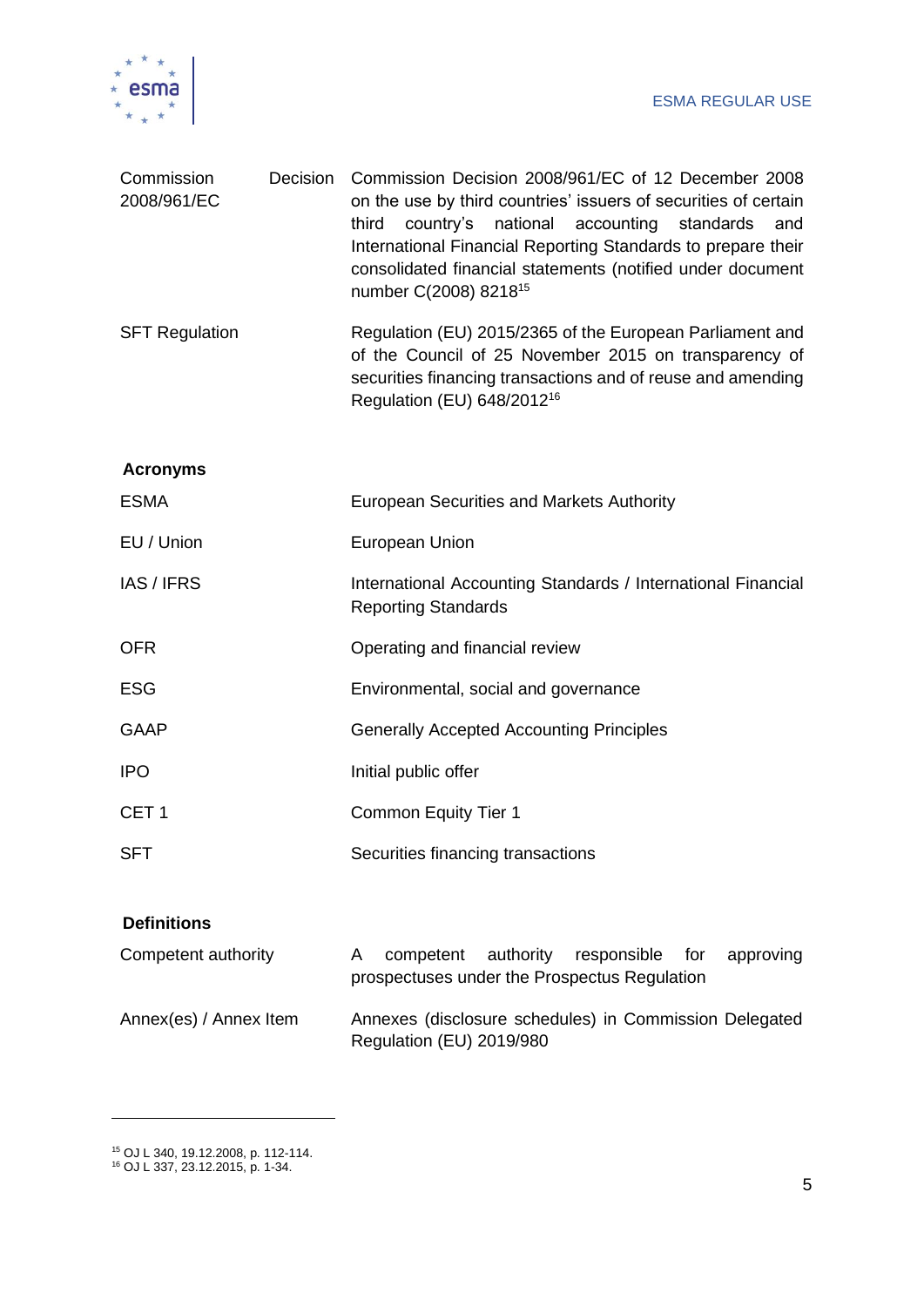

| Persons responsible for the<br>prospectus                                       | The persons to whom responsibility for the information in a<br>prospectus attaches, that is, as the case may be, the issuer<br>or its administrative, management or supervisory bodies, the<br>offeror, the persons asking for the admission to trading on a<br>regulated market or the guarantor and any further persons<br>responsible for the information given in the prospectus and<br>identified as such in the prospectus                                                           |  |  |  |
|---------------------------------------------------------------------------------|--------------------------------------------------------------------------------------------------------------------------------------------------------------------------------------------------------------------------------------------------------------------------------------------------------------------------------------------------------------------------------------------------------------------------------------------------------------------------------------------|--|--|--|
| <b>Profit forecast</b>                                                          | As defined in Article 1(d) of Commission Delegated<br>Regulation                                                                                                                                                                                                                                                                                                                                                                                                                           |  |  |  |
| Registration<br>document<br>$\sqrt{2}$<br>Universal<br>registration<br>document | Registration document or universal registration document as<br>referred to in the Prospectus Regulation                                                                                                                                                                                                                                                                                                                                                                                    |  |  |  |
| Applicable<br>accounting                                                        | For the purpose of these Guidelines, any of the following:                                                                                                                                                                                                                                                                                                                                                                                                                                 |  |  |  |
| framework<br>Accounting<br>$\sqrt{2}$<br>framework                              | (i) International Financial Reporting Standards (IFRS) as<br>adopted in the EU pursuant to Regulation (EC) 1606/2002<br>on the application of international accounting standards; <sup>17</sup> or                                                                                                                                                                                                                                                                                         |  |  |  |
|                                                                                 | (ii) National Generally Accepted Accounting Principles<br>(GAAP), i.e. the accounting requirements stemming from the<br>transposition of the European Accounting Directives into the<br>legal system of the Member States of the European Union;<br>or                                                                                                                                                                                                                                     |  |  |  |
|                                                                                 | laying down equivalent requirements<br>(iii)<br>GAAP<br>in<br>accordance with Commission Regulation (EC) 1569/2007 <sup>18</sup><br>mechanism for the determination<br>establishing<br>a<br>of<br>equivalence of accounting standards applied by third country<br>issuers of securities pursuant to Directive 2003/71/EC and<br>2004/109/EC of the European Parliament and of the Council<br>for issuers that are exempted from the requirement of<br>preparing IFRS as endorsed in the EU |  |  |  |
| Accounting<br>European<br><b>Directives</b>                                     | The Accounting Directives refer to Directive 2013/34/EU of<br>the European Parliament and of the Council of 26 June 2013<br>on the annual financial statements, Council Directive<br>91/674/EEC on annual accounts and consolidated accounts<br>of insurance undertakings as well as Council Directive                                                                                                                                                                                     |  |  |  |

 $\overline{\phantom{a}}$ 

<sup>17</sup> OJ L 243, 11.09.2002, p. 1-4.

<sup>18</sup> OJ L 340, 22.12.2007, p. 66-68.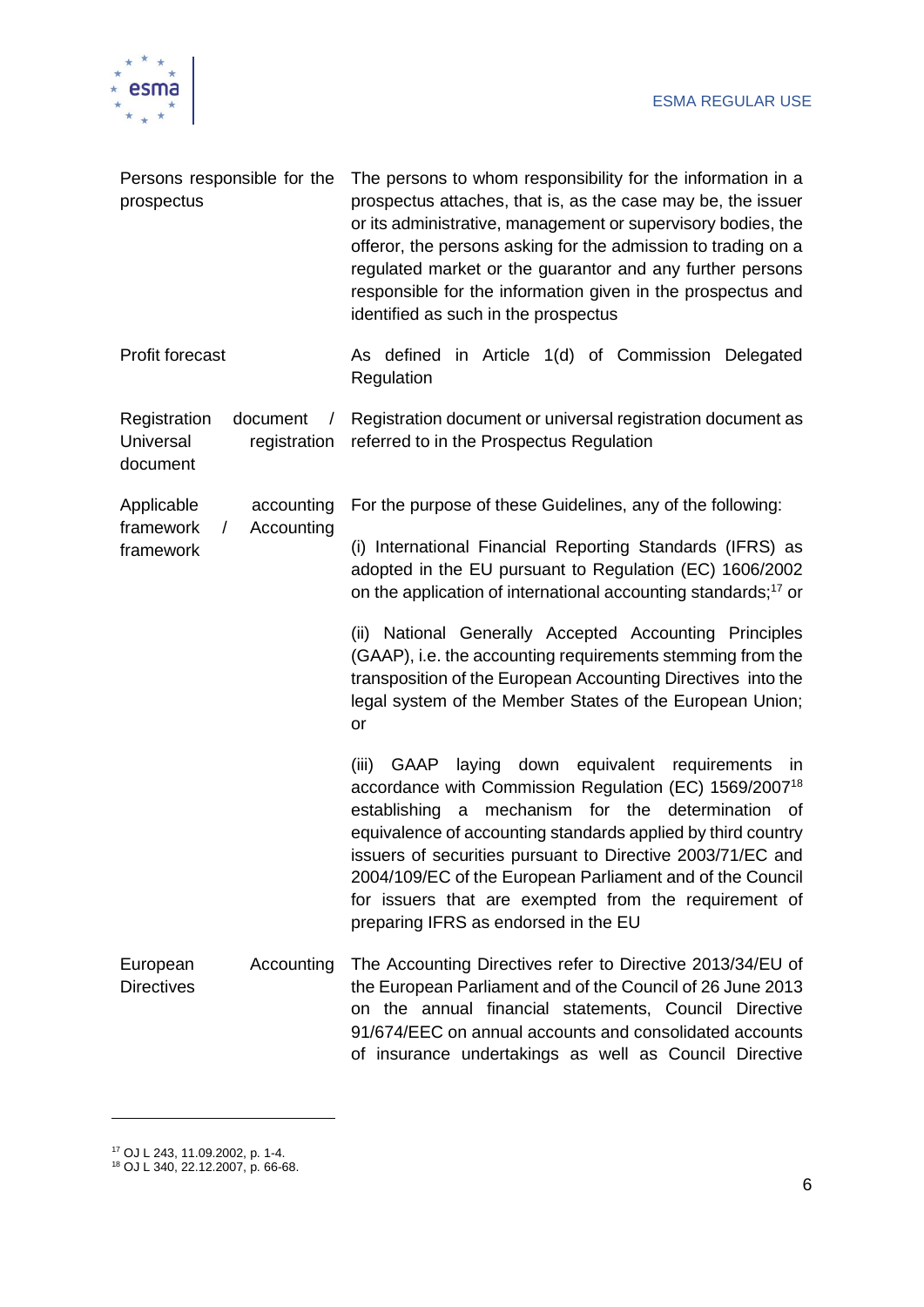

framework

|                                                                                   | 86/635/EEC on annual accounts and consolidated accounts<br>of banks and other financial institutions                                                                                                                                                                                          |
|-----------------------------------------------------------------------------------|-----------------------------------------------------------------------------------------------------------------------------------------------------------------------------------------------------------------------------------------------------------------------------------------------|
| Supplement or amendment                                                           | A supplement or amendment as referred to in the Prospectus<br>Regulation                                                                                                                                                                                                                      |
| Profit estimate                                                                   | As defined in Article 1(c) of Commission Delegated<br>Regulation                                                                                                                                                                                                                              |
| <b>Equity securities</b>                                                          | As defined in Article 2(b) of the Prospectus Regulation                                                                                                                                                                                                                                       |
| Significant<br>financial<br>commitment                                            | As referred to in Article 18(4) of Commission Delegated<br>Regulation (EU) 2019/980                                                                                                                                                                                                           |
| Significant gross change                                                          | As defined in Article 1(e) of Commission Delegated<br>Regulation (EU) 2019/980                                                                                                                                                                                                                |
| Complex financial history                                                         | As referred to in Article 18(3) of Commission Delegated<br>Regulation (EU) 2019/980                                                                                                                                                                                                           |
| Non-equity securities                                                             | As defined in Article 2(c) of the Prospectus Regulation                                                                                                                                                                                                                                       |
| <b>Liquidity Coverage Ratio</b>                                                   | Liquidity coverage ratio as defined in Article 4(1) of<br>Commission Delegated Regulation (EU) 2015/61<br>of<br>10 October 2014 to supplement Regulation (EU) 575/2013<br>of the European Parliament and the Council with regard to<br>liquidity coverage requirement for Credit Institutions |
| Minimum<br>Capital<br>Requirement                                                 | Minimum capital requirement as defined in Article 248 of<br>Commission Delegated Regulation (EU) 2015/35<br>of<br>10 October 2014 supplementing Solvency II                                                                                                                                   |
| Net Stable Funding Ratio                                                          | Net stable funding ratio as defined in Article 428(b) of<br>Regulation (EU) 575/2013 of the European Parliament and<br>of the Council of 26 June 2013 on prudential requirements<br>for credit institutions and investment firms and amending<br>Regulation (EU) 648/2012.                    |
| Total capital ratio / TCR                                                         | As defined in Article 92(2)(c) of the Credit Requirements<br>Regulation.                                                                                                                                                                                                                      |
| Equivalent<br>accounting<br>framework / Equivalent third<br>country<br>accounting | See Commission Decision 2008/961/EC                                                                                                                                                                                                                                                           |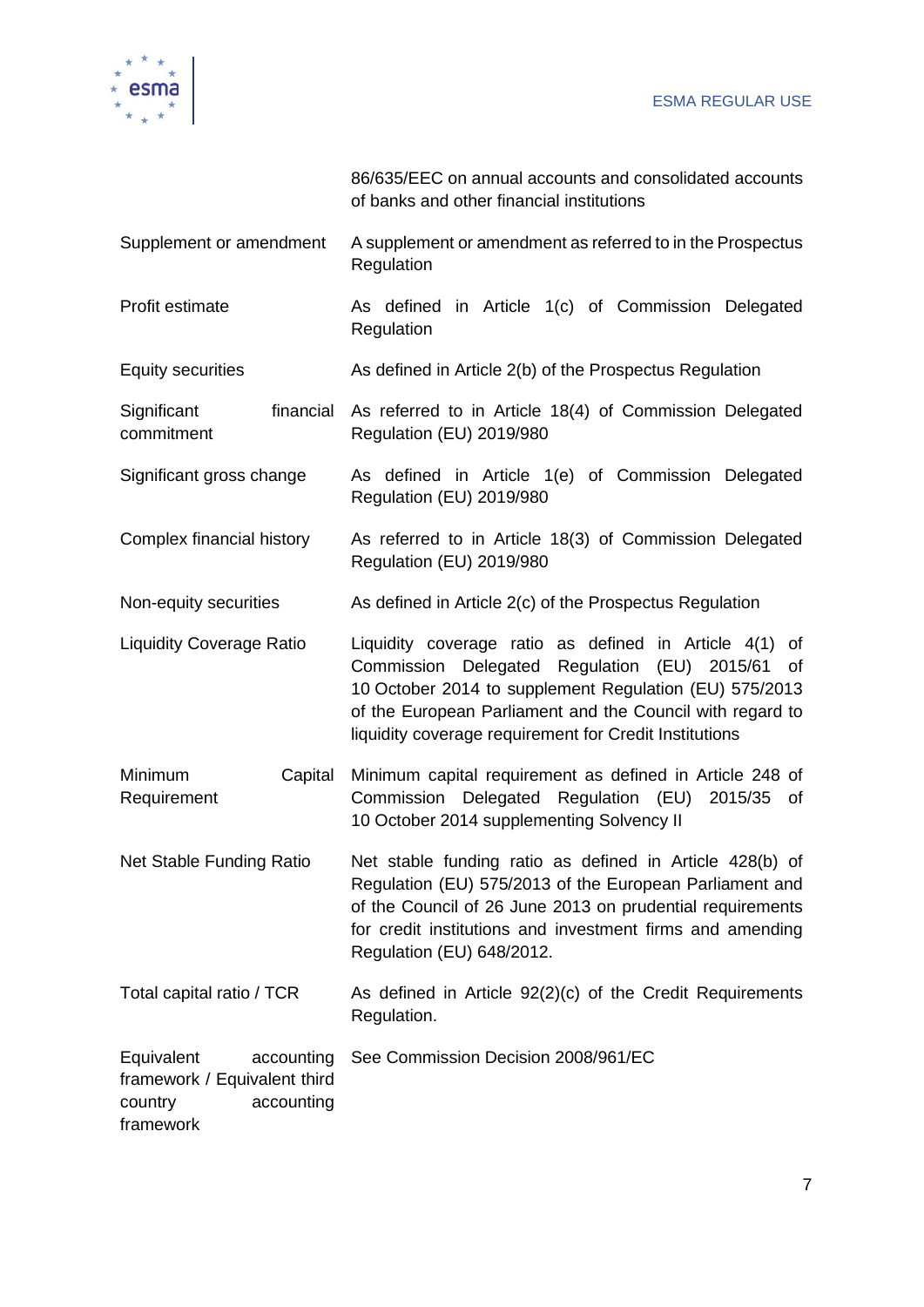

Restatement of financial For the purpose of these Guidelines, restatement of information historical financial information refers to situations when because of the change in the accounting framework that will be applied by the issuer in the next year's financial statements, the historical financial statements will be revised and presented in accordance with this new accounting framework.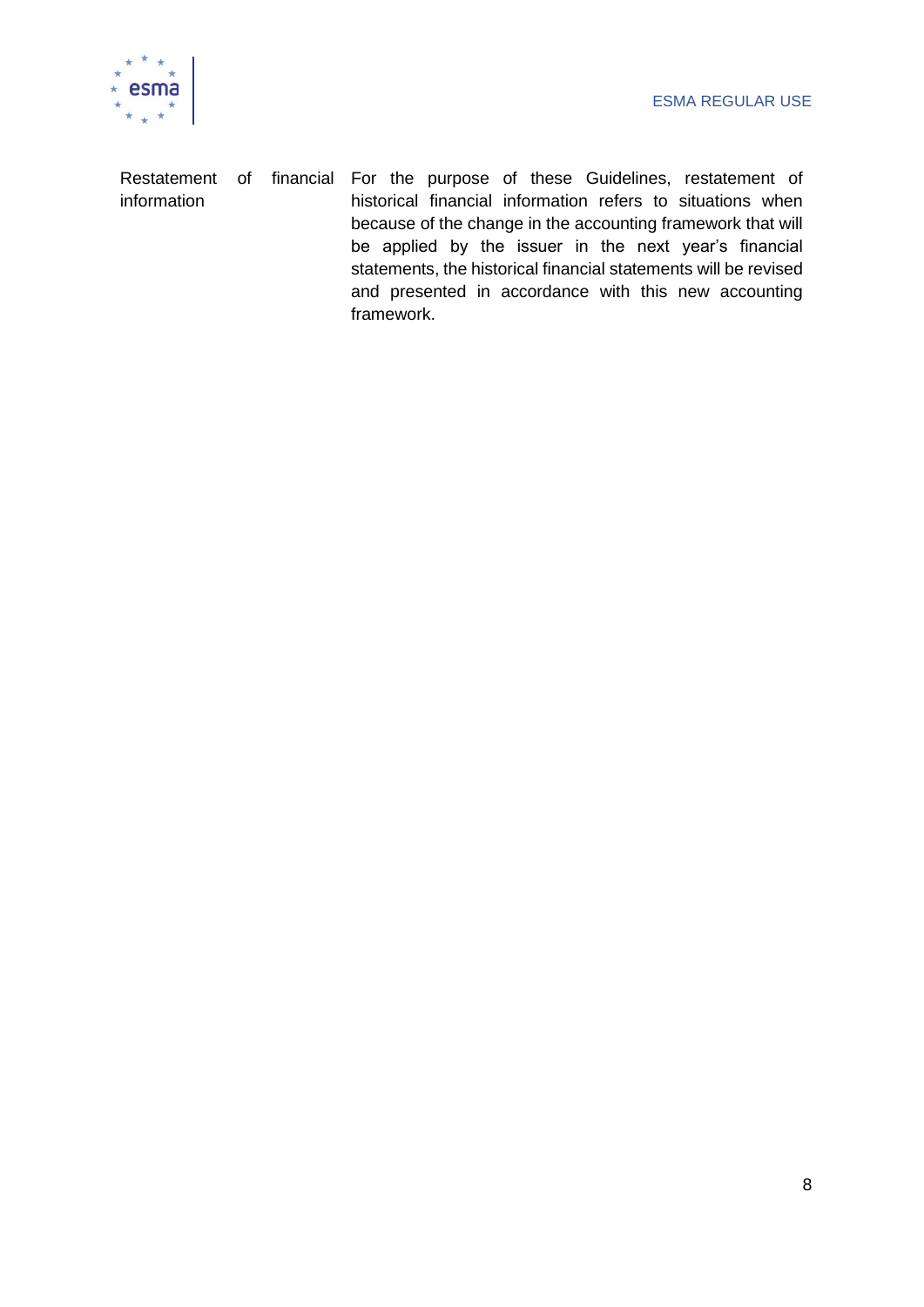

# <span id="page-9-0"></span>**III. Purpose**

4. These Guidelines are based on Article 20(12) of the Prospectus Regulation and Article 16(1) of the ESMA Regulation. The objectives of these Guidelines are to establish consistent, efficient and effective supervisory practices among competent authorities when assessing the completeness, comprehensibility and consistency of information in prospectuses as well as to ensure the common, uniform and consistent application of the disclosure requirements set out in the Commission Delegated Regulation.

# <span id="page-9-1"></span>**IV. Compliance and reporting obligations**

#### **Status of the Guidelines**

- 5. In accordance with Article 16(3) of the ESMA Regulation, competent authorities and financial market participants must make every effort to comply with these Guidelines.
- 6. Competent authorities to which these Guidelines apply should comply by incorporating them into their national legal and / or supervisory frameworks as appropriate, including where particular Guidelines are directed primarily at financial market participants. In this case, competent authorities should ensure through their supervision that financial market participants comply with the Guidelines.

#### **Reporting requirements**

- 7. Within two months of the date of publication of the Guidelines on ESMA's website in all official EU languages, competent authorities to which these Guidelines apply must notify ESMA whether they (i) comply, (ii) do not comply, but intend to comply, or (iii) do not comply and do not intend to comply with the Guidelines.
- 8. In case of non-compliance, competent authorities must also notify ESMA within two months of the date of publication of the Guidelines on ESMA's website in all official EU languages of their reasons for not complying with the Guidelines.
- 9. A template for notifications is available on ESMA's website. Once the template has been filled in, it shall be transmitted to ESMA.
- 10. Financial market participants are not required to report whether they comply with these Guidelines.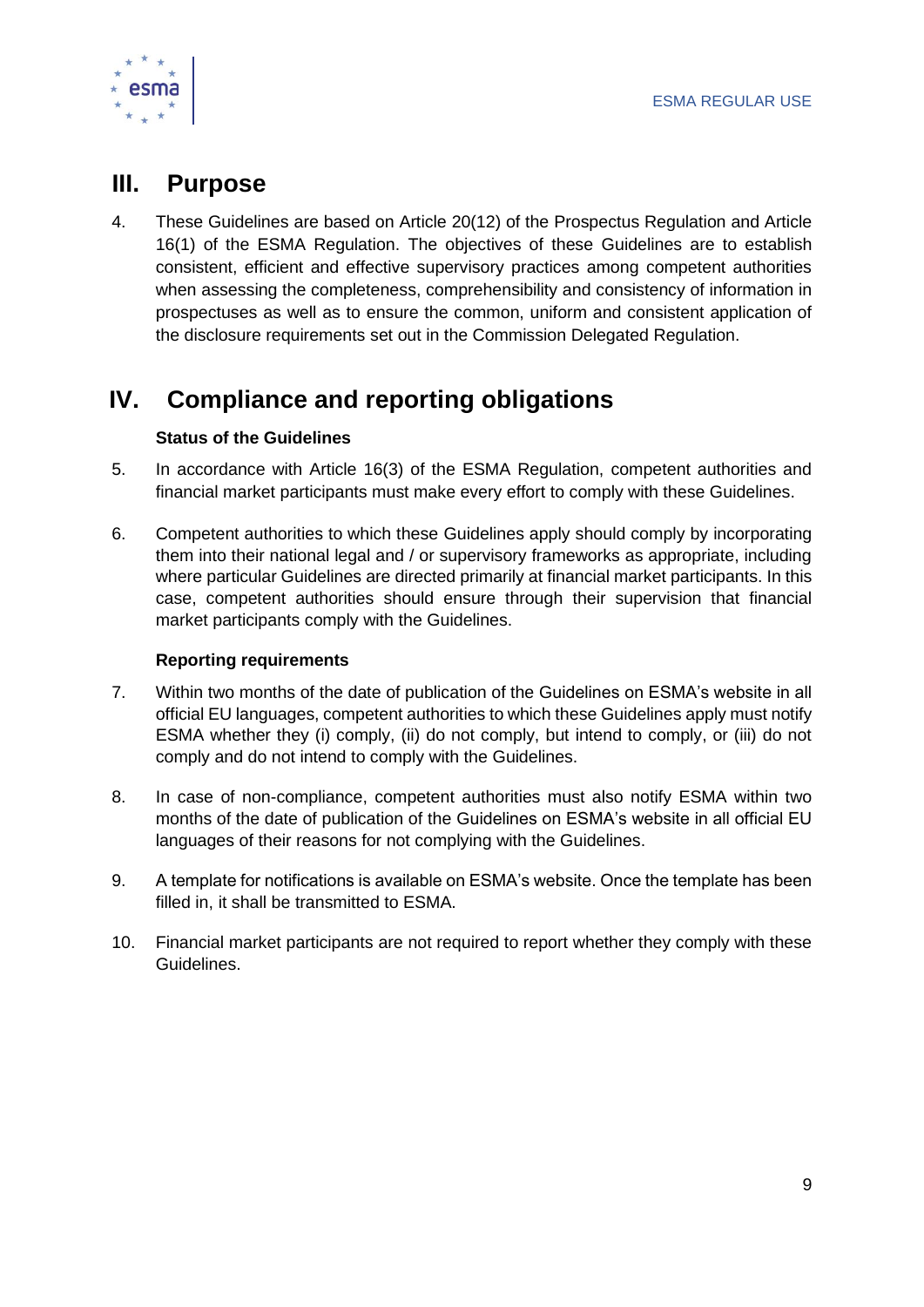

# <span id="page-10-0"></span>**V. Guidelines on prospectus disclosure**

### **V.1. Introduction**

- <span id="page-10-1"></span>11. The purpose of these Guidelines is to provide guidance to market participants relating to the assessment of the information to be supplied under certain Items of an Annex to the Commission Delegated Regulation and to promote consistency across the Union in the way that the Annexes to the Commission Delegated Regulation are applied.
- 12. *The Guidelines relating to the disclosure of financial information have a close relationship with financial reporting. ESMA recommends that issuers involve financial reporting experts in order to ensure that the financial information in prospectuses satisfies the requirements set out in these Guidelines, as well as the general obligation in Article 6(1) of the Prospectus Regulation to ensure that their prospectus contains the information necessary for investors to make an informed assessment of the assets and liabilities, profits and losses, financial position, and prospects of the issuer and of any guarantor. Likewise, competent authorities should ensure that their supervisors are familiar with the contents of the Guidelines and that expertise in financial reporting is available to deal with issues that arise when applying these Guidelines.*
- 13. When determining which information is to be supplied under a certain Item of an Annex to the Commission Delegated Regulation, ESMA expects that the persons responsible for the prospectus will refrain from disclosing information that is not material in the context of the issuer or the securities. As stated in Recital 27 of the Prospectus Regulation, a prospectus should not contain information that is not material or specific to the issuer and the securities concerned, as that could obscure the information relevant to the investment decision and undermine investor protection. This is also reflected in Article 6(1) of the Prospectus Regulation which states that a prospectus shall contain the necessary information which is material to an investor for making an informed assessment of the information specified in that paragraph.
- 14. ESMA also notes that the duplication of information in prospectuses should be avoided. Therefore, issuers may refer to where information can be found instead of duplicating it, provided that this does not harm the comprehensibility of the prospectus. For example, the persons responsible for the prospectus may cross-refer to relevant information provided in the financial statements, e.g. under IAS 7 and IAS 12, in order to provide information on treasury and funding policies required under these Guidelines.

# <span id="page-10-2"></span>**V.2. Operating and financial review (OFR)**

#### **Purpose of the OFR**

*Article 2 (Annex 1, Item 7.1) and Article 28 (Annex 24, Item 2.5) of the Commission Delegated Regulation.*

**15. Guideline 1: The persons responsible for the prospectus should ensure that the OFR assists investors in assessing the issuer's business, financial condition and**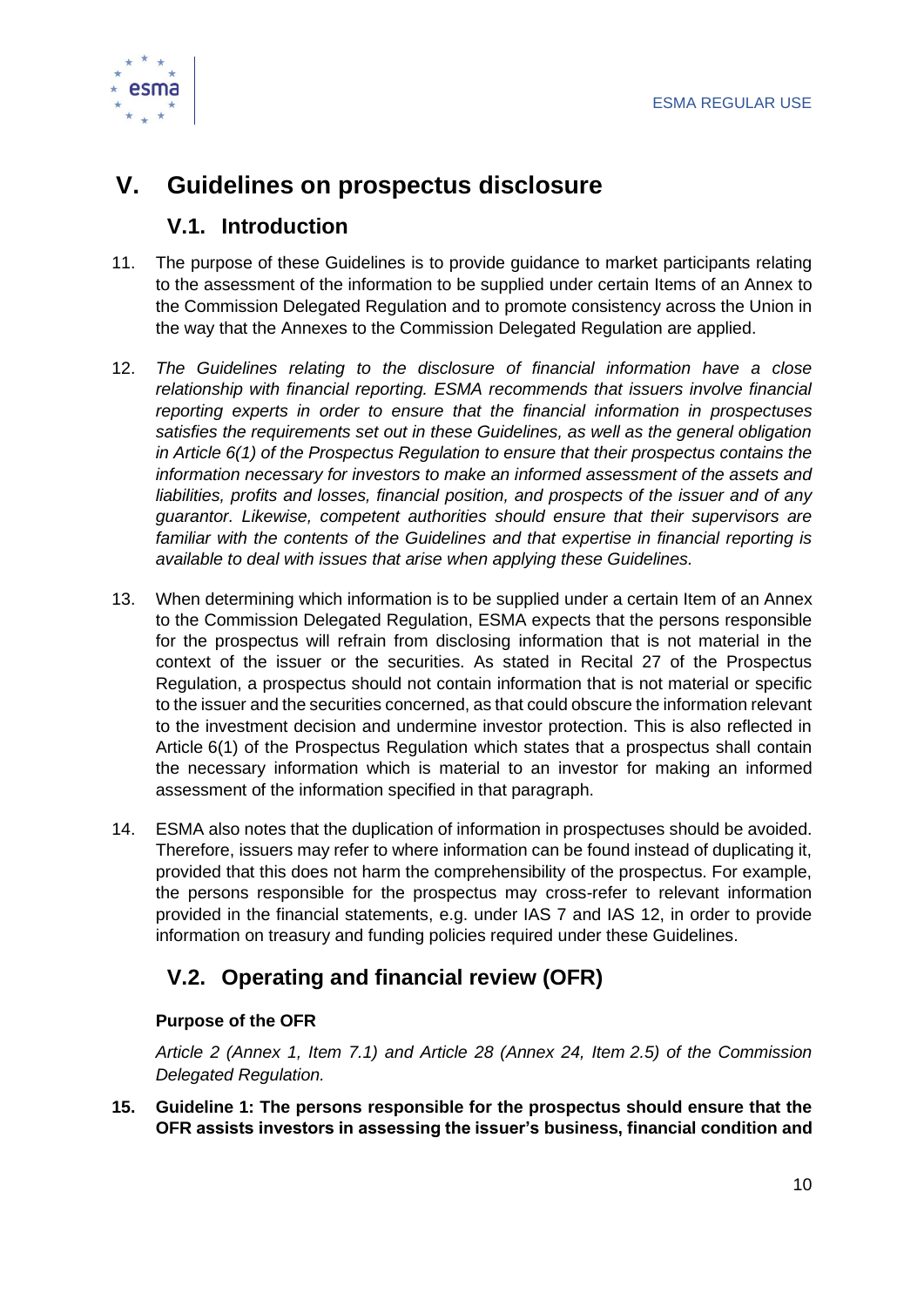

#### **performance and that it informs investors of any material changes in the issuer's results.**

16. Together with a description of the principal risks and uncertainties the issuer faces, the OFR should provide an analysis of the development of the issuer's business, financial condition and performance. In order to provide investors with a historical review of the issuer's business, financial condition and performance through the eyes of its management, this analysis should be balanced, comprehensive and consistent with the size and complexity of the issuer's business. When preparing the OFR, the persons responsible for the prospectus should focus on the issues which they consider significant for the issuer's business overall. If a certain business line or segment is particularly relevant it should be considered significant.

#### **Overarching principles of the OFR**

*Article 2 (Annex 1, Item 7.1) and Article 28 (Annex 24, Item 2.5) of the Commission Delegated Regulation.*

- **17. Guideline 2: The persons responsible for the prospectus should ensure that the OFR is tailored to the target audience, covers a relevant time frame and is both reliable and comparable.**
- 18. Audience: The persons responsible for the prospectus should ensure that the OFR focuses on matters that are relevant to investors. It should not be assumed that investors will have detailed knowledge of the issuer's business or of the significant features of the issuer's operating environment.
- 19. Time frame: The persons responsible for the prospectus should ensure that the OFR provides information on the issuer's performance in the periods for which historical or interim financial information is included in the prospectus. In doing so, they should identify the trends and factors which are relevant to an investor's assessment of the past, and which are likely to affect the issuer's business in subsequent periods and the achievement of its objectives.
- 20. Reliability: The persons responsible for the prospectus should ensure that the OFR is neutral and free from bias and that it treats positive and negative aspects in a balanced way.
- 21. Comparability: The persons responsible for the prospectus should ensure that investors can compare the information in the OFR with similar information provided elsewhere in the prospectus, such as in the historical financial information of the issuer for the period under review.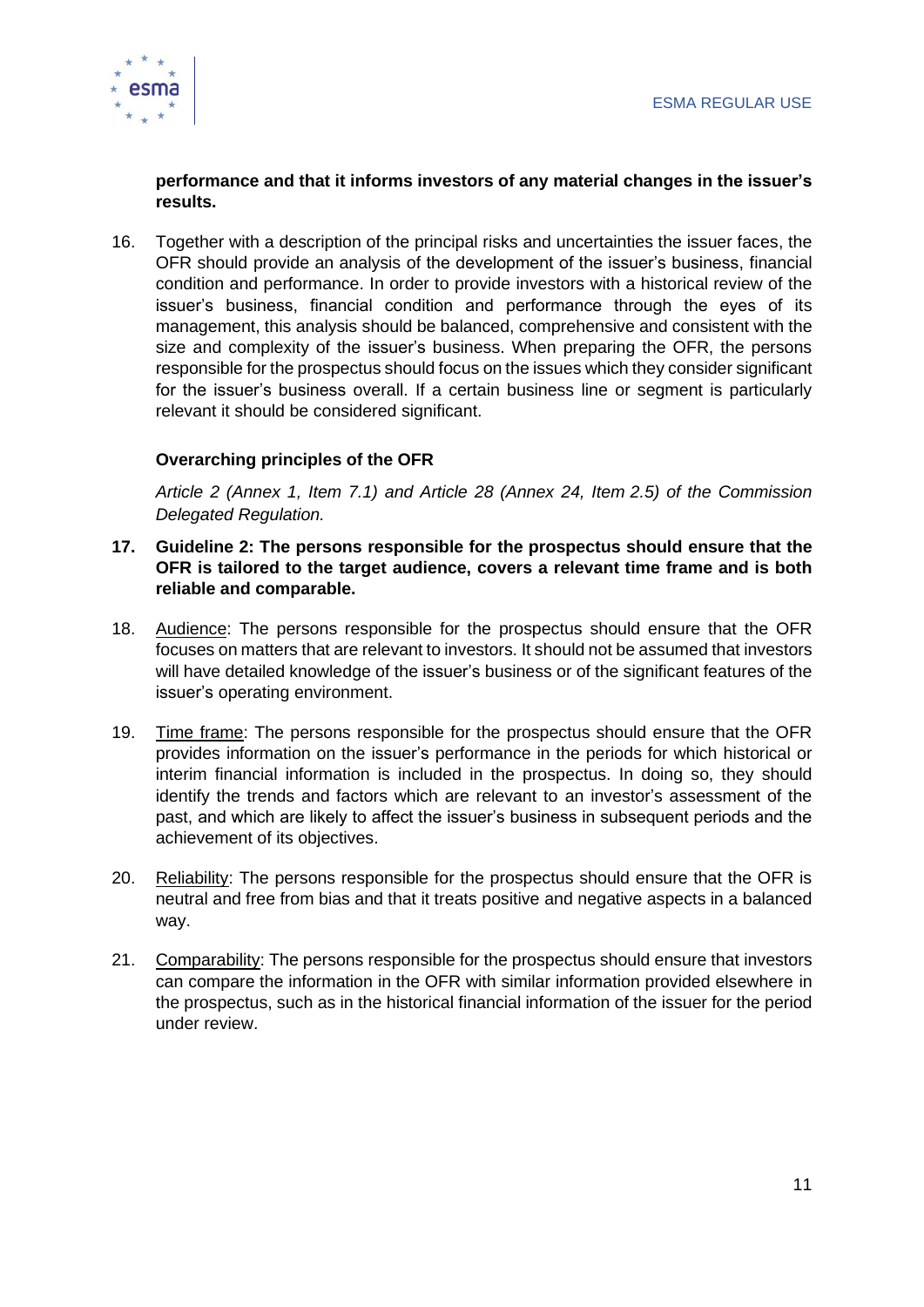

#### **Content of the OFR**

*Article 2 (Annex 1, Item 7.1) and Article 28 (Annex 24, Item 2.5) of the Commission Delegated Regulation.*

- **22. Guideline 3: The persons responsible for the prospectus should ensure that the OFR provides information on returns to shareholders, including information on distributions and share repurchases, and that it facilitates an investor's assessment of the future sustainability of earnings and cash flows. Information should be included about:**
	- **(i) the material components of the issuer's earnings and cash flow;**
	- **(ii) the issuer's material business assets and liabilities;**
	- **(iii) the extent to which items (i) and (ii) are recurring<sup>19</sup> elements; and**
	- **(iv) the extent to which items (i) and (ii) are likely to be impacted by the issuer's financial and non-financial objectives and strategy (e.g. by providing disclosure on ESG matters).**
- 23. The persons responsible for the prospectus should ensure that the OFR discusses performance in the context of the issuer's objectives. The information should cover any special factors that have affected performance in the period under review. This includes factors whose effect cannot be quantified and any specific non-recurring  $20$  items identified in the same financial period.
- 24. The persons responsible for the prospectus should also ensure that the OFR discusses the issuer's material assets and liabilities, as well as the changes from year to year, to the extent it helps to provide a comprehensive view of the issuer's business and activities.
- 25. If information about future developments or activities in the field of research and development is included in the OFR, it should be balanced and consistent with the information provided elsewhere in the prospectus. In case any of this information qualifies as a profit forecast, the persons responsible for the prospectus should consider Guidelines 10-13.

<sup>19</sup> Paragraph 25 of [ESMA/2015/1415](https://www.esma.europa.eu/sites/default/files/library/2015/10/2015-esma-1415en.pdf) Guidelines – *ESMA's Guidelines on Alternative Performance Measures*, 5 October 2015, elaborate on the concept 'non-recurring items': "*Issuers or persons responsible for the prospectus should not mislabel items as nonrecurring, infrequent or unusual. For example items that affected past periods and will affect future periods will rarely be considered as non-recurring, infrequent or unusual (such as restructuring costs or impairment losses).*"  $20$  Ibid.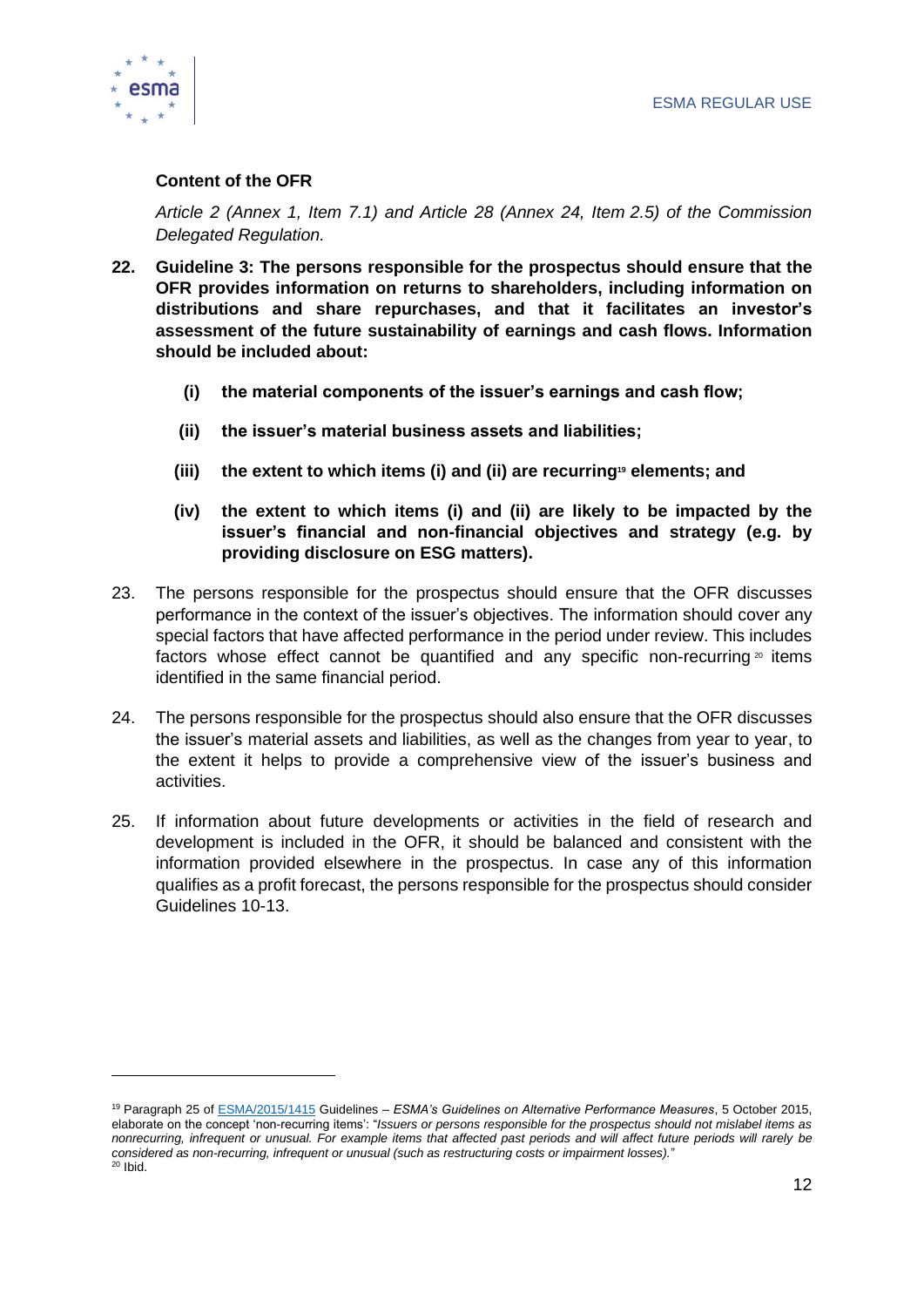

#### **Use of the management report**

*Article 2 (Annex 1, Item 7.1) and Article 28 (Annex 24, Item 2.5) of the Commission Delegated Regulation.*

- **26. Guideline 4: If the OFR requirement is satisfied by the inclusion of the entire management report<sup>21</sup> prepared in accordance with national laws, regulations and administrative provisions transposing Article 19 or Article 29 and, where applicable, Article 19a and 29a of the Accounting Directive, in addition to Guidelines 1, 2 and 3, the persons responsible for the prospectus should ensure that the management report is comprehensible and consistent with the prospectus.**
- 27. The persons responsible for the prospectus should assess whether the management report is still up to date and consistent with the information in the prospectus. For example, they should check that the information on operating results, capital resources and any prospective information such as trends and profit forecasts is up to date. If this is not the case, the persons responsible for the prospectus should provide necessary clarifications to the extent they are material, e.g additional information should be provided if a change in group structure has occured and clarifications should be provided where there is doubt about certain explanations in the management report. Any updated information should be clearly labelled to distinguish it from the original text of the management report.
- 28. If the OFR covers the last three years and any subsequent interim period, the related management reports should cover the same period. Where applicable, if non-financial information is contained in a separate report, in accordance with the national transposition of Article 19a(4) / 29a(4) of the Accounting Directive, and that non-financial information is necessary for the purposes of Article 6 of the Prospectus Regulation, then such information should also be included in the prospectus.

# <span id="page-13-0"></span>**V.3. Capital resources**

#### **Cash flows**

*Article 2 (Annex 1, Item 8.2) of the Commission Delegated Regulation.*

- **29. Guideline 5: The persons responsible for the prospectus should disclose the following information in the prospectus:**
	- **(i) cash inflows and outflows during the latest financial period and any subsequent interim period;**
	- **(ii) any material changes to the issuer's cash flows thereafter; and**
	- **(iii) any material unused sources of liquidity.**

<sup>&</sup>lt;sup>21</sup> This is equally relevant to EU Growth Prospectuses.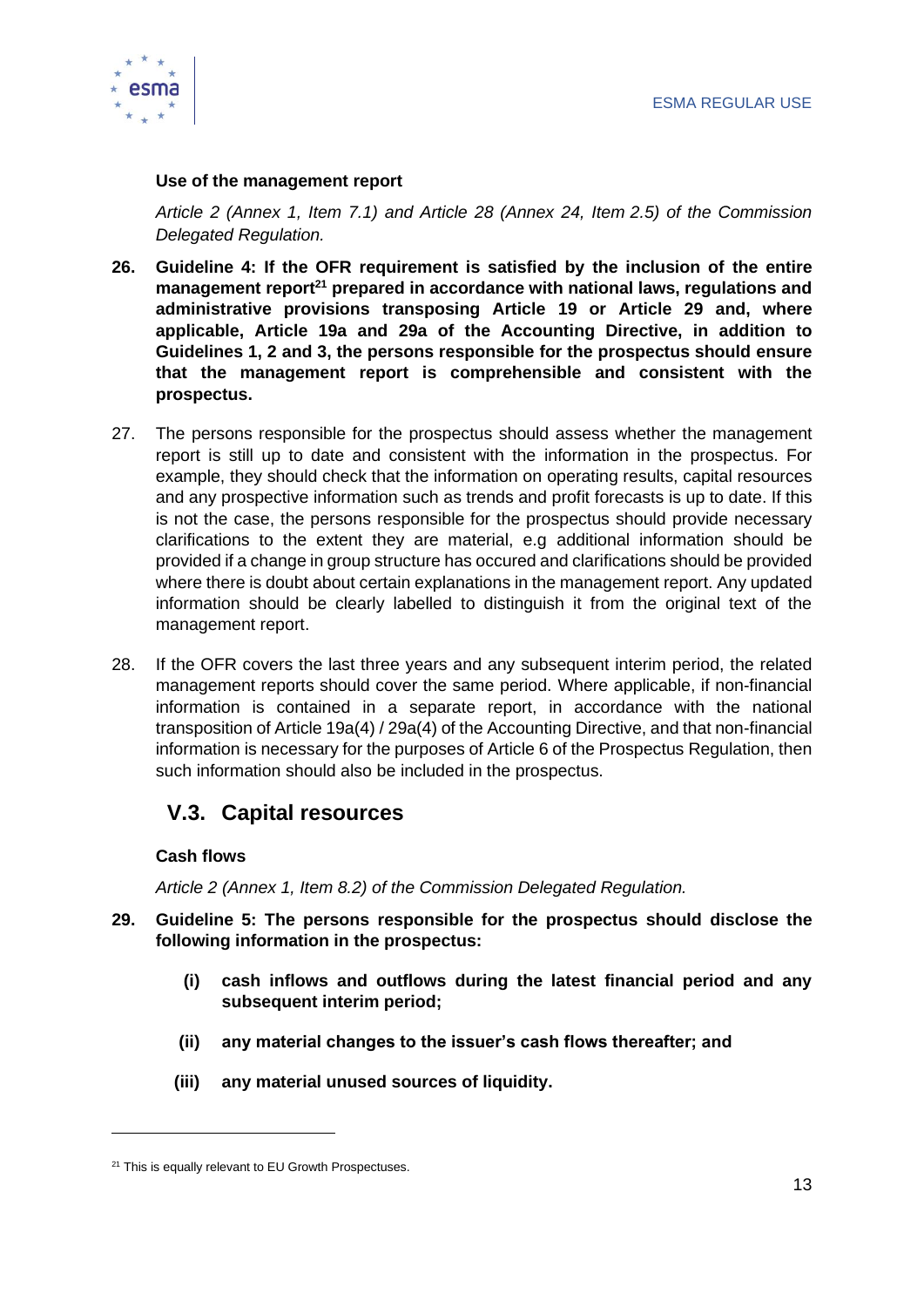

- 30. The narrative description should cover the latest financial period and any subsequent interim financial period. The information in the description should be consistent with the historical financial information.
- 31. For the purpose of this disclosure, the persons responsible for the prospectus may refer to relevant information provided in the financial statements included in the prospectus, prepared in accordance with the applicable accounting framework.

#### **Funding and treasury policies**

*Article 2 (Annex 1, Item 8.3) of the Commission Delegated Regulation.*

- **32. Guideline 6: The persons responsible for the prospectus should ensure that information on the issuer's funding and treasury policies is included in the prospectus.**
- 33. This information should cover the issuer's objectives in terms of the control of treasury activities, the currencies in which cash and cash equivalents are held, the extent to which borrowings are at fixed rates and the use of financial instruments for hedging purposes.
- 34. Credit institutions, insurance and (re)insurance undertakings and other entities subject to prudential supervision should discuss their funding and treasury policies in the context of their capital and liquidity requirements. These institutions and undertakings may also find it useful to disclose relevant prudential metrics, such as information from their Pillar 3 reports in the case of credit institutions. However, this does not in and of itself mean that such issuers are required to disclose these metrics in the prospectus.
- 35. For the purpose of this disclosure, the persons responsible for the prospectus may refer to relevant information provided in the financial statements included in the prospectus, prepared in accordance with the applicable accounting framework.

#### **Discussion of material restrictions on the use of capital resources**

*Article 2 (Annex 1, Item 8.4) of the Commission Delegated Regulation.* 

- **36. Guideline 7: The persons responsible for the prospectus should ensure that information is provided in the prospectus on:**
	- **(i) the nature and extent of any material legal or economic restrictions on the ability of subsidiaries to transfer funds to the issuer in the form of cash dividends, loans or advances; and**
	- **(ii) the impact that such restrictions have had or are expected to have on the ability of the issuer to meet its cash obligations.**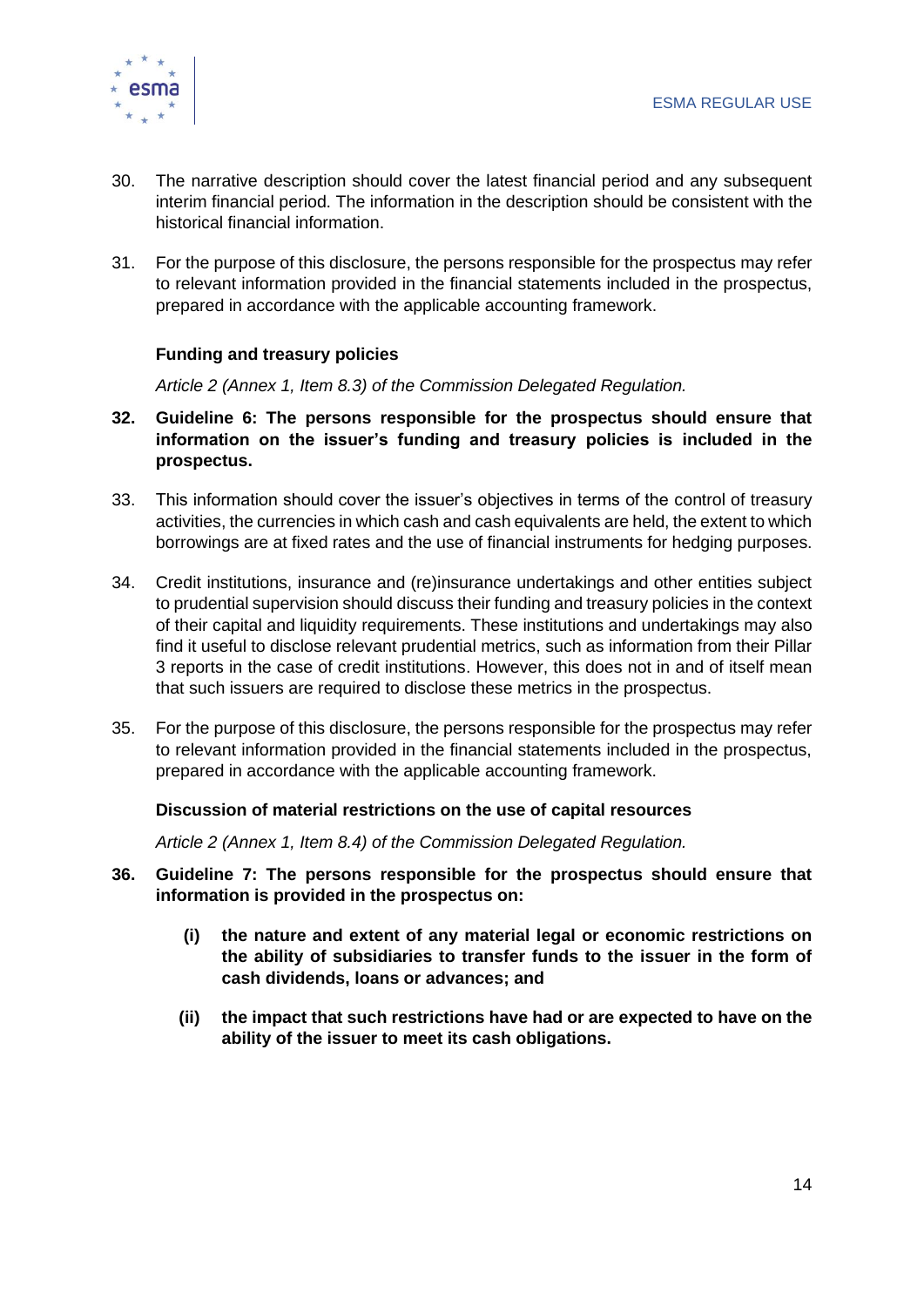

- 37. Examples of restrictions include exchange controls and taxation consequences of transfers. Although dividend leakage<sup>22</sup> is not a restriction as such, dividend leakage can impact the ability of the issuer to meet its obligations. Accordingly, dividend leakage should be included in any discussion of material or economic restrictions on the ability of subsidiaries to transfer funds to the issuer.
- 38. Where the information on material restrictions on the use of capital resources (or other information on capital resources) overlaps with the information provided in a qualified working capital statement (Item 3.1 in Annex 11 and Item 1.1 in Annex 13 of the Commission Delegated Regulation), the persons responsible for the prospectus may refer to a qualified working capital statement.

#### **Covenants**

*Article 2 (Annex 1, Item 8.4) of the Commission Delegated Regulation.*

- **39. Guideline 8: The persons responsible for the prospectus should ensure disclosure of information on:**
	- **(i) whether the issuer has entered into covenants with lenders which could materially restrict the use of credit facilities;**
	- **(ii) the content of those covenants; and**
	- **(iii) whether material negotiations with the lenders on the operation of these covenants are taking place.**
- **40. Where a breach of a covenant has occurred or there is a substantial risk it may occur, information should be disclosed in the prospectus on the impact of the breach and how the issuer will remedy the situation.**
- 41. This Guideline also applies to restrictions on the use of capital resources that are similar to covenants. Examples of such restrictions include, but are not limited to, any conditions placed upon funding from a government entity and any conditions attached to equity funding.
- 42. Where the information on breach of covenants (or other information on capital resources) overlaps with the information provided in a qualified working capital statement, the persons responsible for the prospectus may ensure consistency of this information by referring to the qualified working capital statement.

<sup>&</sup>lt;sup>22</sup> Dividend leakage refers to situations where the entire amount of a dividend paid by a subsidiary is not received by the issuer. Dividend leakage does not include the effects of withholding tax. An example of dividend leakage is the following: the issuer holds 70% of the shares in an investee. The other 30% of the shares in the investee are held by a third party. The investee is consolidated into the issuer's accounts, because it controls the investee. However, the issuer only receives 70% of any dividend paid by the investee (the other 30% being allocated to the non-controlling interest, even though it appears that the issuer receives 100% of the dividends in the issuer's financial statements).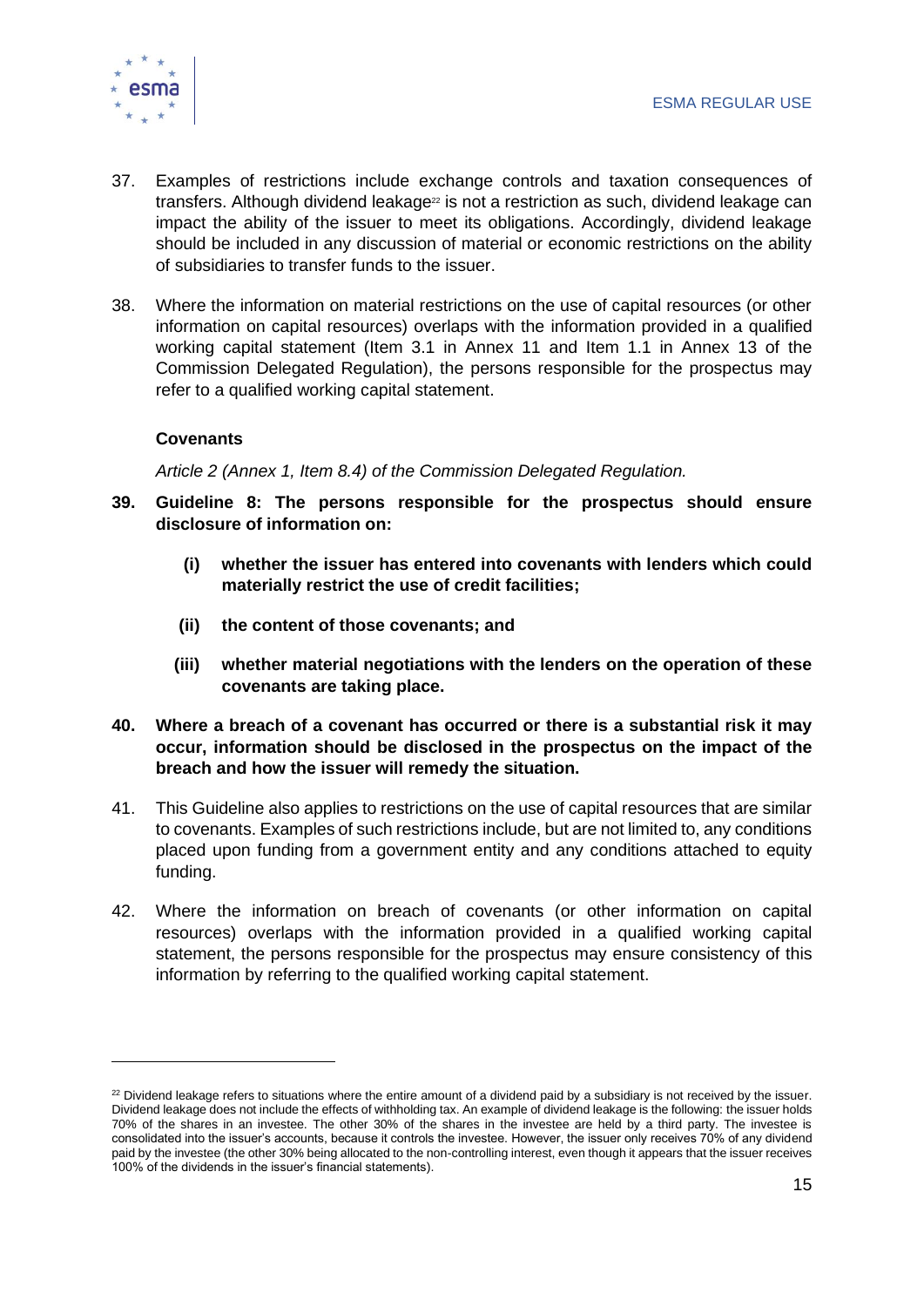

#### **Liquidity**

*Article 2 (Annex 1, Item 8.4) of the Commission Delegated Regulation.*

- **43. Guideline 9: The persons responsible for the prospectus should provide information in the prospectus on the issuer's liquidity and the anticipated sources of the funds which the issuer will need to fulfil its commitments.**
- 44. This information should include the level of borrowings, the seasonality of borrowing requirements (indicated by the peak level of borrowings during the financial period in question) and the maturity profile of both borrowings and undrawn committed borrowing facilities.
- 45. The prospectus should discuss the issuer's trade receivables and payables if these are material to understand the issuer's capital resources. In particular, the prospectus should disclose whether the issuer has a significant amount of trade receivables and / or payables, including any possible risks relating to the financing of such receivables. Additionally, the issuer should disclose if a material amount of its trade receivables and / or payables have a maturity of over 12 months.
- 46. For the purpose of this disclosure, the persons responsible for the prospectus may refer to relevant information provided in the financial statements included in the prospectus, prepared in accordance with the applicable accounting framework.

# <span id="page-16-0"></span>**V.4. Profit forecasts and estimates**

#### **Due care and diligence**

*Article 2 (Annex 1, Item 11.2), Article 4 (Annex 3, Item 7.2), Article 7 (Annex 6, Item 8.2), Article 8 (Annex 7, Item 8.1), Article 9 (Annex 8, Item 7.2), Article 28 (Annex 24, Item 2.7.2) and Article 29 (Annex 25, Item 2.5.1) of the Commission Delegated Regulation.*

- **47. Guideline 10: The persons responsible for the prospectus should apply due care and diligence when compiling profit forecasts and estimates, and should ensure that profit forecasts and estimates are not misleading to investors.**
- 48. The following non-exhaustive list contains factors that the persons responsible for the prospectus should take into consideration when preparing profit forecasts:
	- (i) past results, market analysis, strategic evolutions, market share and market position of the issuer;
	- (ii) financial position and possible changes therein;
	- (iii) the impact of an acquisition or disposal, change in strategy or any major change in environmental matters and technology;
	- (iv) changes in legal and tax environment; and
	- (v) commitments toward third parties.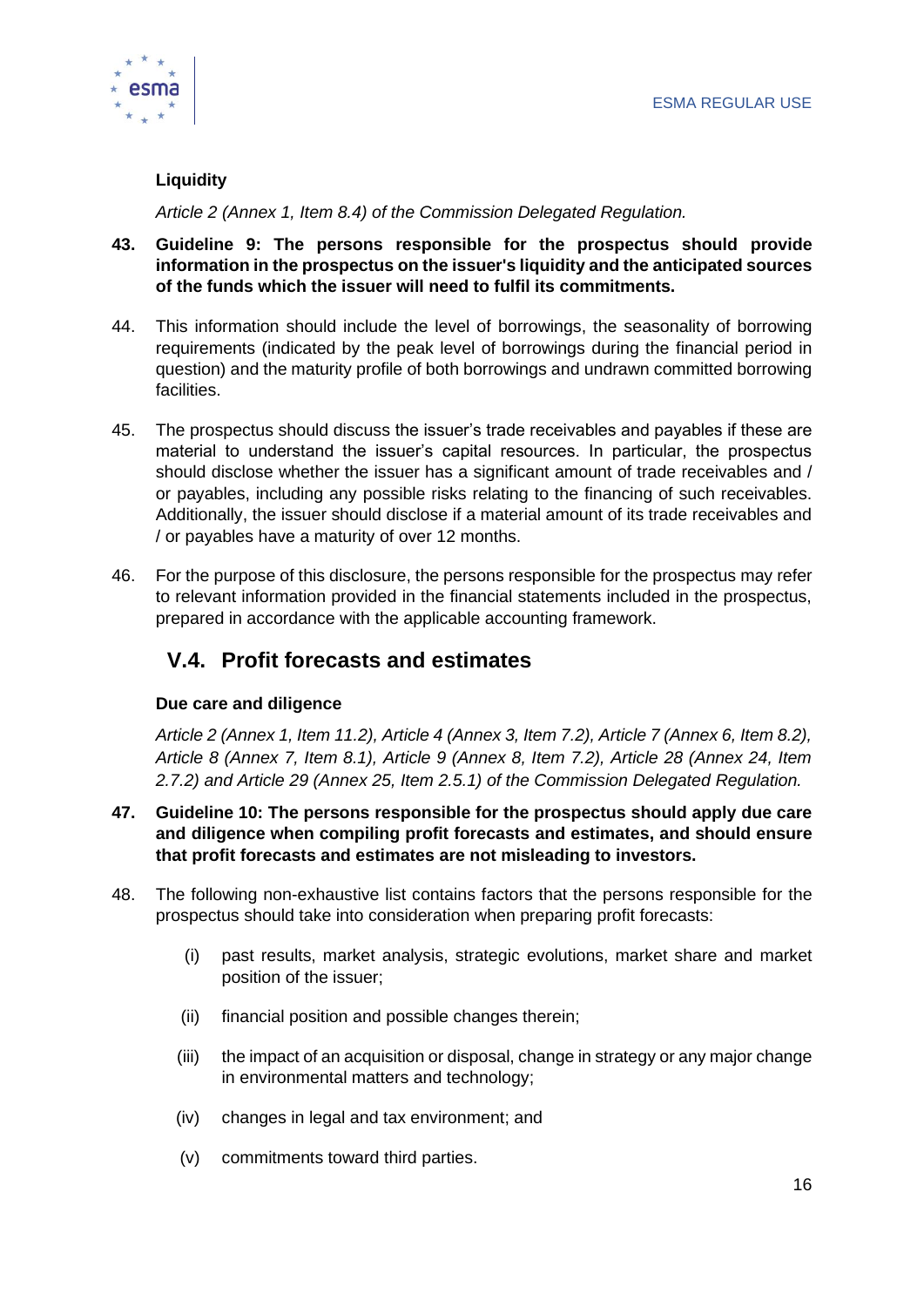

49. The persons responsible for the prospectus should always assess the accuracy of the information they include in the prospectus. Due to the sensitivity of profit forecasts and estimates to changing circumstances, where a registration document or universal registration document contains profit forecasts or estimates and is used as a constituent part of a prospectus, the persons responsible for the prospectus should specifically assess whether the profit forecasts or estimates remain valid and correct. If they are no longer valid and correct, the persons responsible for the prospectus should amend the profit forecasts or estimates, as of the date of approval of the prospectus, by filing a supplement or amendment. For the avoidance of doubt, the principles for preparing profit forecasts and estimates should also apply to profit forecasts and estimates in supplements or amendments.

#### **Principles for preparing profit forecasts and estimates**

*Article 2 (Annex 1, Item 11.3), Article 4 (Annex 3, Item 7.3), Article 7 (Annex 6, Item 8.3), Article 8 (Annex 7, Item 8.2), Article 9 (Annex 8, Item 7.3), Article 28 (Annex 24, Item 2.7.3) and Article 29 (Annex 25, Item 2.5.2) of the Commission Delegated Regulation.*

- **50. Guideline 11: The persons responsible for the prospectus should ensure that profit forecasts and estimates are:**
	- **(i) understandable;**
	- **(ii) reliable;**
	- **(iii) comparable; and**
	- **(iv) relevant.**
- 51. Understandable: Profit forecasts and estimates should contain disclosure that is not too complex for investors to understand. For example, when it comes to the disclosure of after-tax profits that are materially affected by tax*.*
- 52. Reliable: Profit forecasts should be supported by a thorough analysis of the issuer's business and should represent factual, as opposed to hypothetical, strategies, plans and risk analysis.
- 53. Comparable: Profit forecasts and estimates should be drawn up in a way which makes it easy for investors to compare them with the historical and interim financial information which is included in the prospectus. For example, the same applicable accounting framework should be used and the format and presentation should be similar.
- 54. If a profit forecast or estimate is based on pro-forma or additional financial information, it should be made clear that this is the case. If so, the profit forecast or estimate should be compared with the pro-forma or additional financial information. In such a situation the pro forma profit forecast or estimate should be prepared in a similar manner to the the pro forma or additional information, i.e. the same principles should be used when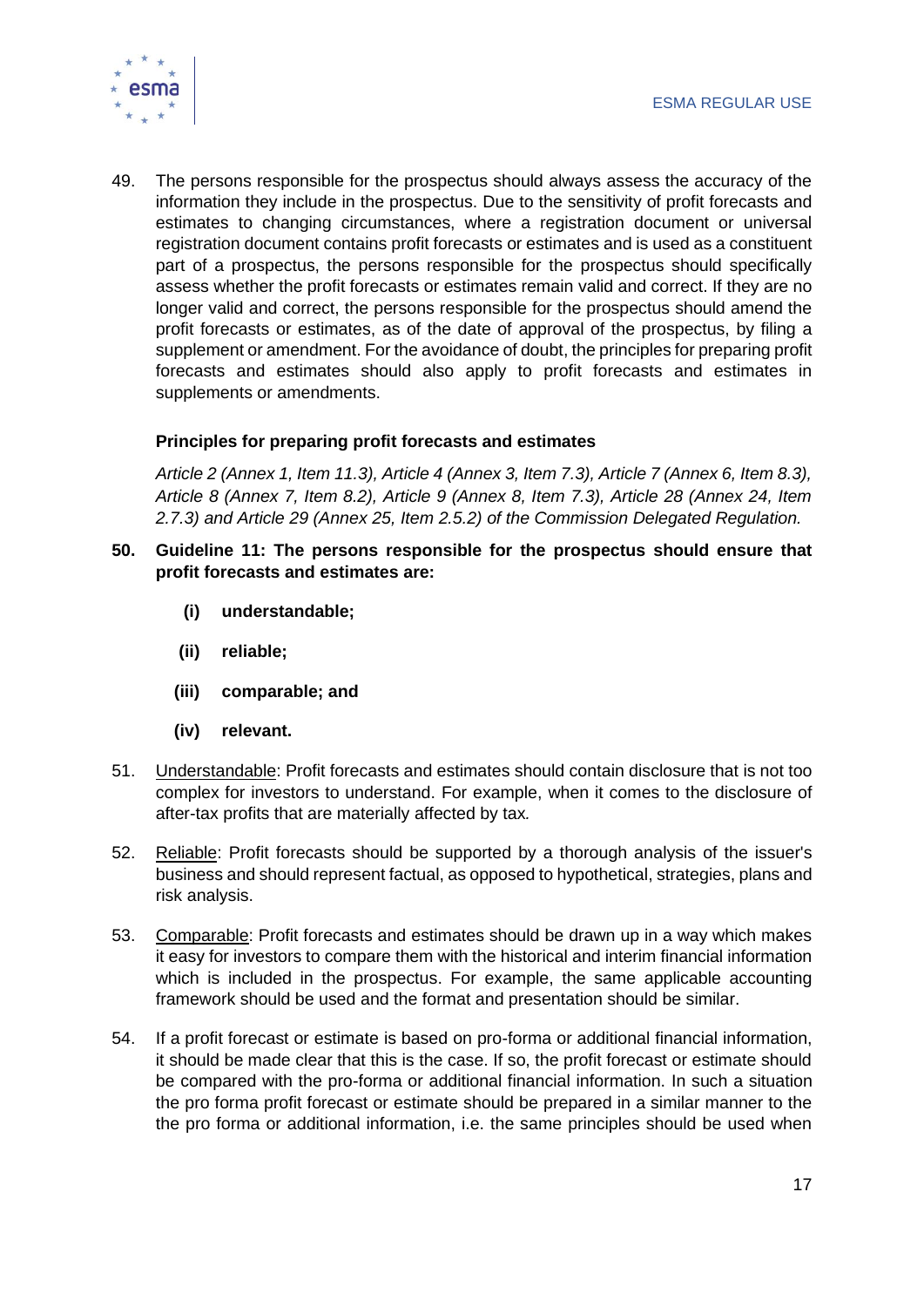

preparing the pro forma profit forecast or estimate as when preparing the pro forma information.

- 55. Additional comparative information may be relevant to compare profit forecasts or estimates with historical and interim financial information. For example, if a significant legal dispute has arisen after the date on which historical financial information<sup>23</sup> was prepared, the impact of this uncertainty on the profit forecast or estimate should be explained, and it should also be made clear that the legal dispute did not exist at the end of the previous period.
- 56. If changes have occurred within the issuer's accounting policy and a profit forecast or estimate is prepared, the persons responsible for the prospectus should apply the principles of IAS 8 or any other transitional disclosure principles under IFRS<sup>24</sup> or a similar requirement of the applicable accounting framework. This should ensure that the profit forecast or estimate is comparable with the historical and interim financial information of the issuer. The persons responsible for the prospectus should also specify whether the profit forecast or estimate has been audited or subject to review.
- 57. Relevant: Profit forecasts and estimates should have an ability to influence economic decisions of investors and assist in confirming or correcting past evaluations or assessments of historical financial information.
- 58. The persons responsible for the prospectus should note that, as opposed to profit forecasts, profit estimates are not expected to be particularly sensitive to assumptions because estimates refer to economic transactions that have already occurred.

#### **Clean statement of comparability and consistency of the profit forecast or estimate**

*Article 2 (Annex 1, Item 11.3), Article 4 (Annex 3, Item 7.3), Article 7 (Annex 6, Item 8.3), Article 8 (Annex 7, Item 8.2), Article 9 (Annex 8, Item 7.3), Article 28 (Annex 24, Item 2.7.3) and Article 29 (Annex 25, Item 2.5.2) of the Commission Delegated Regulation.*

#### **59. Guideline 12: The persons responsible for the prospectus should ensure that the statement required is clean.**

60. The persons responsible for the prospectus should avoid qualifying that statement with any caveats.

 $23$  The historical financial information concerning the preceding financial period.

 $24$  For example, under IFRS 16 appendix (c) paragraph C5(b).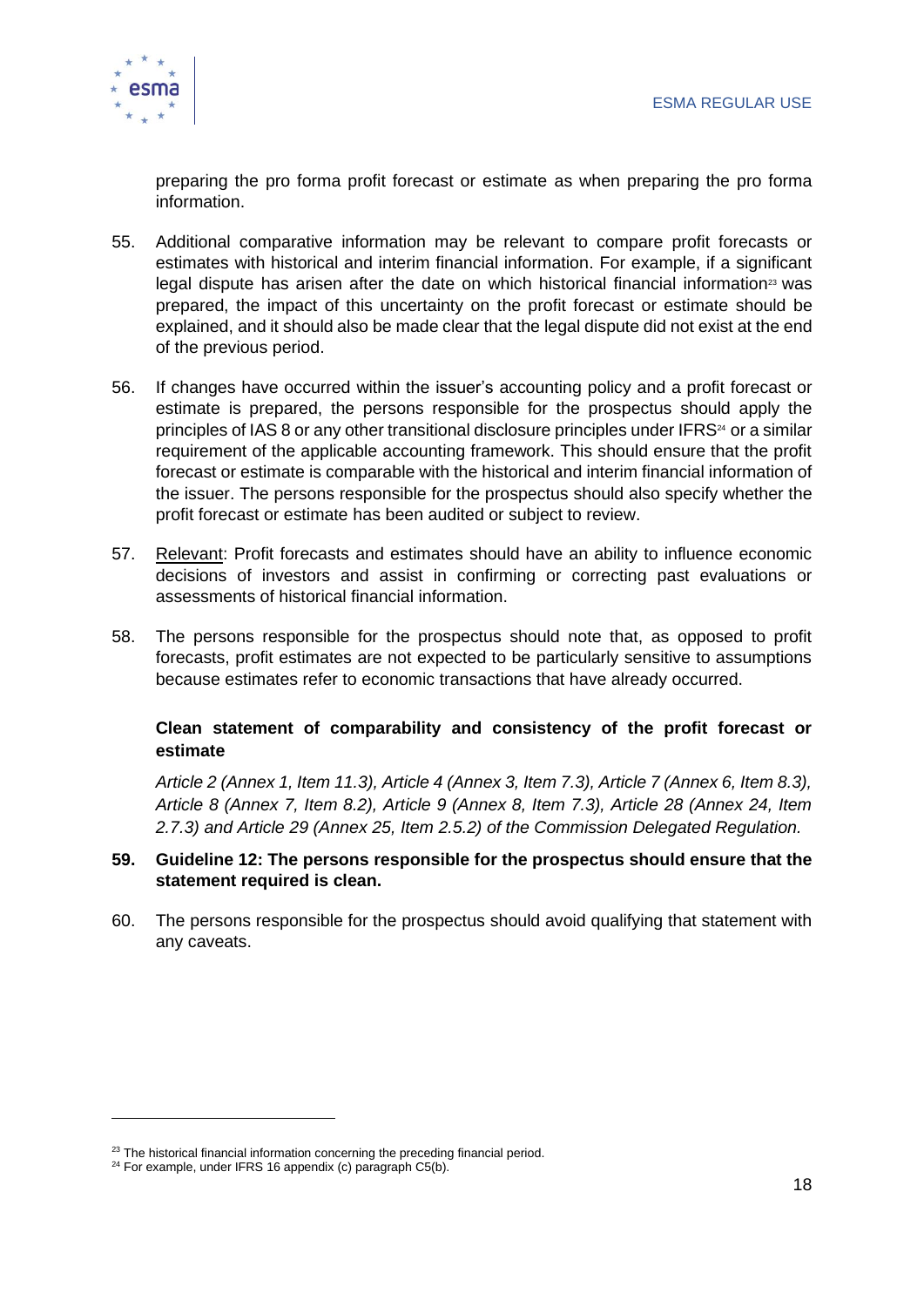

#### **Profit forecast or estimate in relation to a material undertaking**

*Article 2 (Annex 1, Item 11.1), Article 4 (Annex 3, Item 7.1), Article 7 (Annex 6, Item 8.1), Article 9 (Annex 8, Item 7.1) and Article 28 (Annex 24, Item 2.7.1) of the Commission Delegated Regulation.*

- **61. Guideline 13: Where there is an outstanding profit forecast or estimate related to a material undertaking which the issuer has acquired, the persons responsible for the prospectus should consider whether the profit forecast or estimate made by the material undertaking is still valid and correct, and whether it is necessary to provide disclosure on this matter in the prospectus.**
- 62. Where applicable, the persons responsible for the prospectus should report the effects of the acquisition and the profit forecast or estimate made by the material undertaking on the issuer's financial position and / or profits, as if the profit forecast or estimate had been made by the issuer itself. Before making such disclosure, the persons responsible for the prospectus should check if the profit forecast or estimate of the material undertaking is prepared using the same accounting principles as the ones used by the issuer / combined entity - see also Guideline 11 and the sub-heading 'comparable'.

# <span id="page-19-0"></span>**V.5. Historical financial information**

#### **Examples relating to Guidelines 14 to 16 on historical financial information**

- 63. Guidelines 14 to 16 apply to issuers that will adopt a new accounting framework in their next published financial statements. Points (i), (ii) and (iii) below are used as examples to illustrate how the Guidelines should be applied.
	- (i) The issuer is a new applicant for admission to trading on an EU regulated market of equity securities in 2020. It used national GAAP as the basis for its consolidated financial statements in 2017, 2018 and 2019. Pursuant to the EU Regulation 1606/2002, the issuer will have to apply IFRS as of 1 January 2020, i.e. for the reporting periods ending after the date of the admission to trading (and present comparatives for 2019). If the prospectus for the IPO is approved after April 2020, the next published annual financial statements will be the 2020 financial statements, i.e. IFRS financial statements as at 31 December 2020. These financial statements will be published by April 2021 at the latest.
		- 1.
	- (ii) A similar situation is that of an issuer which always presented historical financial information under national GAAP. However, this issuer decides at the time of the public offer to voluntarily adopt IFRS for the preparation of the financial statements for the reporting periods starting on or after 1 January 2020.
		- 2.
	- (iii) A third example is that of an issuer which prepared its statutory financial statements in 2017, 2018 and 2019 under national GAAP of Member State A. However, as of 1 January 2020 the issuer has moved its registered office to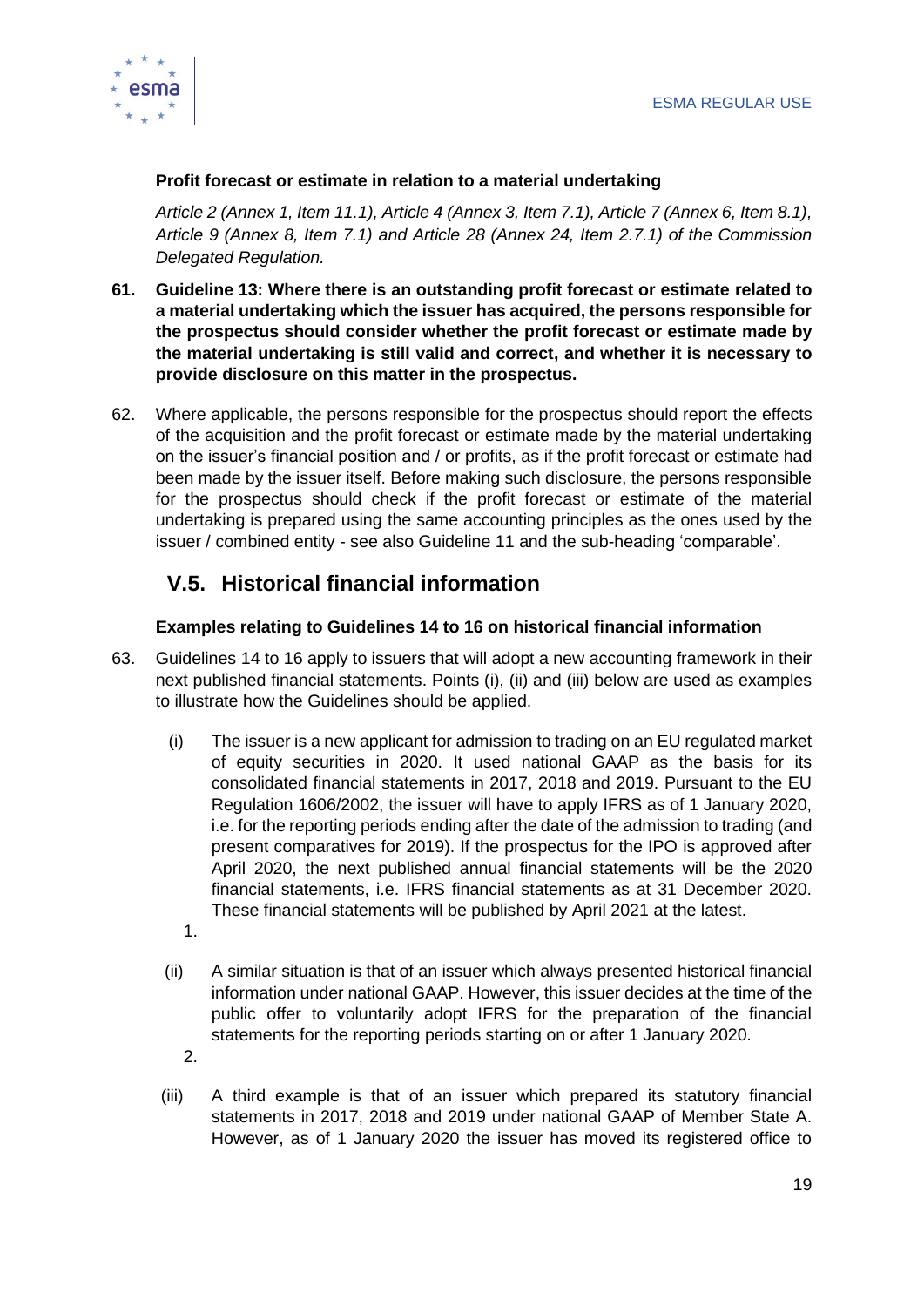

Member State B. As a result of this change, the issuer will adopt the accounting framework of that Member State.

64. The examples refer to mandatory and / or voluntary adoption of a new accounting framework. For the purpose of the restatement, it is not relevant whether the adoption of a new accounting framework is mandatory or voluntary.

#### **Restatement of historical financial information**

*Article 2 (Annex 1, Item 18.1.4), Article 7 (Annex 6, Item 11.1.4), Article 10 (Annex 9, Item 8.2.3), Article 28 (Annex 24, Item 5.1.4) and Article 29 (Annex 25, Item 5.1.4) of the Commission Delegated Regulation.*

- **65. Guideline 14: The persons responsible for the prospectus should apply to the restated historical financial information the accounting framework that will be adopted in the next published financial statements.**
- 66. In order to do so, the persons responsible for the prospectus should apply the new accounting framework to the period being restated (for instance, IFRS as endorsed in the Union). The restatement should apply to all parts and aspects of the financial information. However, the obligation to restate the financial information in a form consistent with that which will be adopted in the issuer's next published annual financial statements does not mean that an issuer should adopt amended or new standards before their effective date.
- 67. For example, an issuer who is going to adopt IFRS as of 1 January 2020 should apply the relevant requirements under IFRS. In particular, the issuer should apply IFRS 1 which sets out principles for adopting IFRS for the first time and provides guidance in relation to the transition from the accounting framework which the issuer previously applied (e.g. national GAAP).
- 68. The persons responsible for the prospectus are not required to restate the first year of financial statements in case of prospectuses covering three years of financial information to comply with the requirements set out in the Commission Delegated Regulation. Referring to the examples provided above, the persons responsible for the prospectus are not required to restate the 2017 financial statements. However, the historical financial information of the first year should be included in the prospectus pursuant to the Commission Delegated Regulation.
- 69. Where the prospectus contains pro forma financial information, the persons responsible for the prospectus should draw up the pro forma financial information in accordance with the new accounting framework applied to the restated financial information. This will enable investors to compare the restated financial information with the pro forma financial information.
- 70. Where the entire annual historical financial information that is required to be included in the prospectus has been restated to comply with the Commission Delegated Regulation, the persons responsible for the prospectus may present the audited restated financial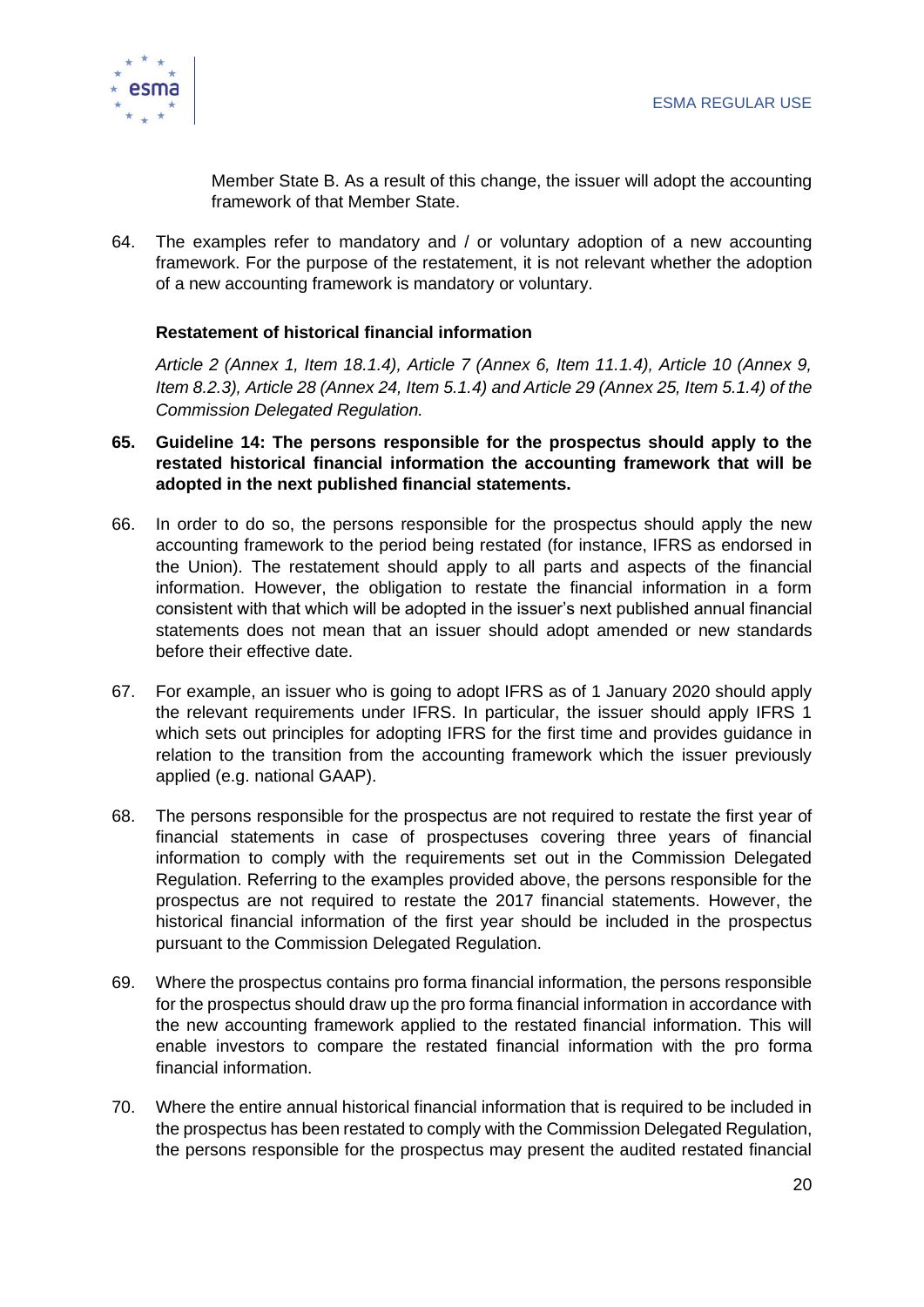

statements and their comparatives in the prospectus as a substitute for the statutory financial statements. In this way, the statutory financial statements could be replaced by the audited restated financial information covering the time period required pursuant to the Commission Delegated Regulation.

#### **Application of bridge approach**

*Article 2 (Annex 1, Item 18.1.4), Article 7 (Annex 6, Item 11.1.4), Article 10 (Annex 9, Item 8.2.3), Article 28 (Annex 24, Item 5.1.4) and Article 29 (Annex 25, Item 5.1.4) of the Commission Delegated Regulation.*

- **71. Guideline 15: Where the prospectus is required to include historical financial information for three financial years, and not all of those years of financial information are restated, the persons responsible for the prospectus should present and prepare the middle period under both the current and the new accounting framework and should present and prepare the last period only under the new accounting framework.**
- 72. According to the Commission Delegated Regulation, the persons responsible for the prospectus are required to completely restate the financial statements covering the last two financial years. In this case, the middle period is used as a bridge between the first and the third year while the first financial year may be presented and prepared under the previous accounting framework. Figure 1 sets out an approach that the persons responsible for the prospectus may use when the historical financial information in the prospectus is required to cover three financial years in the situations mentioned under points (i), (ii) and (iii) in paragraph 63.
- 73. The bridge approach illustrated in Figure 1 does not indicate a specific form of presentation for the historical financial information included in the prospectus. The bridge approach should be consistently applied across all parts and sections of the prospectus, such as for example in the key financial information included in the summary of the prospectus or the OFR section.

*Figure 1: Application of bridge approach for prospectuses that include three years of financial information*

|                                        | <b>Year 2019</b>                                                       | <b>Year 2018</b>                                              | <b>Year 2018</b>                                                                  | <b>Year 2017</b>                             |
|----------------------------------------|------------------------------------------------------------------------|---------------------------------------------------------------|-----------------------------------------------------------------------------------|----------------------------------------------|
| Items<br>of<br>financial<br>statements | Application of Application<br>IFRS or new<br><b>GAAP</b><br>(restated) | IFRS or<br>new<br>(restated<br><b>GAAP</b><br>as comparative) | of Application of Application of<br>previous GAAP<br>(as previously<br>published) | previous<br><b>GAAP</b><br>(as<br>published) |

74. Referring to Figure 1, equity issuers should apply IFRS 1 in the 2019 financial statements (as restated under IFRS), taking into consideration that such issuers are required to present in the prospectus audited financial statements restated under IFRS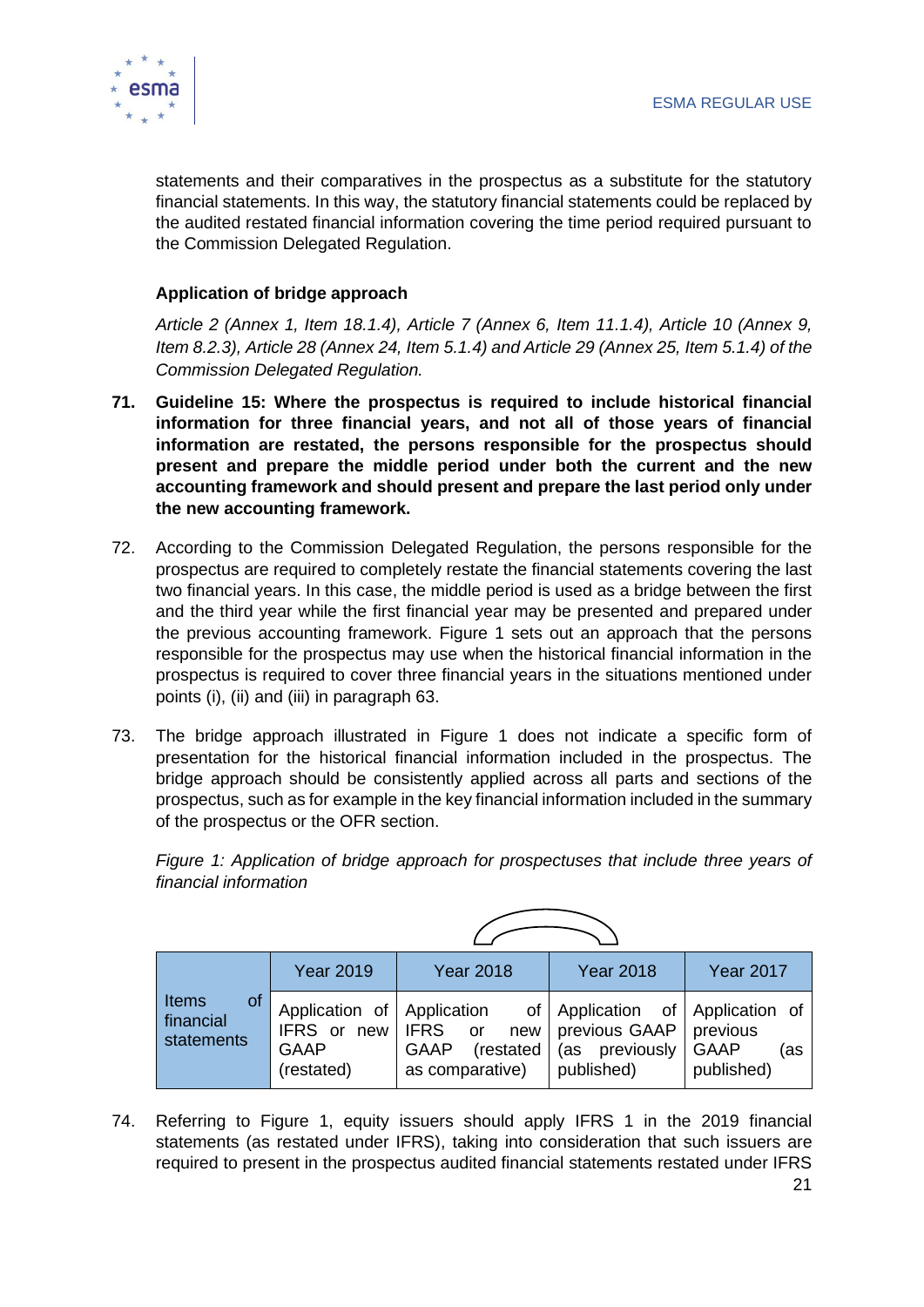

for the last year, containing comparative information for the previous year, pursuant to the Commission Delegated Regulation. This implies that the financial information related to 2018 will be restated into IFRS as comparatives in the 2019 IFRS financial statements.

- 75. For prospectuses which are required to include two years of historical financial information, the persons responsible for the prospectus should, pursuant to the Commission Delegated Regulation, restate the financial information for the last year containing comparative historical financial information for the previous year and include both the financial information for the last year and comparative financial information for the previous year in the prospectus under the new accounting framework. In this case, the financial information covering the first year (as prepared under the 'old' framework) should also be included in the prospectus, unless the restated financial information covers all the periods required to be included in the prospectus (see paragraph 70 above).
- 76. Where the requirement to restate the historical financial information applies to prospectuses that are required to include only one year of historical financial information, <sup>25</sup> the persons responsible for the prospectus should restate the historical financial information for that year and present it under the new accounting framework. When the applicable accounting framework requires that the financial statements of the last year include comparative information and the issuer prepares such financial statements that contain comparative information, this should be included in the prospectus. However, where not required by the applicable accounting framework, the comparative information does not need to be presented in the new accounting framework solely for the purposes of the prospectus.
- 77. The persons responsible for the prospectus should follow the new applicable accounting framework regarding the presentation of the restated historical financial statements. For instance, in case of restatement to IFRS, the applicable accounting standard would be IFRS 1.
- 78. As regards, the presentation of the restated historical financial information in the prospectus, for example in the summary or the OFR section, the persons responsible for the prospectus should assess whether the presentation format of the statutory financial statements is sufficiently compatible with the presentation format of the restated financial information in order to allow investors to obtain a clear understanding of the issuer's performance and financial development over time. Where the persons responsible for the prospectus consider that there is sufficient compatibility between the presentation format of the restated financial information and the presentation format of the financial information prepared under the current accounting framework, they may choose to present them together. Where the persons responsible for the prospectus consider that there is insufficient compatibility they should present the historical financial information prepared under the two accounting frameworks separately. This could for example be due to significant differences in the presentation format of the current and

 $25$  This requirement applies to EU Growth prospectuses relating to non-equity securities.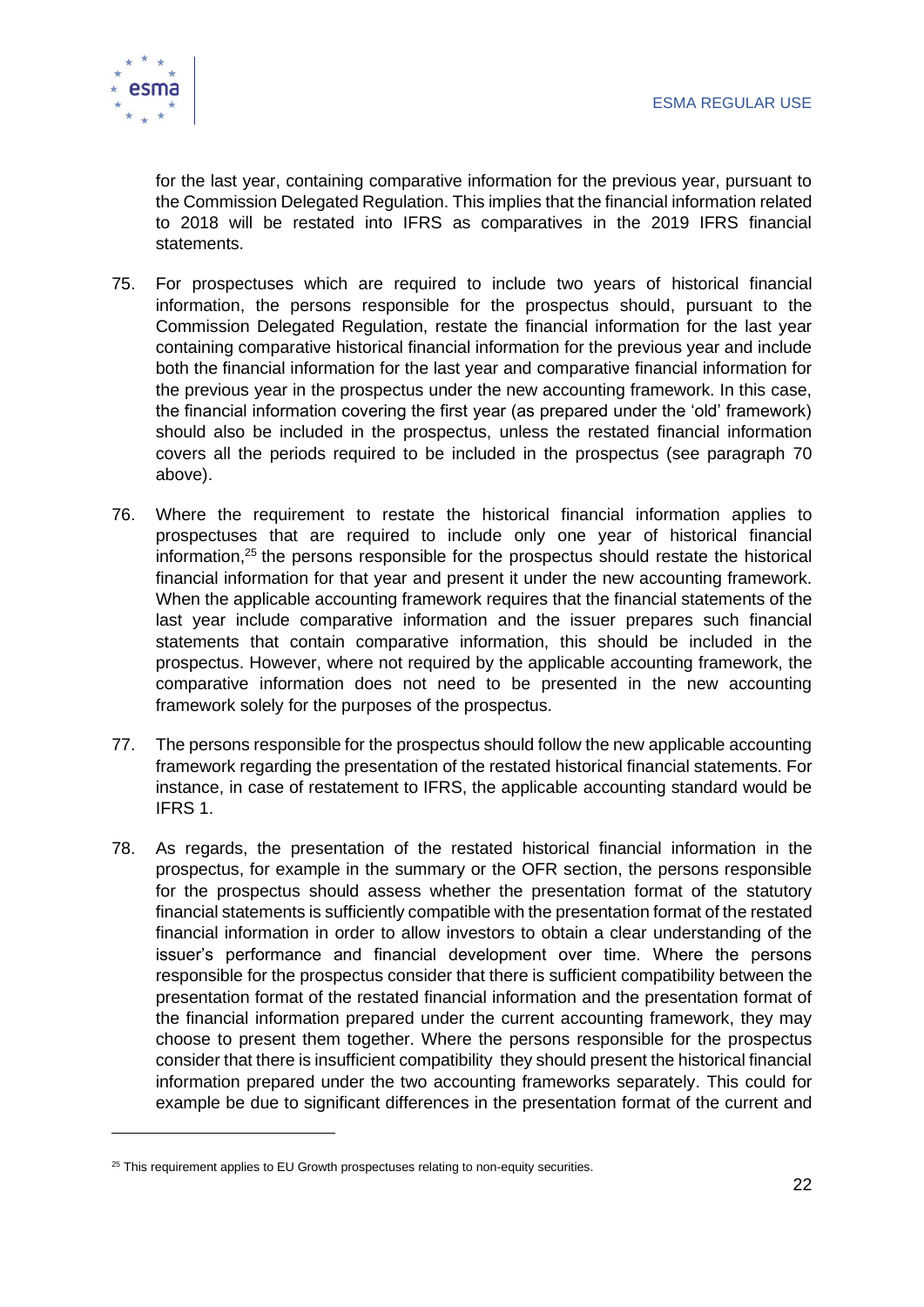

the new accounting framework or where such presentation is not consistent with the general principles of the new accounting framework.

#### **Audit of the restated historical financial information**

*Article 2 (Annex 1, Item 18.1.4), Article 7 (Annex 6, Item 11.1.4), Article 10 (Annex 9, Item 8.2.3), Article 28 (Annex 24, Item 5.1.4) and Article 29 (Annex 25, Item 5.1.4) of the Commission Delegated Regulation.*

- **79. Guideline 16: The persons responsible for the prospectus should ensure that the audit report produced for the purposes of the prospectus covers the restated historical financial information, including any comparative information in accordance with the new accounting framework, presented in the prospectus.**
- 80. Where applicable, the audit report will be presented in accordance with the Audit Directive and the Audit Regulation. Where these are not applicable, the following should be applied:
	- (i) the auditor should audit the restated financial information in accordance with auditing standards applicable in a Member State or equivalent standards. <sup>26</sup> The auditor should include an audit opinion regarding whether the restated historical financial information gives, for the purposes of the prospectus, a true and fair view in accordance with the relevant accounting framework; and
		- 3.
	- (ii) if the auditor has refused to provide an audit report on the restated historical financial information, or if the auditor has included qualifications, modifications of opinion, disclaimers or an emphasis of matter in the audit report, the persons responsible for the prospectus should reproduce the qualifications, modifications, disclaimers or emphasis of matter in full in the prospectus and give the reasons for them.
- 81. If the persons responsible for the prospectus use the bridge approach set out in Guideline 15 and present the middle year (2018) under the two accounting frameworks, the audit report relating to the restatement that is produced for the purpose of the prospectus is only required to cover the restated historical financial information. This audit report should include an opinion on whether the restated information gives a true and fair view of the issuer's financial performance and position and, where applicable, the issuer's cash flow statements. In the example provided in Guideline 15, the audit report of the last year (2019) will cover the restated historical financial information for 2019 that includes comparative information for 2018, which will be covered in the same audit report as comparative information.
- 82. Furthermore, to comply with the disclosure requirements in the Commission Delegated Regulation, the historical financial information prepared under the current accounting

<sup>&</sup>lt;sup>26</sup> The equivalence regime set out in Articles 45 and 46 of the Audit Directive allows audit reports issued by auditors registered in a third country to be valid in the Union when a third country has been deemed as equivalent.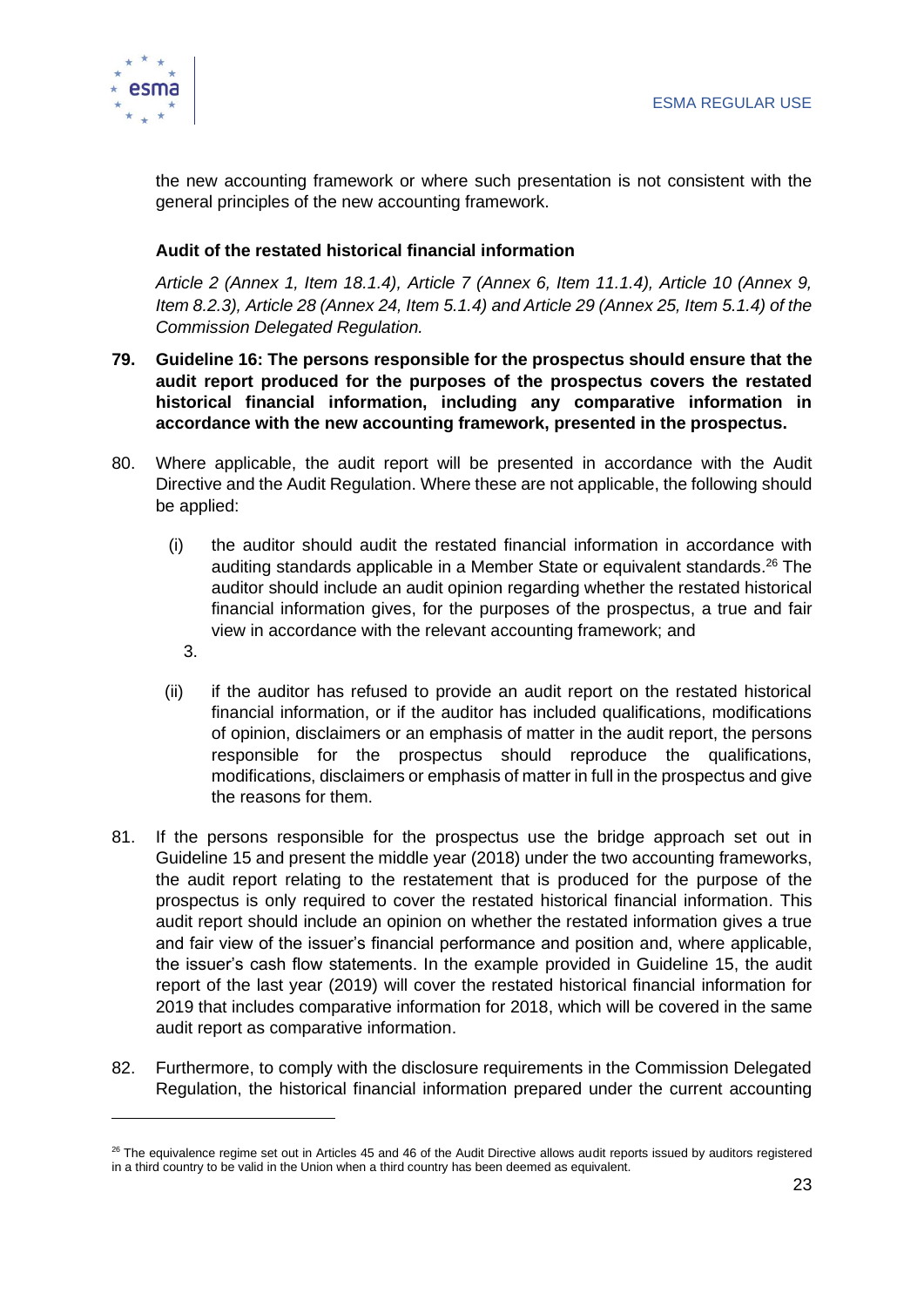

framework – in the example provided in Guideline 15, the 2018 and 2017 historical financial information – will be covered by the statutory audit reports in respect of each year that will be included in the prospectus. For the avoidance of doubt, the persons responsible for the prospectus should use the disclosure requirements that refer to the change of accounting framework in the relevant Annexes of the Commission Delegated Regulation in conjunction with the information required on the auditing of historical financial information pursuant to that Regulation.

83. The case in which the competent authority requested additional disclosures or even a restatement of the accounts following a review of the statutory financial information should be distinguished from the case where a restatement is made for example in accordance with Annex 1, Item 18.1.4. This Guideline will apply if the restatement is made in accordance with Annex 1, Item 18.1.4, or other Annex Items relating to the change of accounting framework. However, when a restatement is made by the issuer as a result of an enforcement procedure, the restated information should be included in the prospectus along with the original accounts, unless the original accounts are officially corrected (reissued). In this case, the restated information does not necessarily have to be audited as this will depend on the circumstances of the case.

#### **Content of historical annual financial information**

*Article 2 (Annex 1, Item 18.1.5) and Article 7 (Annex 6, Item 11.1.5) of the Commission Delegated Regulation.*

- **84. Guideline 17: If the applicable accounting standards do not require the inclusion in the annual financial information of some components of the financial statements required by the applicable Annexes of the Commission Delegated Regulation, the persons responsible for the prospectus should ensure that the additional statements required by that Regulation are prepared in accordance with the applicable accounting framework.**
- 85. In some cases, the applicable accounting framework will not require issuers to prepare all the components of the historical financial information required under the relevant Annexes of Commission Delegated Regulation, for instance the cash flow statement or the statement of changes in equity. In such cases, the persons responsible for the prospectus should prepare the missing information for the purposes of the prospectus. Where the applicable accounting framework contains principles for the preparation of such information, the persons responsible for the prospectus should follow those principles. Where the applicable accounting framework does not contain such principles, the persons responsible for the prospectus should consider following the principles set out in IFRS to the extent possible.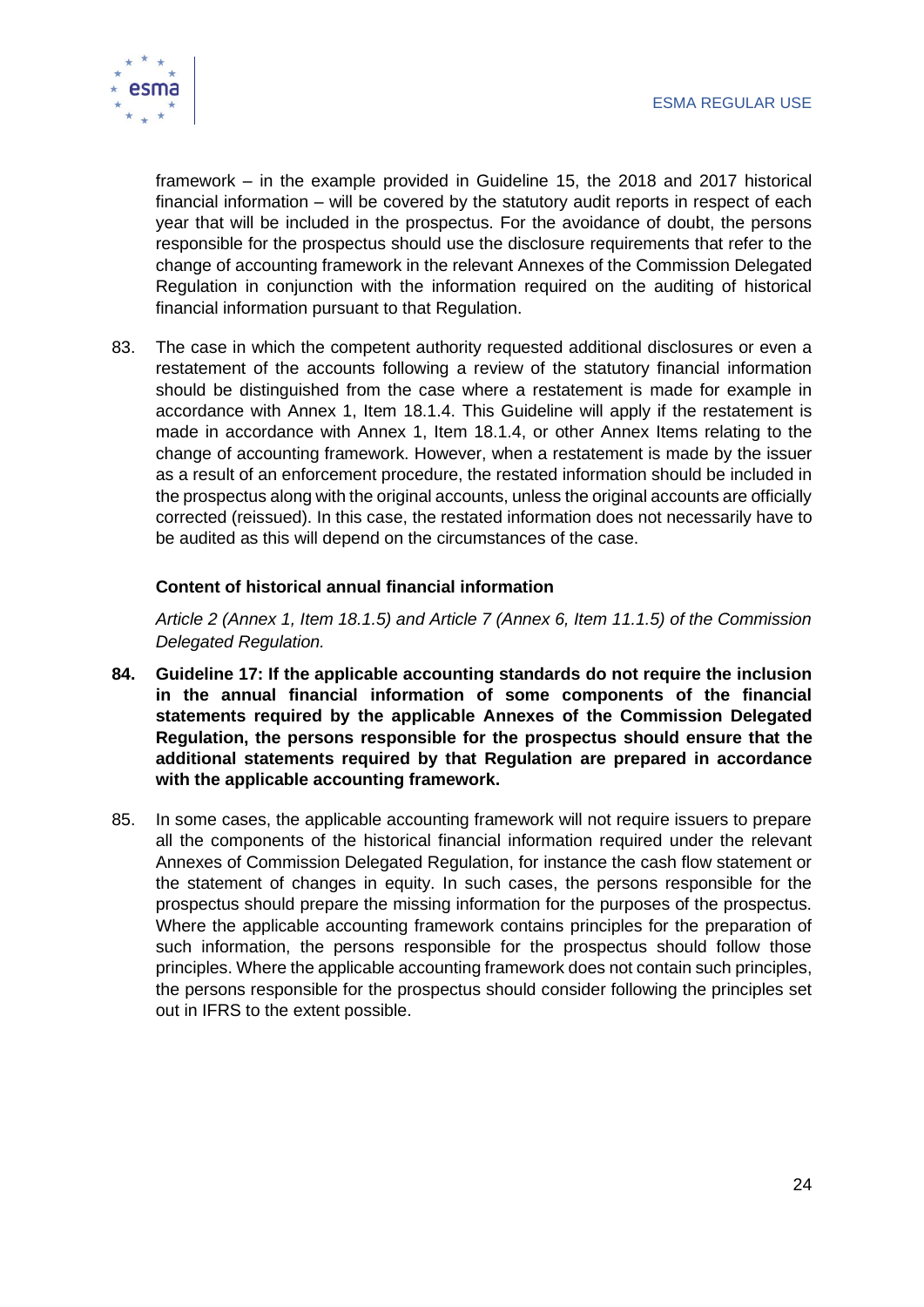

# <span id="page-25-0"></span>**V.6. Pro forma financial information**

**Assessing if a transaction constitutes a significant gross change or a significant financial commitment**

*Article 1(e) and Article 18(4) of the Commission Delegated Regulation.*

- **86. Guideline 18: To assess whether a transaction constitutes a significant gross change within the meaning of Article 1(e) of the Commission Delegated Regulation or a significant financial commitment within the meaning of Article 18(4) of that Regulation, the persons responsible for the prospectus should consider the size of the transaction relative to the size of the issuer's business. This should be done based on figures which reflect the issuer's business before the transaction took place and by using appropriate indicators of size which will generally be one of the following line items:** 
	- **(i) total assets;**
	- **(ii) revenue; or**
	- **(iii) profit or loss.**
- 87. Where those indicators of size produce an anomalous result or are inappropriate to the specific industry of the issuer or to the transaction itself, the persons responsible for the prospectus may use alternative indicators. For instance, an anomalous result could arise where a large company, with a profit close to zero or a loss, acquires a company with much smaller assets and revenue but which has a small positive profit. This could lead the profit of the acquiring company to increase by more than 25%. However, considering the acquisition of the small company as a significant gross change could be misleading. In such cases, the persons responsible for the prospectus should discuss their proposals for alternative indicators with the competent authority during the prospectus approval process.
- 88. The calculation of whether the 25% threshold is reached should be based on the size of the transaction relative to the historical financial information before the transaction took place. For example, in the case of an acquisition, the persons responsible for the prospectus should use figures which do not include the acquired company. They should normally use figures from the issuer's audited historical financial information for the last financial year.
- 89. The calculation of the indicators in paragraph 86 should be made on an annual basis, regardless of the figures which are used. This should be done by using financial statement figures covering a 12-month period to remove any effect of seasonality during the year.
- 90. Sometimes an issuer will publish a prospectus including pro forma financial information to cover a significant gross change, complex financial history or significant financial commitment ('the first transaction') – and subsequently undertake or commit to undertake a second transaction and prepare a second prospectus, without publishing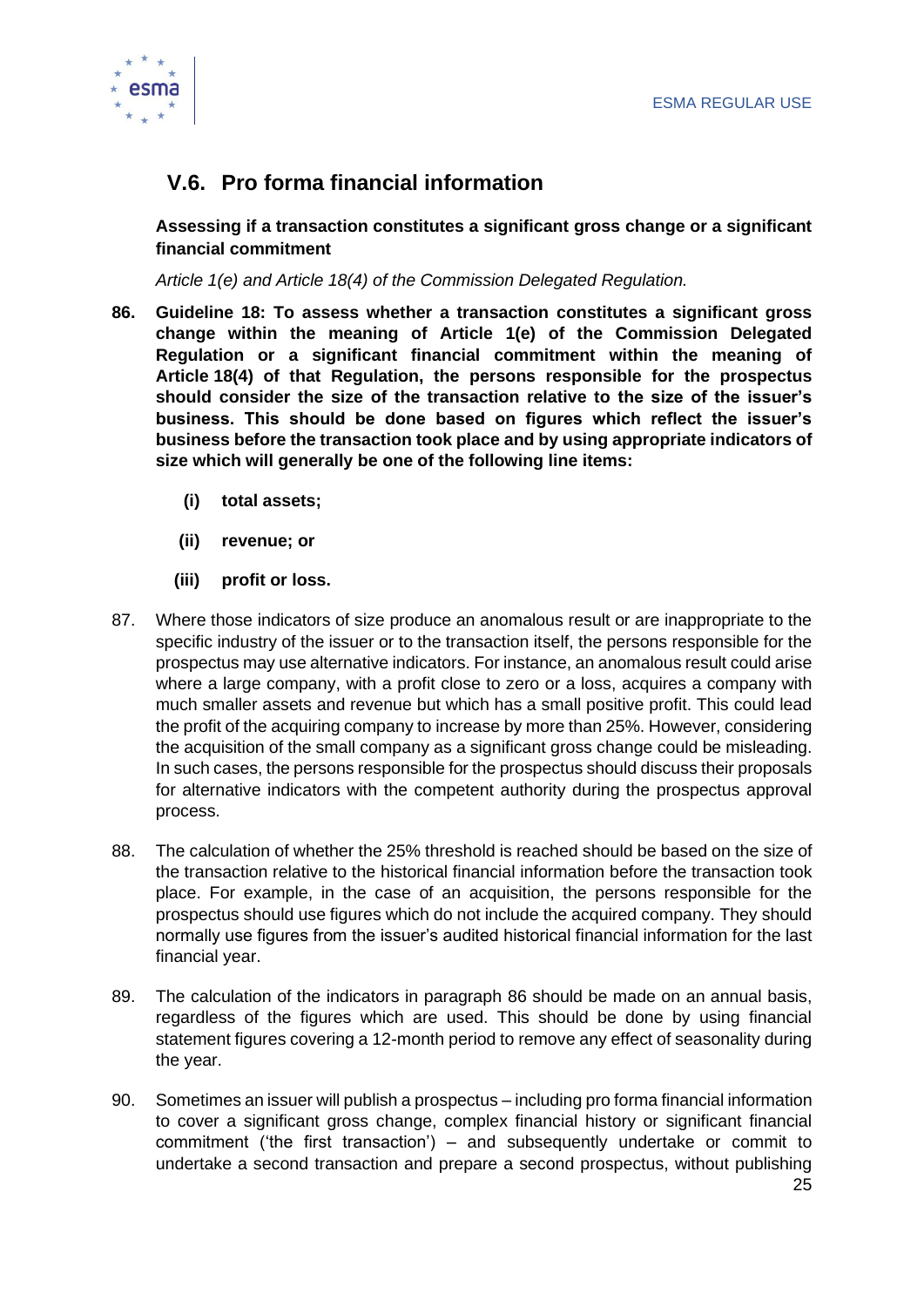

any financial information between the two prospectuses. In such cases, the persons responsible for the prospectus should use the historical information, i.e., the issuer's financial information before the first transaction, to determine if the second transaction constitutes a significant gross change or a significant financial commitment. Where the second transaction constitutes a significant gross change or a significant financial commitment, and pro forma financial information is therefore required, the persons responsible for the prospectus should cover both the first and the second transaction in the pro forma financial information.<sup>27</sup>

- 91. If an issuer undertakes or commits to undertake several transactions, which individually do not constitute more than a 25% variation to one or more indicators of the size of the issuer's business but which collectively constitute more than a 25% variation, the persons responsible for the prospectus should include pro forma financial information unless it is disproportionately burdensome to produce such pro forma financial information. If an issuer undertakes or commits to undertake several transactions, and only one of them constitutes more than a 25% variation to one or more indicators of the size of the issuer's business, the persons responsible for the prospectus should include pro forma financial information covering all the transactions unless it is disproportionately burdensome to produce pro forma financial information for the transactions which do not constitute more than a 25% variation. When determining if it is disproportionately burdensome, the persons responsible for the prospectus should consider the costs of producing the pro forma financial information versus the value of the information for investors. If it is determined that it is disproportionately burdensome, the persons responsible for the prospectus should explain to the competent authority why they consider it disproportionately burdensome.
- 92. One example of a situation that could be considered as disproportionately burdensome is where an issuer has undertaken a transaction which constitutes a 27% increase to its total assets and another transaction which constitutes a 1% increase. In this case, the persons responsible for the prospectus might argue that it is disproportionately burdensome to produce pro forma financial information for the 1% increase. Another example could be where an issuer has undertaken transactions which amount to a 30%, 20% and 5% change. Applying the principles throughout Guideline 18, the following conclusions might arise depending on the specific situation and the case:
	- (i) the impact of the 30% transaction is described using pro forma because it exceeds the 25% threshold. It has been demonstrated to the competent authority that the  $20\%$ <sup>28</sup> and 5% transactions are both disproportionately burdensome to describe. Therefore, only the 30% transaction is described;
	- (ii) the impact of the 30%, 20% and 5% transactions is described using pro forma. The impact of the 30% transaction is described because it exceeds the 25%

<sup>&</sup>lt;sup>27</sup> In this example, the second transaction concerns a change which is 25% or more. However, for the sake of clarity, a transaction below 25% may also need to be disclosed via pro forma financial information. The explanatory text in paragraph 91 sets out a general principle of aggregation which should always be considered.

<sup>&</sup>lt;sup>28</sup> In ESMA's view, it is only in rare circumstances that the persons responsible for the prospectus will be able to argue that disclosure concerning the 20% transaction is disproportionately burdensome.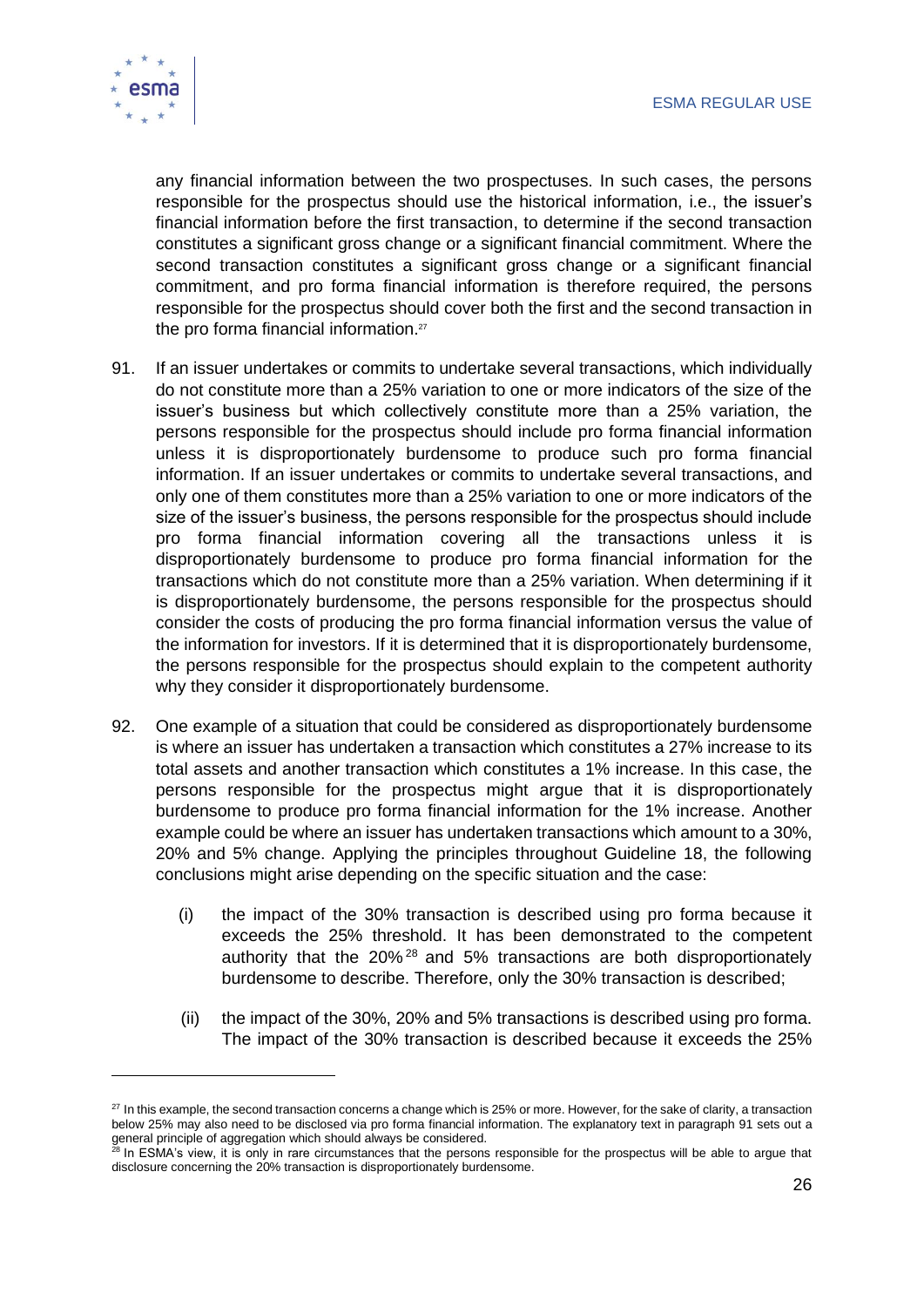

threshold and the impact of the 20% and 5% transactions is described due to the application of the aggregation principle. In this case it is has not been successfully argued that it is disproportionately burdensome to describe the 20% and 5% transactions; or

(iii) the impact of the 30% and 20% transactions is described using pro forma but not the 5% transaction. The 30% transaction is described using pro forma because it exceeds the 25% threshold and the 20% transaction is described due to the application of the aggregation principle. In this case it has not been successfully argued that it is disproportionately burdensome to describe the 20% transaction, but it has been successfully argued that it is disproportionately burdensome to describe the 5% transaction.

#### **Hypothetical date of the transaction (pro forma profit and loss account)**

*Article 2 (Annex 1, Item 18.4.1), Article 4 (Annex 3, Item 11.5) and Article 28 (Annex 24, Item 5.7) of the Commission Delegated Regulation.*

- **93. Guideline 19: In case of a significant gross change:**
	- **(i) where the persons responsible for the prospectus prepare pro forma financial information with reference to the last completed financial period, they should draw up the pro forma profit and loss account as if the transaction had been undertaken on the first day of that period; and / or**
	- **(ii) where the persons responsible for the prospectus prepare pro forma financial information with reference to the most recent interim period for which relevant unadjusted information has been published or is included in the registration document / prospectus, they should draw up the pro forma profit and loss account as if the transaction had been undertaken on the first day of that period.**
- 94. When the issuer's business has undergone a significant gross change and pro forma financial information is prepared, the persons responsible for the prospectus perform a simulation of how the transaction would have affected the issuer if it had taken place at an earlier date. This date is independent from the date on which the prospectus is approved.
- 95. For example, an equity prospectus is drawn up in May 2020 and includes audited historical financial information covering 2017, 2018 and 2019. The date of the balance sheet which is included in the 2019 historical financial information is 31 December 2019. The issuer has published unaudited financial information for the first quarter of 2020, including a balance sheet dated 31 March 2020, which is also included in the prospectus. The issuer's total assets increased by 27% in April 2020 due to the acquisition of Company XYZ.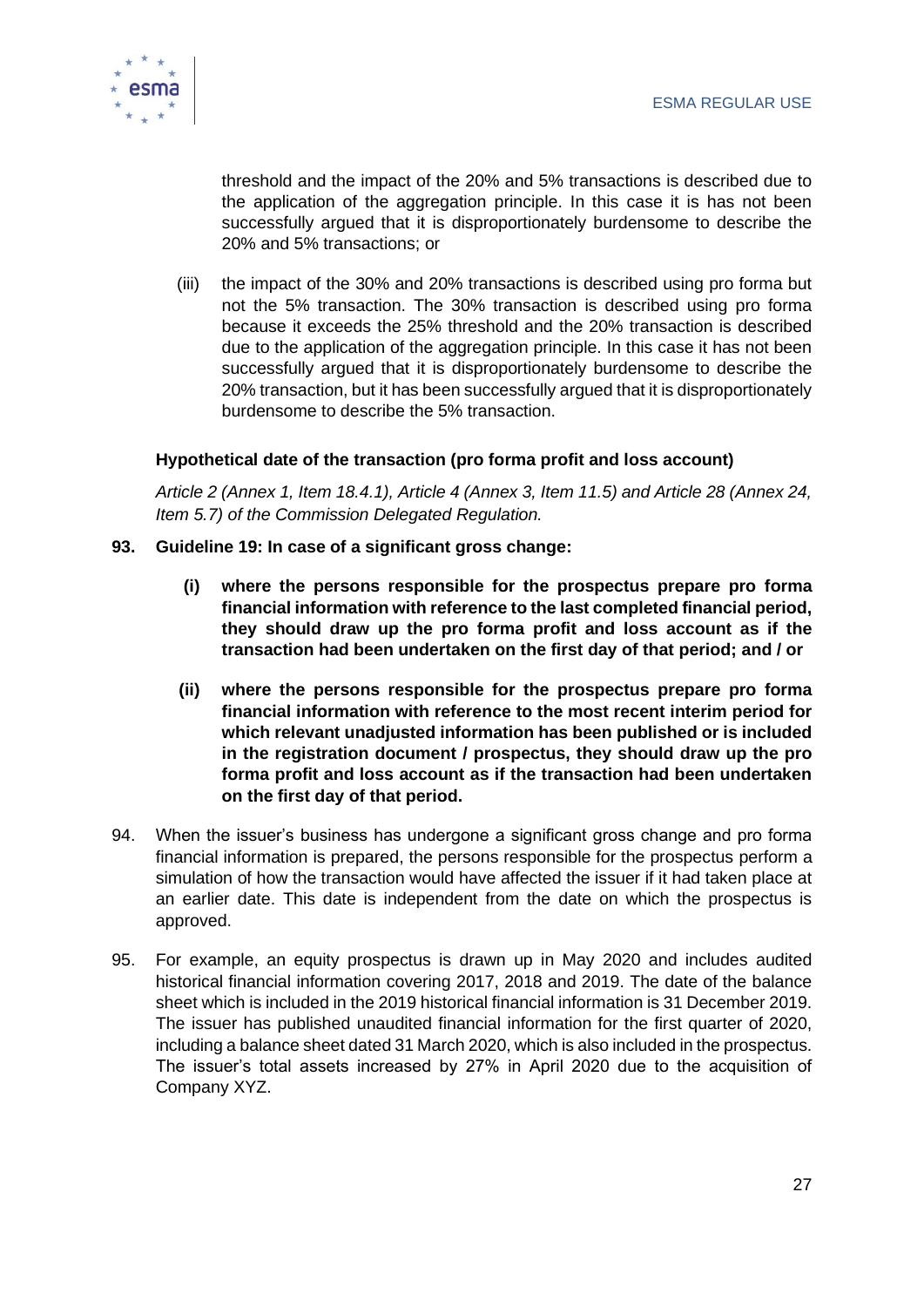

According to Annex 20, Item 2.2(a) and (b) of the Commission Delegated Regulation pro forma financial information may only be published in respect of:

- A. the last completed financial period; and / or
- B. the most recent interim period for which relevant unadjusted information has been published or is included in the registration document / prospectus.

On that basis, the persons responsible for the prospectus could draw up the pro forma profit and loss account as if the issuer's acquisition of Company XYZ had taken place on 1 January 2019 'and / or' as if the issuer's acquisition of Company XYZ had taken place on 1 January 2020.

While Annex 20 provides an 'and / or' option, in this example, it would be best to present the pro forma profit and loss information for the full financial period of 2019 - see also Guideline 21 paragraph 103 and the point referring to seasonality. Therefore, the persons responsible for the prospectus should prepare the pro forma information as of 1 January 2019.

However, there may be a situation where it is necessary under Article 6 of the Prospectus Regulation to require the information for both the full financial period and the interim period and this is permitted by Annex 20. In such a case, the pro forma profit and loss account for both periods should be drawn up as if the transaction had been undertaken on the first date of the first period.

96. The persons responsible for the prospectus should make sure that any interim financial information used as the basis for the pro forma profit and loss account has been prepared with due care.

#### **Hypothetical date of the transaction (pro forma balance sheet)**

*Article 2 (Annex 1, Item 18.4.1), Article 4 (Annex 3, Item 11.5) and Article 28 (Annex 24, Item 5.7) of the Commission Delegated Regulation.*

- **97. Guideline 20: In case of a significant gross change:**
	- **(i) when the persons responsible for the prospectus prepare pro forma financial information with reference to the last completed financial period, they should draw up the pro forma balance sheet as if the transaction had been undertaken on the last day of that period; and / or**
	- **(ii) when the persons responsible for the prospectus prepare pro forma financial information with reference to the most recent interim period for which relevant unadjusted information has been published or is included in the registration document / prospectus, they should draw up the pro forma balance sheet as if the transaction had been undertaken on the last day of that period.**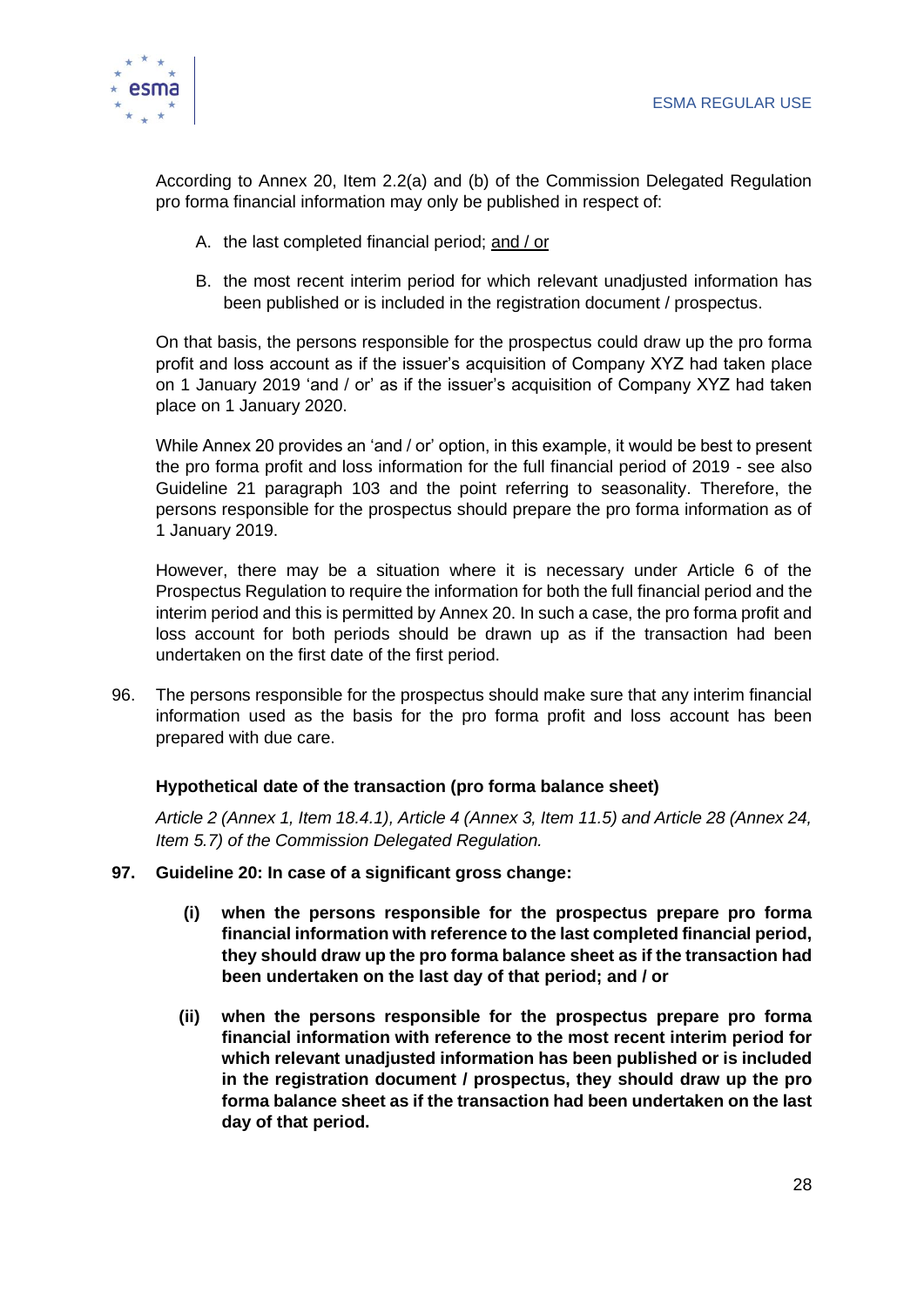

98. Please refer to the example in paragraph 95:

According to Annex 20, Item 2.2(a) and (b) of the Commission Delegated Regulation pro forma financial information may only be published in respect of:

- A. to the last completed financial period; and / or
- 4.
- B. the most recent interim period for which relevant unadjusted information has been published or are included in the registration document / prospectus.

On that basis, the persons responsible for the prospectus could draw up the pro forma balance sheet as if the issuer's acquisition of Company XYZ had taken place on 31 December 2019 'and / or' as if the issuer's acquisition of Company XYZ had taken place on 31 March 2020.

While Annex 20 provides an 'and / or' option, in the case of balance sheet information, it may only be relevant for the pro forma financial information to be presented for one period. In this example, the pro forma financial information should be drawn up as if the acquistion had taken place on 31 March 2020.

99. The persons responsible for the prospectus should make sure that any interim financial information used as the basis for the pro forma balance sheet has been prepared with due care.

#### **Time period covered by pro forma information**

*Article 2 (Annex 1, Item 18.4.1), Article 4 (Annex 3, Item 11.5), Article 18 (Annex 20, Item 2.2) and Article 28 (Annex 24, Item 5.7) of the Commission Delegated Regulation in light of the principle of consistency laid down in Article 2(r) of the Prospectus Regulation.*

- **100. Guideline 21: The persons responsible for the prospectus should ensure that the time period covered by the pro forma profit and loss account / balance sheet is consistent with the financial information included in the prospectus.**
- 101. The time period for pro forma financial information should be consistent with the time period covered by the financial information in the registration document or prospectus. As such, the persons responsible for the prospectus can draw up pro forma financial information in relation to:
	- (i) the latest financial year which has closed; and / or
	- (ii) the interim financial period (e.g. in relation to the latest half year or quarter) for which the issuer has published financial information; and / or
	- (iii) the shorter period that the issuer has been in operation.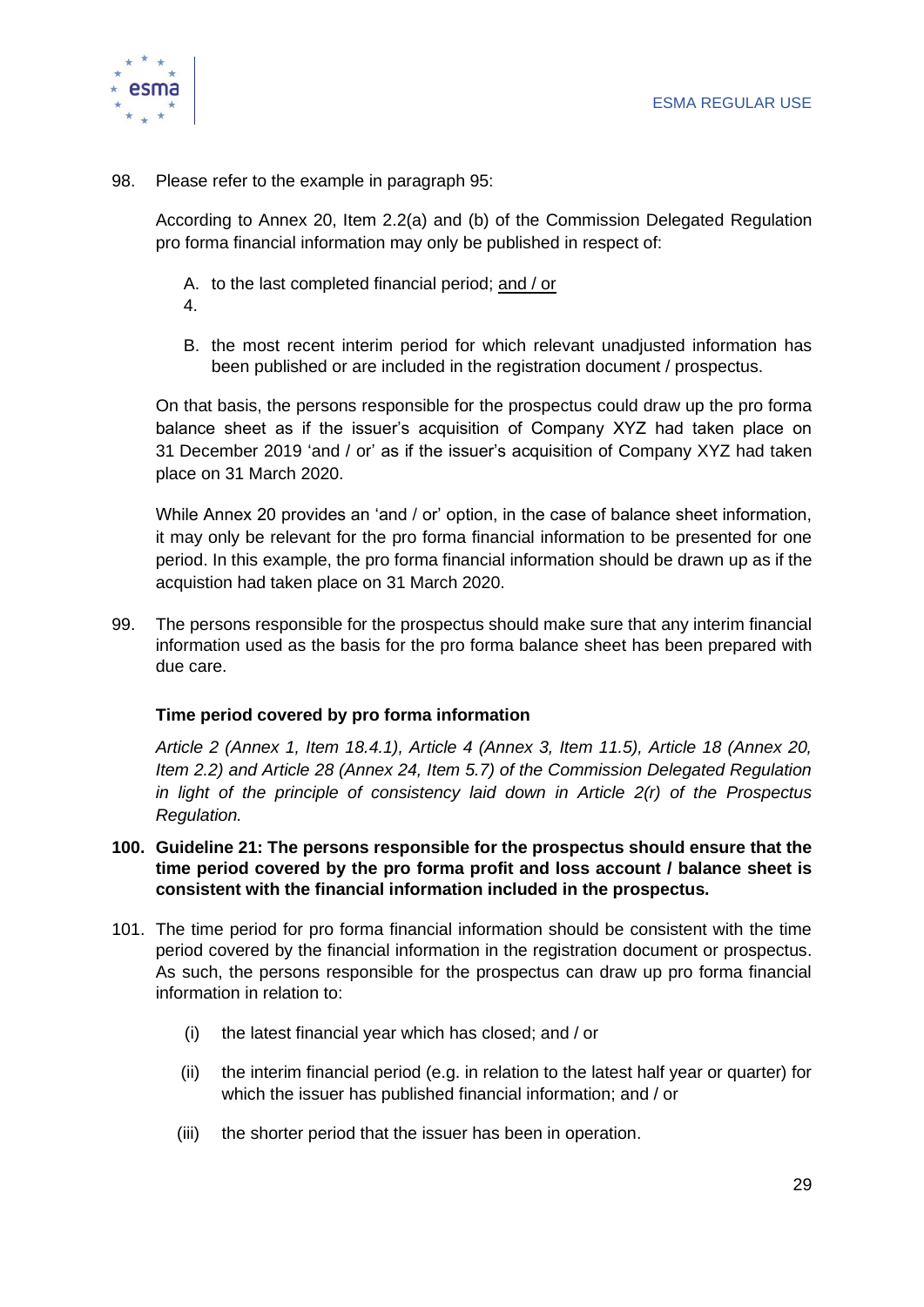

- 102. As regards interim financial information, while the persons responsible for the prospectus should normally use half-yearly financial information when drawing up pro forma statements, they may use quarterly financial information where such information has been prepared with the same level of care as the half-yearly information, e.g. by applying the principles of IAS 34. The half-yearly and quarterly financial information will either be information which the issuer has already published, for example, to comply with the requirements of the Transparency Directive, or which the persons responsible for the prospectus are including in the prospectus.
- 103. Where the prospectus only contains annual financial statements, the pro forma profit and loss account / balance sheet should cover the full year. Where the prospectus contains annual financial statements as well as interim financial information, the persons responsible for the prospectus may decide to cover only the interim period, only the full year, or both the interim period and the full year in the pro forma profit and loss account / balance sheet. However, if the persons responsible for the prospectus only cover the interim period in the pro forma profit and loss account, they should ensure that this will sufficiently describe how the transaction might have affected the earnings of the issuer. For example, where the issuer's business is affected by seasonality it may not be sufficient to only cover the interim period, and the pro forma profit and loss account may need to cover the full year.
- 104. To comply with the requirement to include historical unadjusted information in the pro forma profit and loss account / balance sheet, the persons responsible for the prospectus should normally use the (i) audited historical financial information for the last completed financial period (ii) or the most recent interim financial information (e.g. in relation to the latest half year or quarter) published by the issuer or included in the prospectus before the transaction took place. In specific circumstances, this rule will not apply, for example, when the issuer has drawn up financial information specifically for the purpose of the prospectus (e.g. a newly incorporated entity without any previous historical financial information).

#### **Transaction already covered in historical or interim financial information**

*Article 2 (Annex 1, Item 18.4.1), Article 4 (Annex 3, Item 11.5), Article 18 (Annex 20, Item 1.1(b)) and Article 28 (Annex 24, Item 5.7) of the Commission Delegated Regulation.*

- **105. Guideline 22: The persons responsible for the prospectus are not required to include a pro forma profit and loss account / balance sheet in the prospectus if the transaction is already fully reflected in the profit and loss account / balance sheet contained in the historical or interim financial information in the prospectus.**
- 106. If the transaction is already fully reflected in the profit and loss account / balance sheet in the historical or interim financial information included in the prospectus, there is no need to provide a pro forma profit and loss account / balance sheet, as investors have already been provided with the necessary information. For example, where an issuer underwent a significant gross change in November 2018 and a prospectus is prepared in March 2019 containing audited annual financial statements for 2018, the persons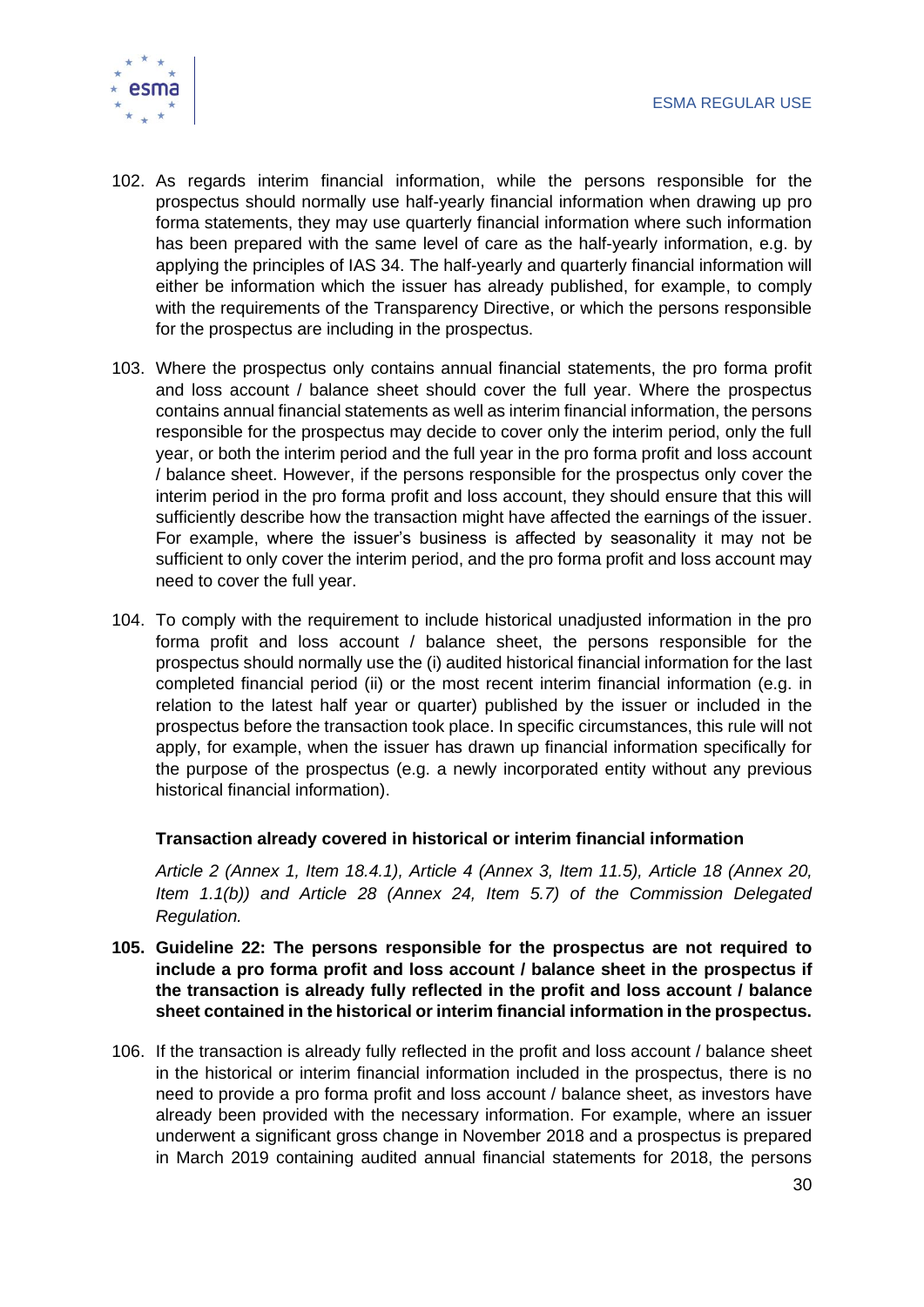

responsible for the prospectus should include a pro forma profit and loss account. This is because the profit and loss account in the 2018 annual financial statement does not fully reflect the impact of the transaction for the entire year. However, the persons responsible for the prospectus do not need to include a pro forma balance sheet in this case, because the balance sheet in the 2018 annual financial statement fully reflects the transaction.

#### **Using other information than pro forma financial information**

*Article 2 (Annex 1, Item 18.4.1), Article 4 (Annex 3, Item 11.5) and Article 28 (Annex 24, Item 5.7) of the Commission Delegated Regulation.*

- **107. Guideline 23: In the case of a significant gross change, the persons responsible for the prospectus may exceptionally, in agreement with the competent authority, describe the effect of the transaction other than through pro forma financial information.**
- 108. As a rule, the persons responsible for the prospectus should provide pro forma financial information in accordance with Annex 20 of the Commission Delegated Regulation to reflect a significant gross change. However, in exceptional situations they may be able to describe the effect of the transaction:
	- (i) by providing only a pro forma profit and loss account and no pro forma balance sheet or by providing only a pro forma balance sheet and no pro forma profit and loss account (even if the transaction is not reflected in the profit and loss account / balance sheet contained in the historical or interim financial information in the prospectus, as described in Guideline 22);
	- (ii) by providing some elements of a pro forma profit and loss account which are relevant and not a full pro forma profit and loss account (e.g. a pro forma profit and loss account which might exclude a net result) to facilitate an investor's understanding of certain impacts on items such as turnover or operating profit. In this case, these elements should be covered by an auditors report and should be unbiased, i.e. it should show pro forma losses as well as gains; or
	- (iii) by providing only narrative information and neither a pro forma profit and loss account nor a pro forma balance sheet.
- 109. These exceptional situations may arise, but are not limited to, where:
	- (i) the issuer will acquire another entity and it is not reasonably possible to obtain the relevant financial information relating to that entity;
	- (ii) the issuer has acquired an asset and insufficient financial information is available;
	- (iii) pro forma financial information would not accurately describe the effect of the transaction.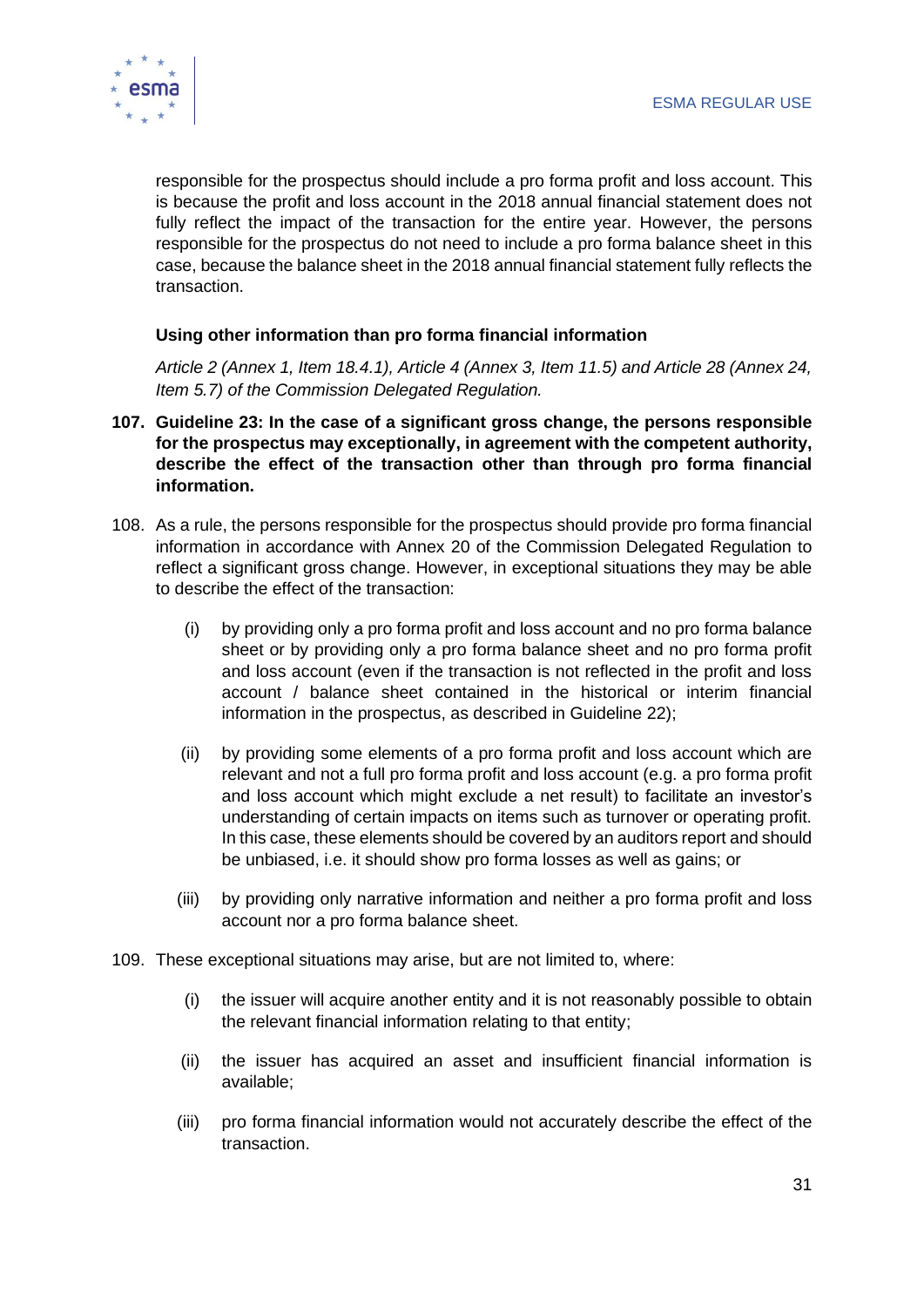

- 110. Whenever such an exceptional situation arises, it is important to remember that Article 6 of the Prospectus Regulation is relevant in respect of the effect of the transaction being described.
- 111. The persons responsible for the prospectus should obtain the agreement of the competent authority before proceeding with the approach described in paragraph 108. If the persons responsible for the prospectus follow the approach described in paragraph 108 point (iii), they are not required to include a report prepared by the independent accountants or auditors.

#### **Which events to cover with pro forma financial information / presentation of adjustments**

*Article 2 (Annex 1, Item 18.4.1), Article 4 (Annex 3, Item 11.5), Article 18 (Annex 20, Item 2.3(b) and (c)) and Article 28 (Annex 24, Item 5.7) of the Commission Delegated Regulation.*

- **112. Guideline 24: When preparing pro forma adjustments, the persons responsible for the prospectus should reflect the transaction giving rise to the pro forma financial information regardless of whether the transaction has already occurred or has not yet occurred. In doing so, they should only reflect matters which are:**
	- **(i) an integral part of the transaction; and**
	- **(ii) capable of a reasonable degree of objective determination.**
- 113. The pro forma adjustments should cover the transaction giving rise to the pro forma financial information regardless of whether the transaction has already occurred (in the case of a significant gross change or a complex financial history) or has not yet occured (in case of a significant financial commitment).
- 114. For example, an issuer might undertake a capital increase (requiring a prospectus) to raise funds for the acquisition of another entity. The acquisition might constitute a significant financial commitment. If so, this will trigger a need for pro forma financial information to illustrate the impact of the acquisition as if it had taken place at an earlier date. In addition to illustrating the impact of the acquisition, the persons responsible for the prospectus should also cover the impact of the capital increase and / or any other financial consideration involved, e.g. any debt issuance or other financial contracts needed to complete the acquisition. If there is much uncertainty regarding subscriptions for the offer, the persons responsible for the prospectus should consider adding a risk factor in that regard.

#### *Presentation of adjustments in pro forma information*

115. Pro forma adjustments must present all significant effects directly attributable to the transaction. However, the persons responsible for the prospectus should not include future effects which are very uncertain, as this could give a misleading picture of the transaction. In particular, pro forma financial information should generally not include adjustments which are dependent on actions to be taken once the transaction has been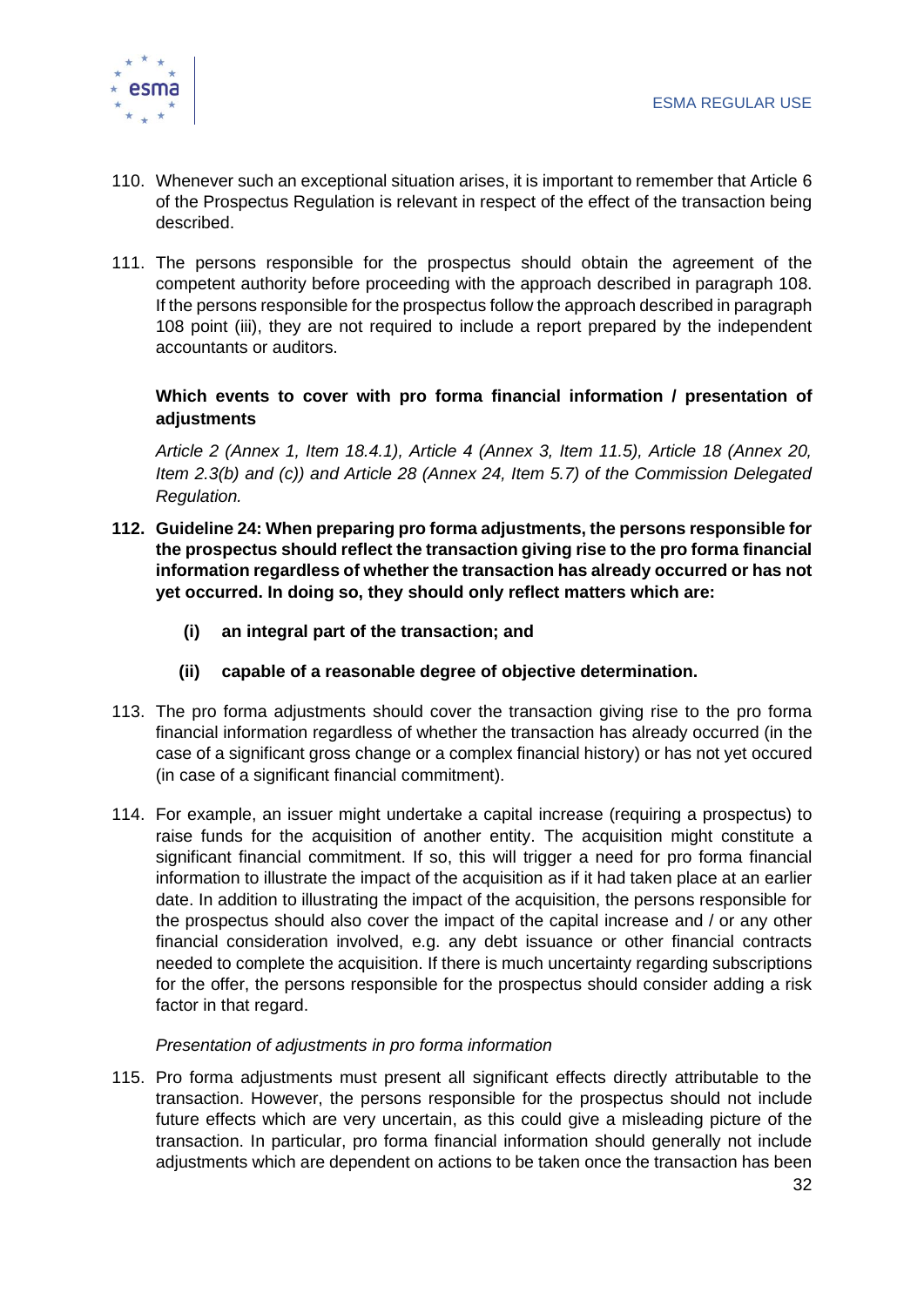

completed, even where such actions are central to the issuer's purpose in entering into the transaction, e.g. synergies. In addition, the persons responsible for the prospectus should not, as a rule, include deferred or contingent consideration, other than consideration that is recognised as part of the consideration transferred in exchange for the acquiree under the applicable accounting framework, if that consideration is not directly attributable to the transaction but to a future event. If deferred or contingent consideration is capable of a reasonable degree of objective determination it may be included on a case-by-case basis, depending on the use of the pro forma information and after discussion with the competent authority.

116. The persons responsible for the prospectus should always base pro forma adjustments on reliable and documented evidence. Such evidence will typically consist of published accounts, management accounts, other financial information and valuations contained in the documentation relating to the transaction, purchase and sale agreements and other agreements to the transaction covered by the prospectus. For instance, in relation to management accounts, the interim figures for an undertaking being acquired may be derived from the consolidation schedules underlying that undertaking's interim statements.

#### **Accountant / auditor report**

*Article 2 (Annex 1, Item 18.4.1), Article 4 (Annex 3, Item 11.5), Article 18 (Annex 20, Section 3) and Article 28 (Annex 24, Item 5.7) of the Commission Delegated Regulation.*

- **117. Guideline 25: Where the persons responsible for the prospectus prepare pro forma financial information in accordance with Annex 20 of the Commission Delegated Regulation, they should ensure that they do so in a manner that permits the independent accountants or auditors to prepare their report in accordance with the exact wording set out in Section 3 of that Annex.**
- 118. The purpose of the report prepared by the independent accountants or auditors is to express an opinion that the pro forma financial information was properly compiled by the persons responsible for the prospectus, i.e. properly compiled on the basis stated and that the basis is consistent with the accounting policies of the issuer.
- 119. The persons responsible for the prospectus should therefore compile the pro forma financial information in a manner which permits the independent accountants / auditors to say that, in their opinion, the pro forma financial information has been properly compiled on the basis stated, and that this basis is consistent with the accounting policies of the issuer.
- 120. Section 3 of Annex 20 implies that qualifications or emphases of matter should not arise in respect of how the pro forma information was compiled. If, however, the independent accountant or auditor wants to draw an investor's attention to the fact that qualifications or emphases of matter had arisen in respect of the underlying unadjusted historical financial information used to prepare the pro forma financial information, they are not prohibited from doing so. If qualifications or emphases of matter are included in that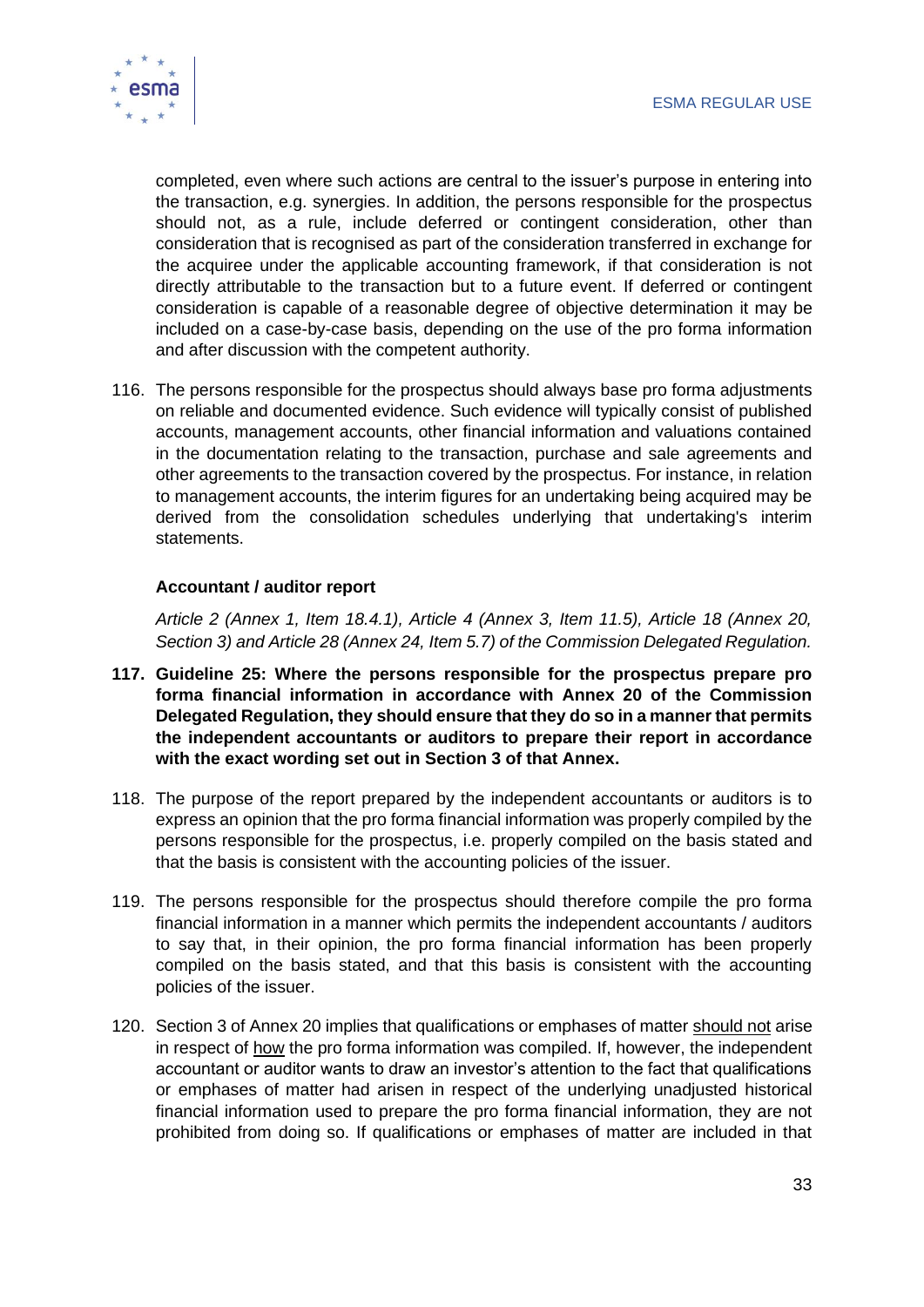

context, they should be presented separately in the report from the opinion concerning how the pro forma information was compiled.

#### **Voluntary pro forma financial information**

*Article 6 of the Prospectus Regulation read in conjunction with Article 2 (Annex 1, Item 18.4.1), Article 4 (Annex 3, Item 11.5), Article 18 (Annex 20) and Article 28 (Annex 24, Item 5.7) of the Commission Delegated Regulation.*

- **121. Guideline 26: The persons responsible for the prospectus should comply with the requirements of Annex 20 of the Commission Delegated Regulation if pro forma financial information is included in a prospectus on a voluntary basis.**
- 122. Even in the absence of a significant gross change, a significant financial commitment or a complex financial history, the persons responsible for the prospectus may decide to voluntarily include pro forma financial information in the prospectus. The same applies to issuers of non-equity securities.
- 123. The fact that pro forma financial information is included in the prospectus on a voluntary basis should not imply that it is possible for this information to be provided with less care than when included on a mandatory basis. Pro forma financial information, if not prepared with due care, might confuse or even mislead investors. Therefore, the persons responsible for the prospectus should apply the requirements of Annex 20 if they decide to include pro forma financial information on a voluntary basis.

# <span id="page-34-0"></span>**V.7. Interim financial information**

#### **Compilation of interim financial information**

*Article 2 (Annex 1, Item 18.2), Article 7 (Annex 6, Item 11.2.1), Article 28 (Annex 24, Item 5.2.1) and Article 29 (Annex 25, Item 5.2.1) of the Commission Delegated Regulation.*

- **124. Guideline 27: Where the most recent financial information published by the issuer is the half-yearly financial report prepared in accordance with the Transparency Directive, the persons responsible for the prospectus should include in the registration document at least the condensed set of financial statements included in that half-yearly financial report.**
- **125. Where the most recent financial information published by an issuer is the quarterly financial report, the persons responsible for the prospectus should include in the registration document at least the condensed set of financial statements included in that quarterly financial report.**
- 126. Two different situations can be envisaged:
	- (i) An issuer submits a prospectus for approval on 30 July. The issuer has published half-yearly financial information (30 June) and financial information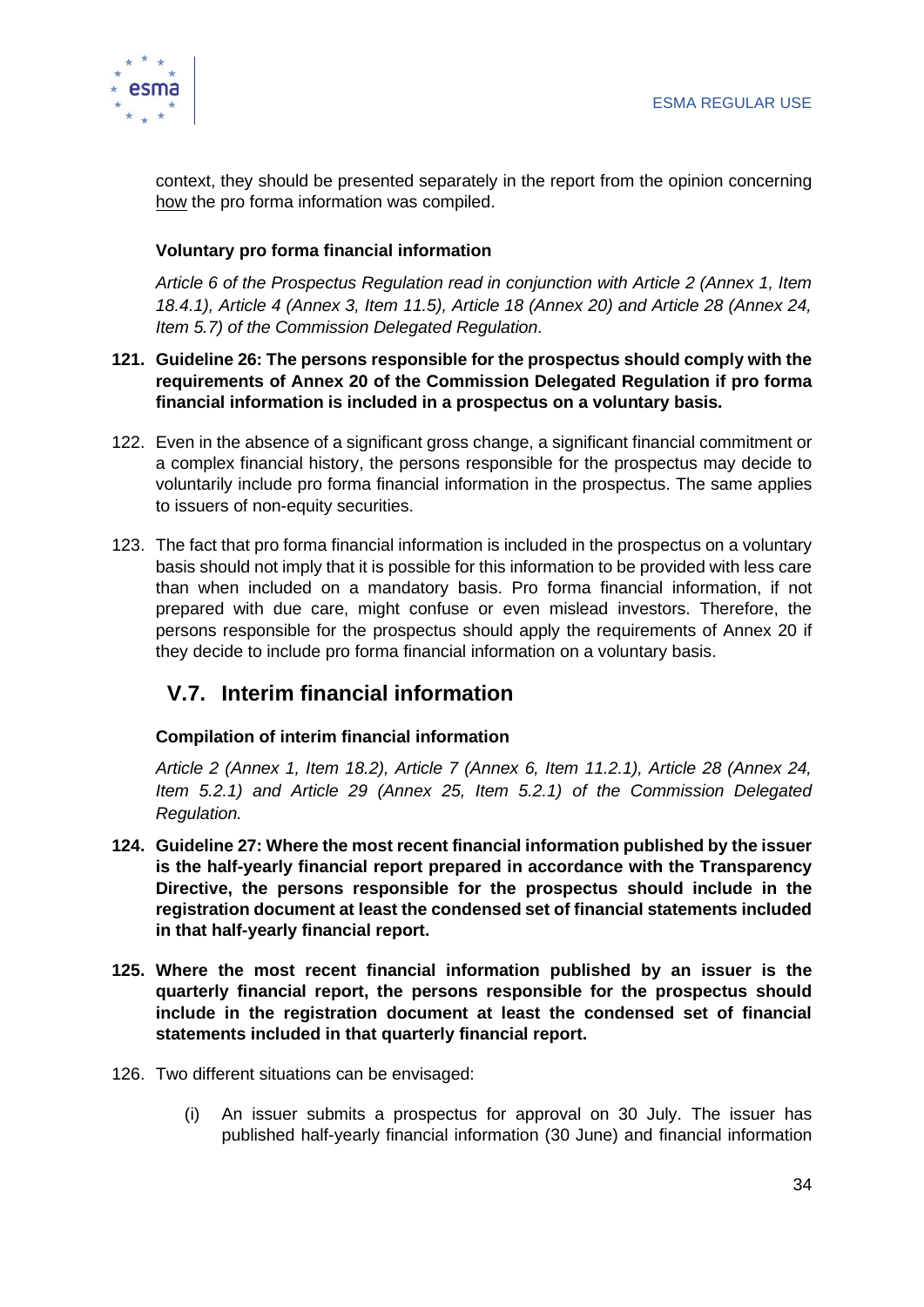

on the first quarter. In that case the latest interim financial information is sufficient (half-yearly).

(ii) An issuer submits a prospectus for approval on 30 October. The issuer has published financial information on the third quarter and half-yearly financial information (30 June). In that case the latest interim financial information is not sufficient, and the issuer should include in its prospectus both quarterly (Q3) and half-yearly financial information provided that there is no duplication of information. When interim financial information for the third quarter also covers the first nine months of the year, and is prepared in accordance with the same interim accounting standard (e.g. IAS 34) as the half-yearly financial information, the half-yearly financial information does not need to be disclosed.

#### **Relevant accounting policies and principles**

*Article 2 (Annex 1, Item 18.2), Article 7 (Annex 6, Item 11.2.1), Article 28 (Annex 24, Item 5.2.1) and Article 29 (Annex 25, Item 5.2.1) of Commission Delegated Regulation, should be read in conjunction with the principle of consistency laid down in Article 2(r) of the Prospectus Regulation.*

**127. Guideline 28: When the issuer has published quarterly or half-yearly financial information**, t**he persons responsible for the prospectus should present the interim financial information according to the issuer's accounting framework.**

### <span id="page-35-0"></span>**V.8. Working capital statements**

#### **Determining whether the working capital statement should be clean or qualified**

*Article 12 (Annex 11, Item 3.1), Article 13 (Annex 12, Item 3.3), Article 14 (Annex 13, Item 1.1) and Article 30 (Annex 26, Item 2.1) of the Commission Delegated Regulation, which stipulate that the working capital statement can either reflect that the issuer has sufficient working capital to meet its present requirements or that it does not have sufficient working capital to do so, read in light of the duration of the validity of the prospectus established in Article 12 of the Prospectus Regulation.*

- **128. Guideline 29: Where an issuer can state without qualifying wording that it has sufficient working capital to meet its present requirements, it should provide a 'clean' working capital statement. Where the issuer cannot state without qualifying wording that it has sufficient working capital to meet its present requirements, it should provide a 'qualified' working capital statement.**
- 129. The persons responsible for the prospectus can meet the requirement to include a working capital statement in the prospectus either:
	- (i) by including a clean working capital statement, stating that the issuer, in its own opinion and in line with the duration of the validity of the prospectus established in Article 12 of the Prospectus Regulation, has sufficient working capital for a period of at least 12 months; or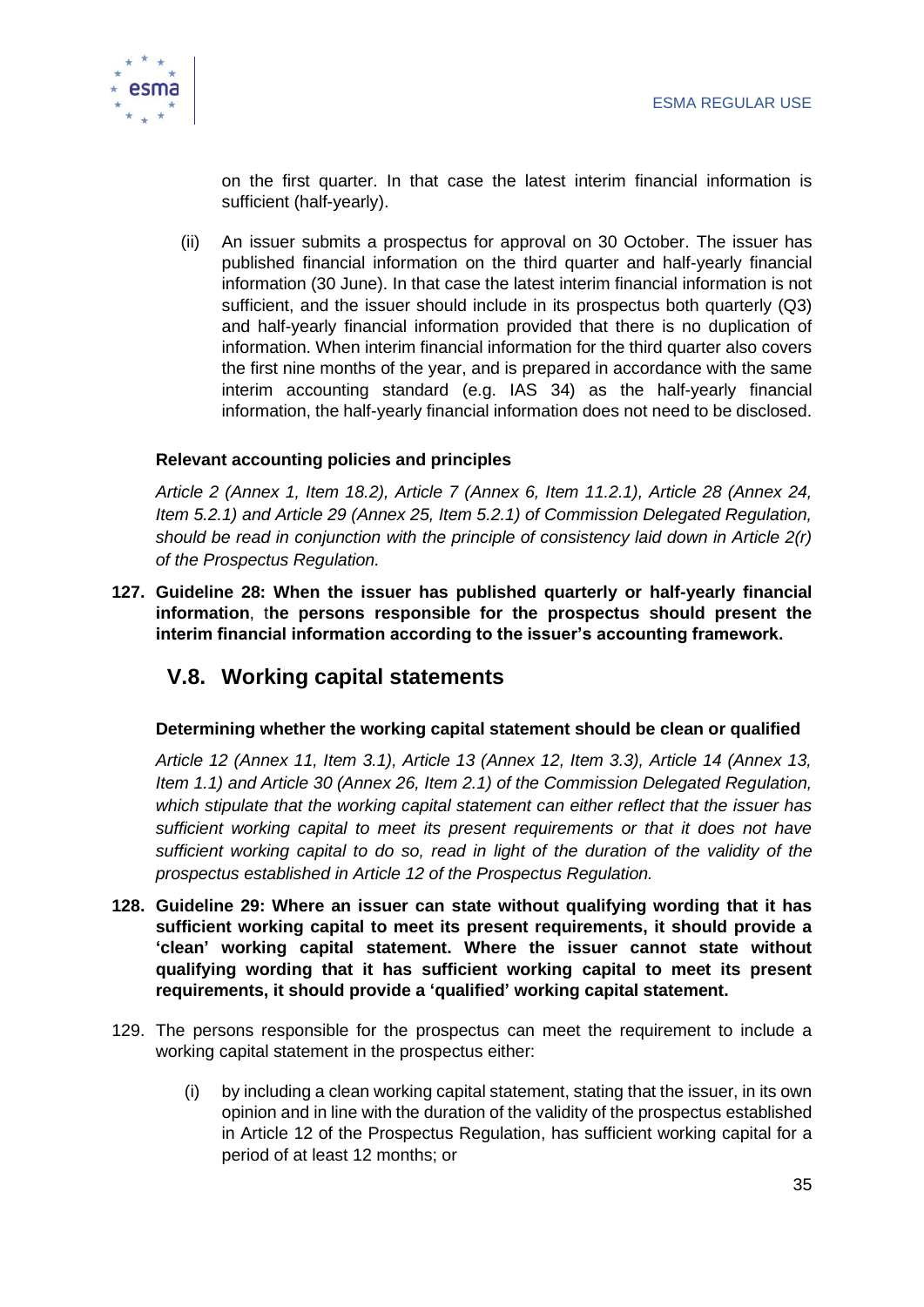

- (ii) by including a qualified working capital statement, stating that the issuer, in its own opinion, does not have sufficient working capital and explaining how it proposes to provide the additional working capital needed.
- 130. When considering whether its working capital statement should be clean or qualified, the issuer should assess whether it is able to access cash and other available liquid resources in order to meet its liabilities as they fall due.
- 131. The working capital statement should be consistent with the other parts of the prospectus. Where other parts of the prospectus, for example the risk factors, describe elements that could adversely impact the issuer's ability to meet its present requirements, the issuer should not make a clean working capital statement. Where the auditor's report contains a statement relating to 'going concern', and the working capital statement is clean, the persons responsible for the prospectus should provide explanation for this in the prospectus.
- 132. An issuer may consider that it has sufficient working capital and that its working capital statement should therefore be clean, but at the same time wish to include qualifying wording such as assumptions, sensitivities, risk factors or potential caveats in the statement. If an issuer finds it necessary to include such qualifying wording, this implies that it cannot firmly state that it has sufficient working capital to meet its present requirements, and it should therefore provide a qualified working capital statement instead of a clean one.
- 133. When providing a clean working capital statement, an issuer should disclose whether the proceeds of the offer have been included in the calculation of its working capital. For the avoidance of doubt, such disclosure is not considered a qualification or a caveat, but information on the basis of preparation of the working capital statement that is necessary for an investor to make an informed assessment.
- 134. It is not acceptable for the issuer to state that it is unable to confirm whether it has sufficient working capital. In such cases, the issuer should provide a qualified working capital statement.

#### **Robust procedures**

*Article 12 (Annex 11, Item 3.1), Article 13 (Annex 12, Item 3.3), Article 14 (Annex 13, Item 1.1) and Article 30 (Annex 26, Section 2 and Item 2.1) of the Commission Delegated Regulation.*

- **135. Guideline 30: The issuer should prepare its working capital statement based on robust procedures such that there is very little risk that the statement is challenged.**
- 136. The issuer should follow procedures appropriate to ensure the robustness of the statement. Such procedures will normally include:
	- (i) preparing unpublished supporting prospective financial information in the form of internally consistent cash flow, profit and loss and balance sheet information;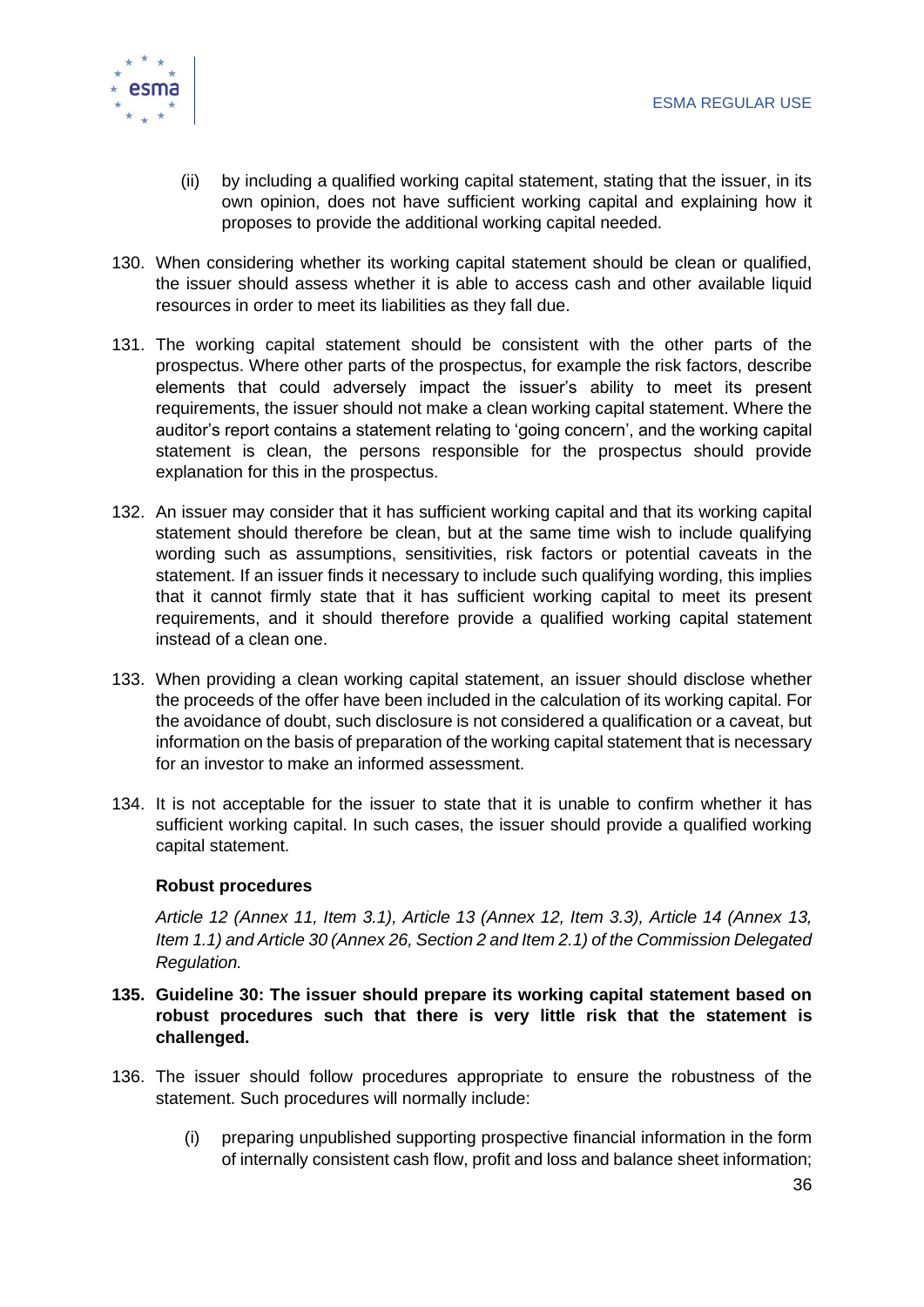

- (ii) conducting business analysis covering both the issuer's cash flows and the terms and conditions and commercial considerations associated with banking and other financing relationships;
- (iii) considering the issuer's strategy and plans and the related implementation risks together with checks against evidence and analysis; and
- (iv) assessing whether there are sufficient resources to cover a reasonable worstcase scenario (sensitivity analysis). Where there is insufficient headroom between required and available funding to cover reasonable alternative scenarios, the issuer will need to reconsider its business plans or arrange additional financing if it wishes to provide a clean working capital statement.

#### **Not open to more than one interpretation**

*Article 12 (Annex 11, Item 3.1), Article 13 (Annex 12, Item 3.3), Article 14 (Annex 13, Item 1.1) and Article 30 (Annex 26, Section 2 and Item 2.1) of the Commission Delegated Regulation.*

#### **137. Guideline 31: The issuer should ensure that the working capital statement is not open to more than one interpretation.**

- 138. Regardless of whether the working capital statement is clean or qualified, the issuer should make sure it sends a clear message, so that it is obvious to investors whether in the issuer's opinion there is sufficient working capital.
- 139. In a clean working capital statement, issuers should say that their working capital 'is sufficient'. They should avoid saying that they 'will' or 'may have' sufficient working capital or that they 'believe' they have sufficient working capital, as these latter terms could create confusion regarding when the working capital will be sufficient and which events would have to occur for the working capital to be sufficient. A clean working capital statement could for example have the following wording: 'In the company's opinion, its working capital is sufficient to meet its present requirements over at least the next twelve months.'

#### **Content of a qualified working capital statement**

*Article 12 (Annex 11, Item 3.1), Article 13 (Annex 12, Item 3.3), Article 14 (Annex 13, Item 1.1) and Article 30 (Annex 26, Item 2.1) of the Commission Delegated Regulation.*

- **140. Guideline 32: In a qualified working capital statement, the issuer should state that it does not have sufficient working capital for its present requirements. Furthermore, it should describe the following factors:**
	- **(i) timing;**
	- **(ii) shortfall;**
	- **(iii) action plan; and**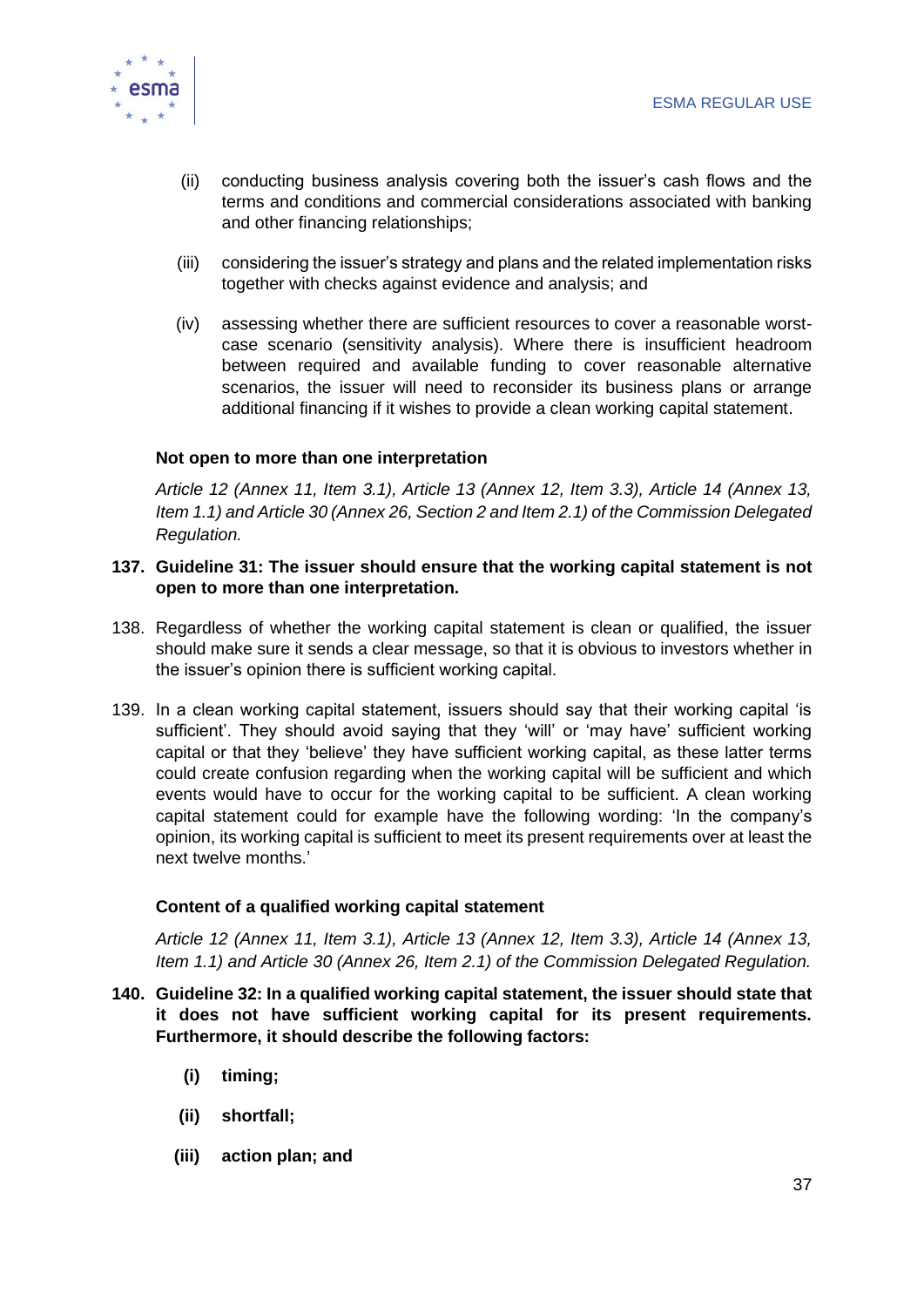

#### **(iv) implications.**

- 141. The issuer should explicitly state that it does not have sufficient working capital to meet its present requirements. After this statement, it should provide information on the factors listed in paragraph 140 in order to ensure that investors are fully informed as regards the issuer's actual working capital position.
- 142. Timing: The working capital shortfall could arise immediately or sometime in the future, and investors need information on the timing to assess the urgency of the problem. The issuer should therefore state when it expects to run out of working capital.
- 143. Shortfall: To allow investors to understand the magnitude of the problem, the issuer should state the approximate amount of the working capital shortfall.
- 144. Action plan: The issuer should describe how it plans to rectify the working capital shortfall. The description should include details of specific proposed actions, for example refinancing, renegotiation of or new credit terms / facilities, decrease in discretionary capital expenditure, revised strategy / acquisition programme or asset sales. The issuer should explain the timing of the proposed actions and how confident it is that they will be successful.
- 145. Implications: Where relevant, the issuer should state the consequences of any of the actions proposed in the action plan being unsuccessful (for example whether the issuer is likely to enter into administration or receivership and, if so, when).

#### **Rules for calculation of working capital**

*Article 12 (Annex 11, Item 3.1), Article 13 (Annex 12, Item 3.3), Article 14 (Annex 13, Item 1.1) and Article 30 (Annex 26, Section 2 and Item 2.1) of the Commission Delegated Regulation.*

- **146. Guideline 33: When the issuer calculates its working capital, it should only count the proceeds of an offering if the offering is underwritten on a firm commitment basis or if irrevocable undertakings have been given. If only a portion of an offering is underwritten or covered by irrevocable undertakings, only that portion of the offering may be included in the calculation of the working capital. The issuer should not count such proceeds when calculating its working capital if investors will be exposed to the risk that the issuer continues with an offer after the underwriting agreement has been cancelled or the irrevocable undertakings are withdrawn.**
- 147. Investors should not be confronted with uncertainty about the quality of the underwriting when subscribing for their shares. This is particularly the case when the issuer counts proceeds of the offering when calculating its working capital. As such, the issuer should consider any conditionality in the underwriting agreement or irrevocable undertakings that would allow the cancellation of the underwriting agreement or the irrevocable undertakings.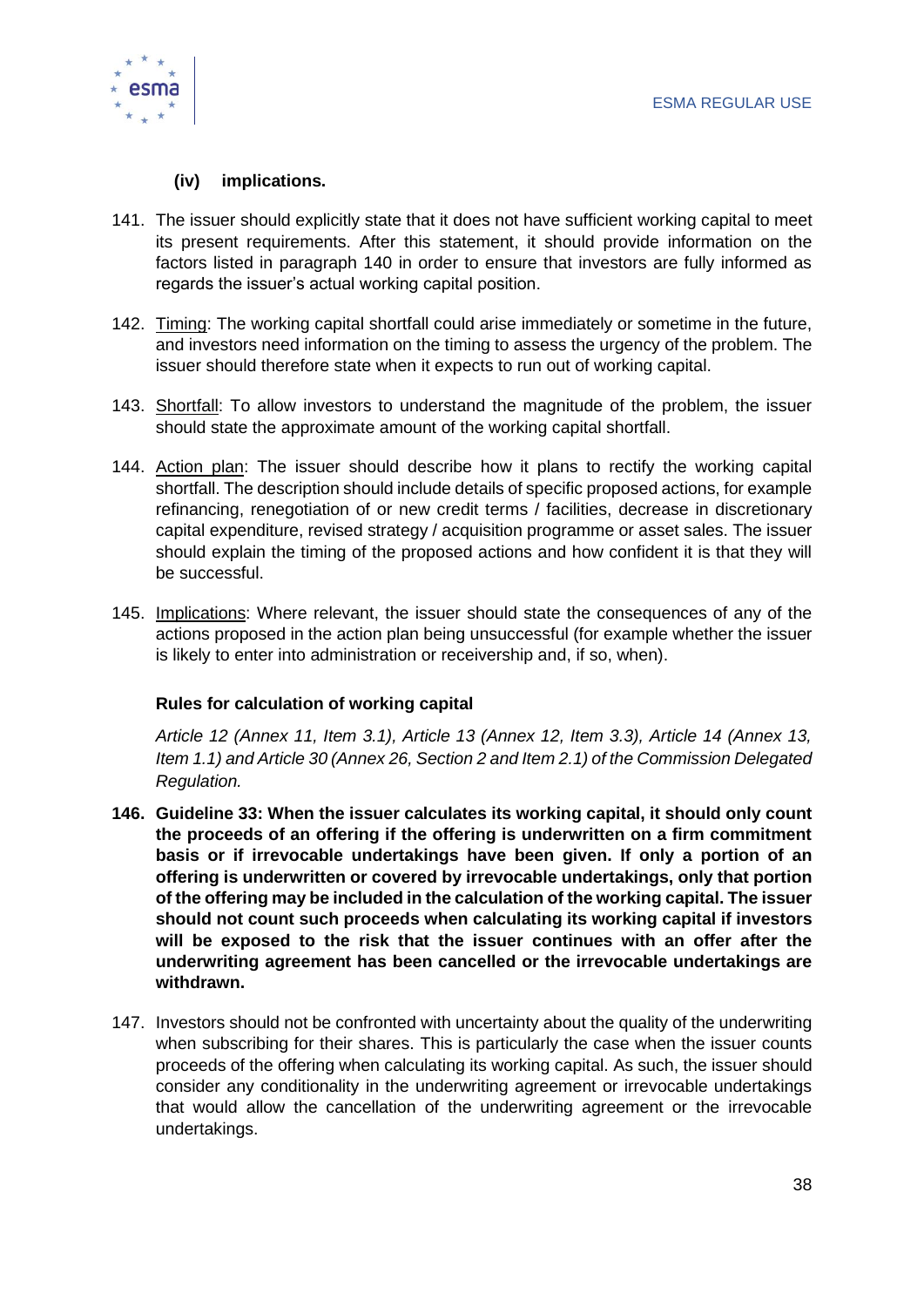

- 148. The issuer should not include the proceeds of an offer when calculating its working capital if it is necessary to make any significant assumptions concerning whether the offering will be underwritten or whether any irrevocable undertakings will be withdrawn. Furthermore, if an issuer includes any of the proceeds of an offering in the calculation of its working capital, it should be clear in the disclosure provided in accordance with Item 5.1.4 of Annex 11 to the Commission Delegated Regulation that the offer will not continue if it is no longer underwritten or the irrevocable undertakings are withdrawn.
- 149. As mentioned above, investors should also not be confronted by any uncertainty in relation to the quality of the underwriting and any irrevocable undertakings. Such uncertainty also includes any credit risk in relation to any party underwriting the offering or providing irrevocable undertakings. In order to limit such uncertainty, the issuer should assess the credit risk associated with the parties underwriting the offering or providing irrevocable undertakings. If the outcome of this assessment is that there is a material risk that one or more of the parties underwriting the offering or providing irrevocable undertakings will not be able to meet its obligations, the issuer should not include the proceeds of the offering in the calculation of its working capital.
- 150. Only offerings that are underwritten on a firm commitment basis and irrevocable undertakings should be included in the calculation of an issuer's working capital. This ensures that there is certainty about the proceeds of an offering. For the avoidance of doubt, an intention or agreement to subscribe to an offering of securities is not a firm commitment or an irrevocable undertaking.
- 151. In order to take the proceeds of an offering into account in the calculation of an issuer's working capital, the issuer should know the minimum amount of proceeds of the offering that will be underwritten or placed via irrevocable undertakings. The proceeds of the offering should not be included in the calculation of the issuer's working capital if the issuer cannot calculate the net proceeds of the offer (for example under the circumstances that there is no minimum price or the underwriting agreement does not guarantee a minimum amount of proceeds).

#### **Rules for calculation of present requirements**

*Article 12 (Annex 11, Item 3.1), Article 13 (Annex 12, Item 3.3), Article 14 (Annex 13, Item 1.1) and Article 30 (Annex 26, Section 2 and Item 2.1) of the Commission Delegated Regulation.*

**152. Guideline 34: For the purpose of the working capital statement and in line with the duration of the validity of the prospectus established in Article 12 of the Prospectus Regulation, the issuer should count in its working capital all amounts which are reasonably expected to be received or fall due to be paid for a minimum of the next 12 months from the date of approval of the prospectus when calculating its present requirements. If it has made a firm commitment to acquire another entity within the 12 months following the date of approval of the prospectus, it should include the impact of the acquisition when calculating its present requirements.**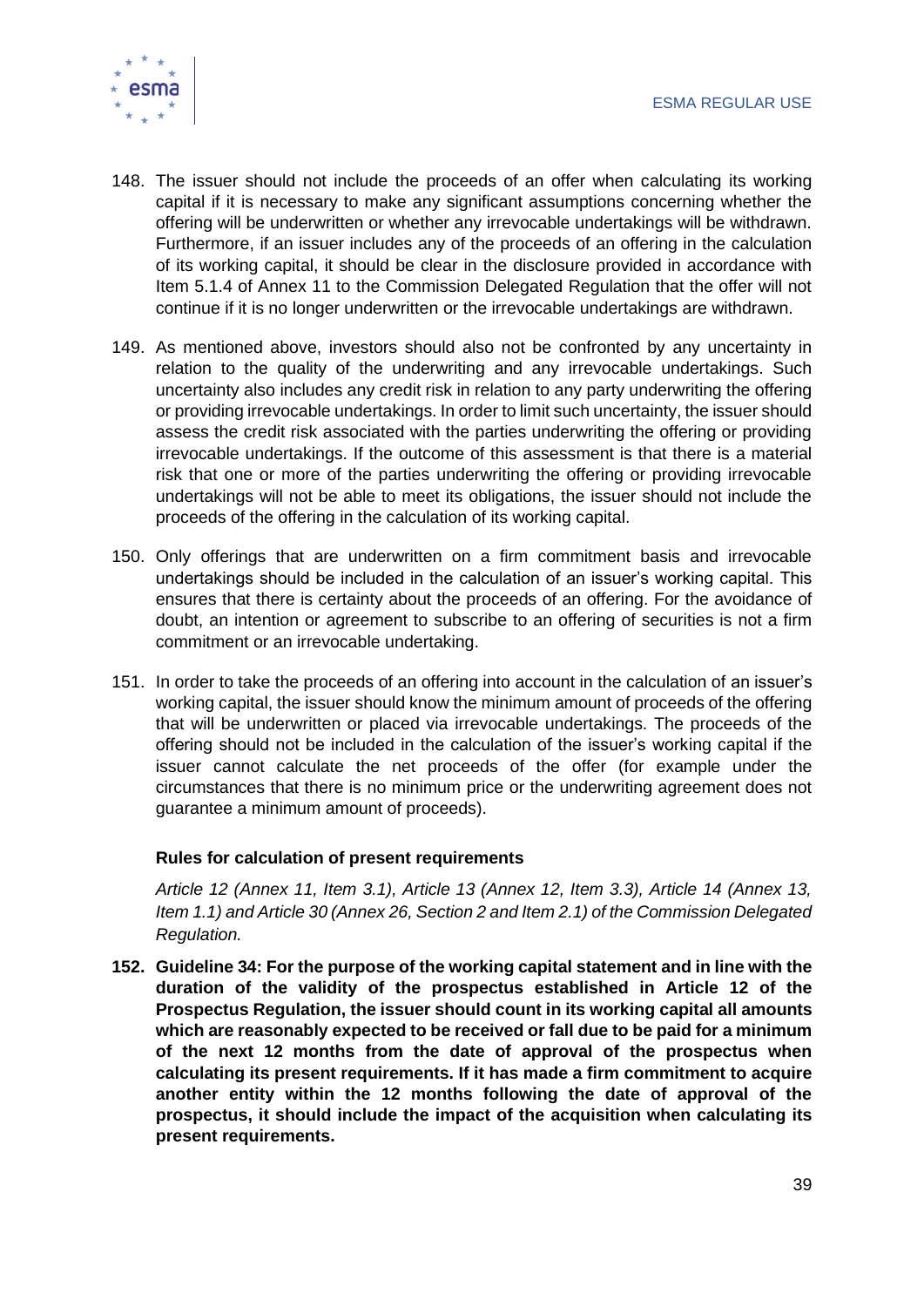

- 153. When calculating its present requirements, the issuer should take into account the actions foreseen in its strategy (For example, the issuer's strategy foresees expenditures relating to research and development or equipment).
- 154. Where the issuer is aware of working capital difficulties that may arise more than 12 months after the date of approval of the prospectus, the persons responsible for the prospectus should consider including supplementary disclosure in the prospectus.

#### **Preparation on a consolidated basis**

*Article 12 (Annex 11, Item 3.1), Article 13 (Annex 12, Item 3.3), Article 14 (Annex 13, Item 1.1) and Article 30 (Annex 26, Section 2 and Item 2.1) of the Commission Delegated Regulation, read in light of the principle of including consolidated information in the prospectus in Article 2 (Annex 1, Item 18.1.6), Article 7 (Annex 6, Item 11.1.6), Article 8 (Annex 7, Item 11.1.5), Article 28 (Annex 24, Item 5.1.6) and Article 29 (Annex 25, Item 5.1.6) of the Commission Delegated Regulation.*

- **155. Guideline 35: In line with the requirement to include consolidated financial statements in the prospectus where such statements are prepared, when an issuer prepares its working capital statement, it should determine the working capital and the present requirements on a consolidated basis.**
- 156. For an issuer which is the parent company of a group, the investor is in substance investing in the business of the whole group and this is the basis on which information in the prospectus is presented. As such, financial information in the prospectus is presented on a consolidated basis, and this principle should also apply to the working capital statement. When determining its working capital and present requirements, the issuer should consider, among other things, the nature of group arrangements and any restrictions on the transfer of funds between subsidiaries (for example, where overseas subsidiaries are involved).

#### **Credit institutions**

*Article 12 (Annex 11, Item 3.1), Article 13 (Annex 12, Item 3.3), Article 14 (Annex 13, Item 1.1) and Article 30 (Annex 26, Section 2 and Item 2.1) of the Commission Delegated Regulation.*

- **157. Guideline 36: When determining its working capital, an issuer which is a credit institution<sup>29</sup> should take its liquidity metrics and relevant applicable prudential requirements as the starting point. The issuer should take into account all available information which may have a material impact on its liquidity risk and its projected capital adequacy ratios.**
- 158. Issuers which are credit institutions should provide a working capital statement in line with the general rules set out in Guidelines 29-35 when issuing equity securities. However, this statement should be drawn up on a basis that reflects the specificities of

 $29$  As defined in Article 2(g) of the Prospectus Regulation.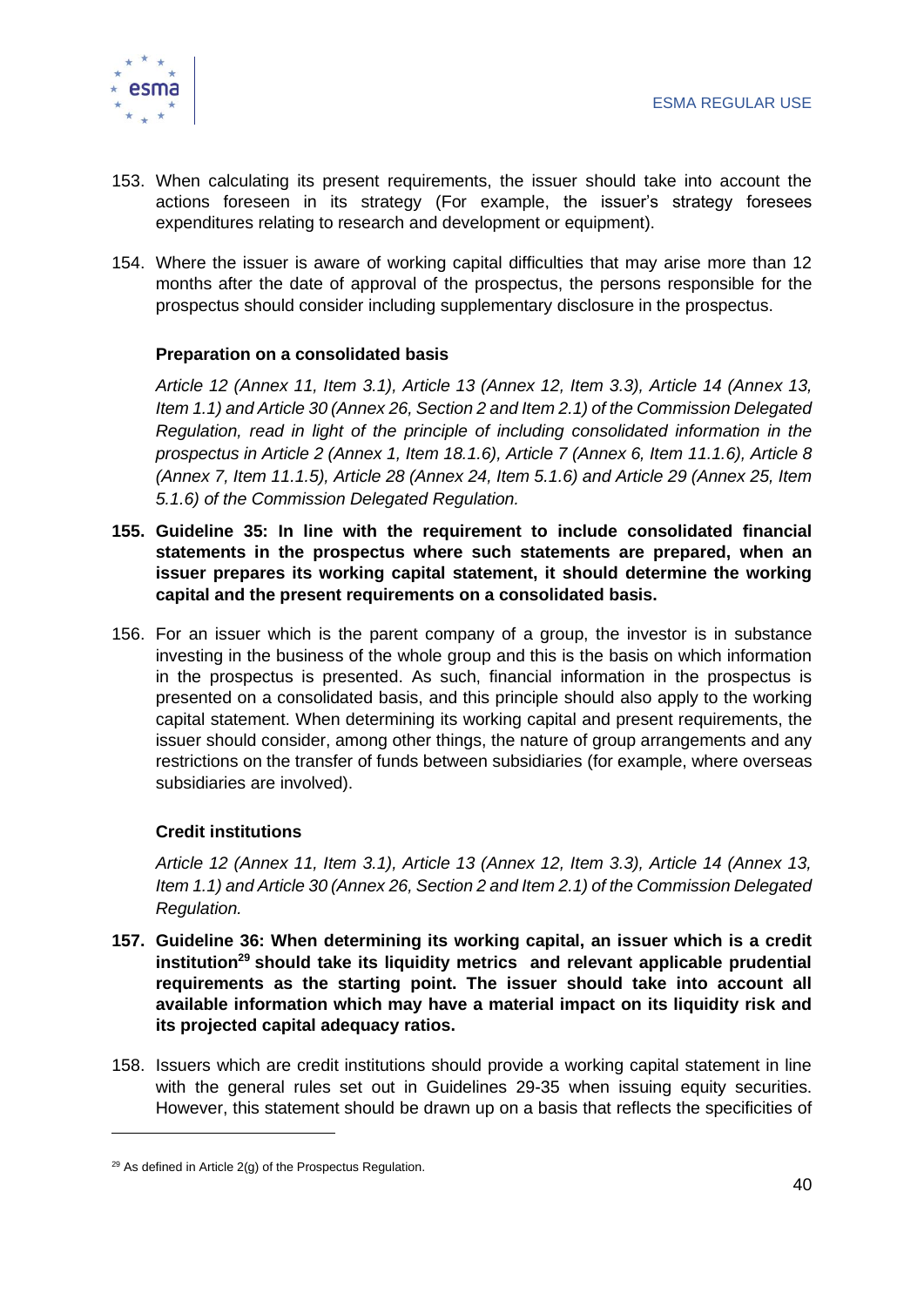

their business model by relying on the relevant applicable prudential requirements, except where relying on such requirements would render the working capital statement misleading. EU credit institutions should use the applicable ratios required by EU legislation<sup>30</sup> to calculate liquidity. In particular, these institutions should consider the use of the Liquidity Coverage Ratio and Net Stable Funding Ratio (or any applicable national stable funding provisions before the Net Stable Funding Ratio is required by EU legislation) to calculate liquidity. The same applies to third country credit institutions which calculate those ratios. Third country credit institutions which do not calculate those ratios should instead use ratios consistent with the applicable legal framework within their jurisdictions to calculate liquidity.

- 159. Additionally, EU credit institutions should consider their projected capital adequacy ratios. In particular, these institutions should consider their projected ratios at the CET 1 and TCR levels and projected leverage ratios under a base case and reasonable worstcase scenario. The same applies to third country credit institutions which calculate those ratios. Third country credit institutions which do not calculate those ratios should instead use ratios consistent with the applicable legal framework within their jurisdictions.
- 160. When taking its metrics as the starting point for determining its working capital, the issuer should make use of the most recently calculated ratio(s). Where a ratio is calculated several months before the date of approval of the prospectus, the issuer should take into account all events since the date of calculation which could have affected its liquidity and it regulatory capital requirements.
- 161. The requirement to use applicable prudential ratios for preparing the working capital statement does not in and of itself mean that credit institutions are required to disclose these ratios in the prospectus.

#### **Insurance and reinsurance undertakings**

*Article 12 (Annex 11, Item 3.1), Article 13 (Annex 12, Item 3.3), Article 14 (Annex 13, Item 1.1) and Article 30 (Annex 26, Section 2 and Item 2.1) of the Commission Delegated Regulation.*

- **162. Guideline 37: When determining its working capital, an issuer which is an insurance or reinsurance undertaking<sup>31</sup> should take the liquidity metrics which were agreed with the supervisory authority and regulatory capital requirements as the starting point.**
- 163. Issuers which are insurance or reinsurance undertakings should provide a working capital statement in line with the general rules set out in Guidelines 29-35 when issuing equity securities. However, this statement should be drawn up on a basis that reflects the specificities of their business model by relying on the relevant applicable prudential requirements, except where relying on such requirements would render the working

<sup>&</sup>lt;sup>30</sup> Regulation (EU) No 575/2013; Commission Delegated Regulation (EU) 2015/61; Commission Implementing Regulation (EU) No 680/2014.

 $31$  As defined in Article 13(1) and (4) of the Solvency II Directive.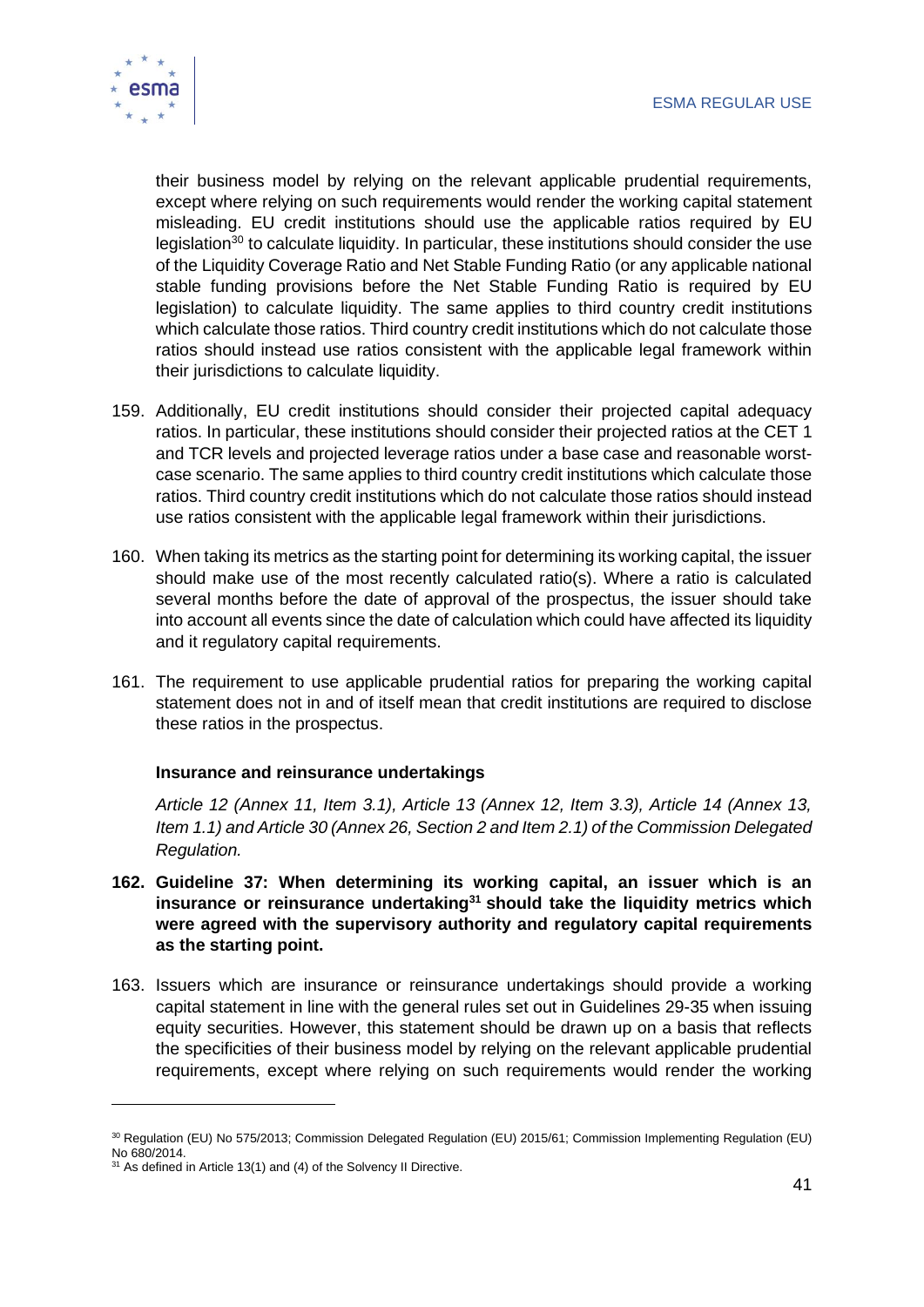

capital statement misleading. EU insurance or reinsurance undertakings should use the metrics which they have adopted and submitted to the supervisory authority for monitoring their liquidity risk pursuant to the Solvency II regime, <sup>32</sup> including Minimum Capital Requirement, as well as its capital adequacy ratios. Third country insurance and reinsurance undertakings should use metrics consistent with the applicable legal framework on prudential supervision within their jurisdictions.

- 164. The issuer should make use of the most recently calculated metrics when determining its working capital. Where a metric is calculated several months before the date of approval of the prospectus, the issuer should take into account all events since the date of calculation which could have affected its liquidity risk and regulatory capital requirements.
- 165. The requirement to use applicable prudential metrics for preparing the working capital statement does not in and of itself mean that insurance and reinsurance undertakings are required to disclose these metrics in the prospectus.

# <span id="page-42-0"></span>**V.9. Capitalisation and indebtedness**

#### **Statement of capitalisation**

*Article 12 (Annex 11, Item 3.2), Article 13 (Annex 12, Item 3.4), Article 14 (Annex 13, Item 1.2) and Article 30 (Annex 26, Item 2.2) of the Commission Delegated Regulation.*

#### **166. Guideline 38: The persons responsible for the prospectus should include the content set out below when preparing the statement of capitalisation:**

| <b>Total current debt</b> (including current portion of non-current debt)     |  |
|-------------------------------------------------------------------------------|--|
| <b>Total non-current debt</b> (excluding current portion of non-current debt) |  |
| $\blacksquare$                                                                |  |
|                                                                               |  |
| $\blacksquare$<br>$\blacksquare$                                              |  |
|                                                                               |  |

<sup>32</sup> Solvency II Directive; Commission [Delegated Regulation \(EU\) 2015/35](http://eur-lex.europa.eu/legal-content/EN/TXT/?uri=OJ:L:2015:012:TOC) and related implementing measures.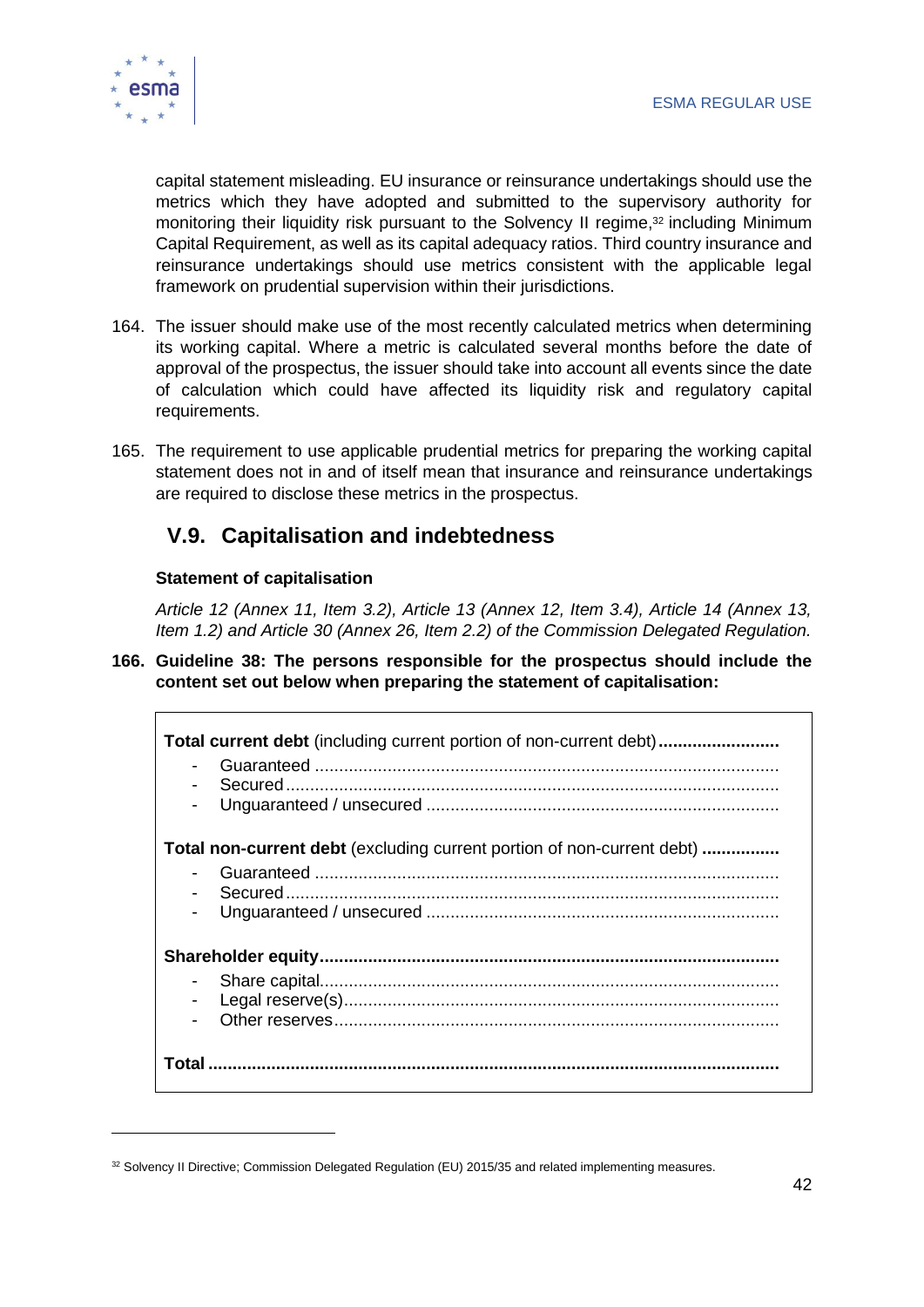

- 167. If a line item in the above table is not applicable in the Member State where the issuer has drawn up its financial information, for instance because the issuer's legal framework does not require it, the persons responsible for the prospectus should adapt the statement of capitalisation upon discussion with the competent authority.
- 168. When the issuer has *current* or *non-current debt which is guaranteed by another entity*, i.e. the debt obligation is assumed by a third party in the event the issuer defaults, the persons responsible for the prospectus should describe which types of guarantees apply. When the issuer has *secured current* or *secured non-current debt*, i.e. the debt is backed by collateral, the persons responsible for the prospectus should describe the types of assets used to secure the debt.
- 169. *Legal reserve(s)* and *Other reserves* should not include the profit and loss of the reporting period. The persons responsible for the prospectus are therefore not expected to calculate the profit and loss of the reporting period for the purpose of the capitalisation statement.
- 170. Credit institutions and insurance and reinsurance undertakings should adapt the table provided above to their business model by focusing on their prudential requirements related to regulatory capital. This does not mean that credit institutions and insurance and reinsurance undertakings are required to disclose prudential information which they are not already required to disclose according to Pillar 3 requirements.
- 171. When the issuer's business has recently undergone a change, the persons responsible for the prospectus may wish to illustrate this change by presenting an additional column in the capitalisation statement. When determining whether this is permissible, they should apply the following rules:
	- a. when the change has triggered the requirement to include pro forma financial information in the prospectus, the persons responsible for the prospectus may present an additional column in the capitalisation statement. The additional column should be consistent with the pro forma financial information presented elsewhere in the prospectus and adjustments may be explained by referring to that information;
	- b. when the change has not triggered the requirement to include pro forma financial information in the prospectus:
		- (1) when the change was complex (e.g. an acquisition which does not constitute a significant gross change):
			- (a) if the persons responsible for the prospectus include pro forma financial information in the prospectus on a voluntary basis in accordance with Guideline 26, they may present an additional column accordingly;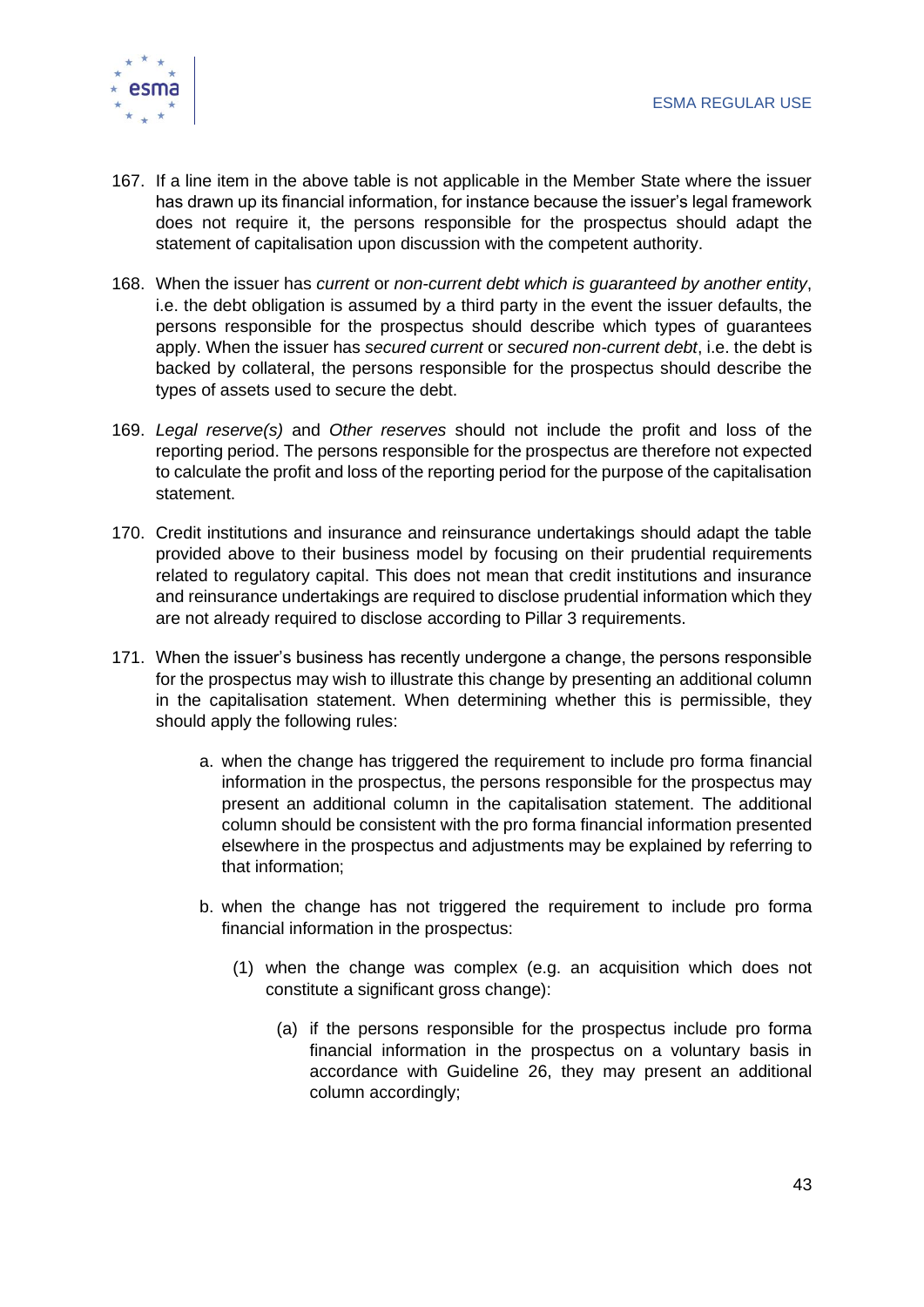

- (b) if the persons responsible for the prospectus do not include pro forma financial information in the prospectus, they may only present an additional column if it is comprehensible and easily analysable;
- (2) when the change was straightforward (e.g. conversion of debt into equity), the persons responsible for the prospectus may normally present an additional column. If the additional column consists of illustrative figures, e.g. figures covering the first six months of a year adjusted by a capital conversion which was undertaken in July, the persons responsible for the prospectus should pay special attention to the comprehensibility of the figures and explain adjustments in detail.
- 172. Recent changes may also be presented through the inclusion of the actual figures in the statements of capitalisation.
- 173. Similarly, when the issuer stands before a future change, the persons responsible for the prospectus may wish to illustrate this change by presenting an additional column in the capitalisation statement. When determining whether this is permissible, they should apply the following rules:
	- a. when the change has triggered the requirement to include pro forma financial information in the prospectus, the persons responsible for the prospectus may present an additional column in the capitalisation statement. The additional column should be consistent with the pro forma financial information presented elsewhere in the prospectus and adjustments may be explained by referring to that information;
	- b. when the change has not triggered the requirement to include pro forma financial information in the prospectus (e.g. a binding agreement to undertake an acquisition which does not constitute a significant financial commitment, financed by a capital increase):
		- (1) the persons responsible for the prospectus may present an additional column to illustrate the possible outcome of the capital increase, provided that they ensure that the column does not give the impression that the outcome is certain, unless it truly is. The persons responsible for the prospectus should describe the adjustments made and their underlying assumptions. If shares are offered at a price range, the persons responsible for the prospectus should use the minimum price when calculating the possible offer proceeds, unless there are special grounds for using a different price. They should also take transaction costs into account;
		- (2) the persons responsible for the prospectus should only present other potential future changes than the outcome of the capital increase if they are factually supportable. If the future outcome is uncertain, such as where an issuer wishes to present a future change in its debt structure even though negotiations with the credit institution(s) are incomplete,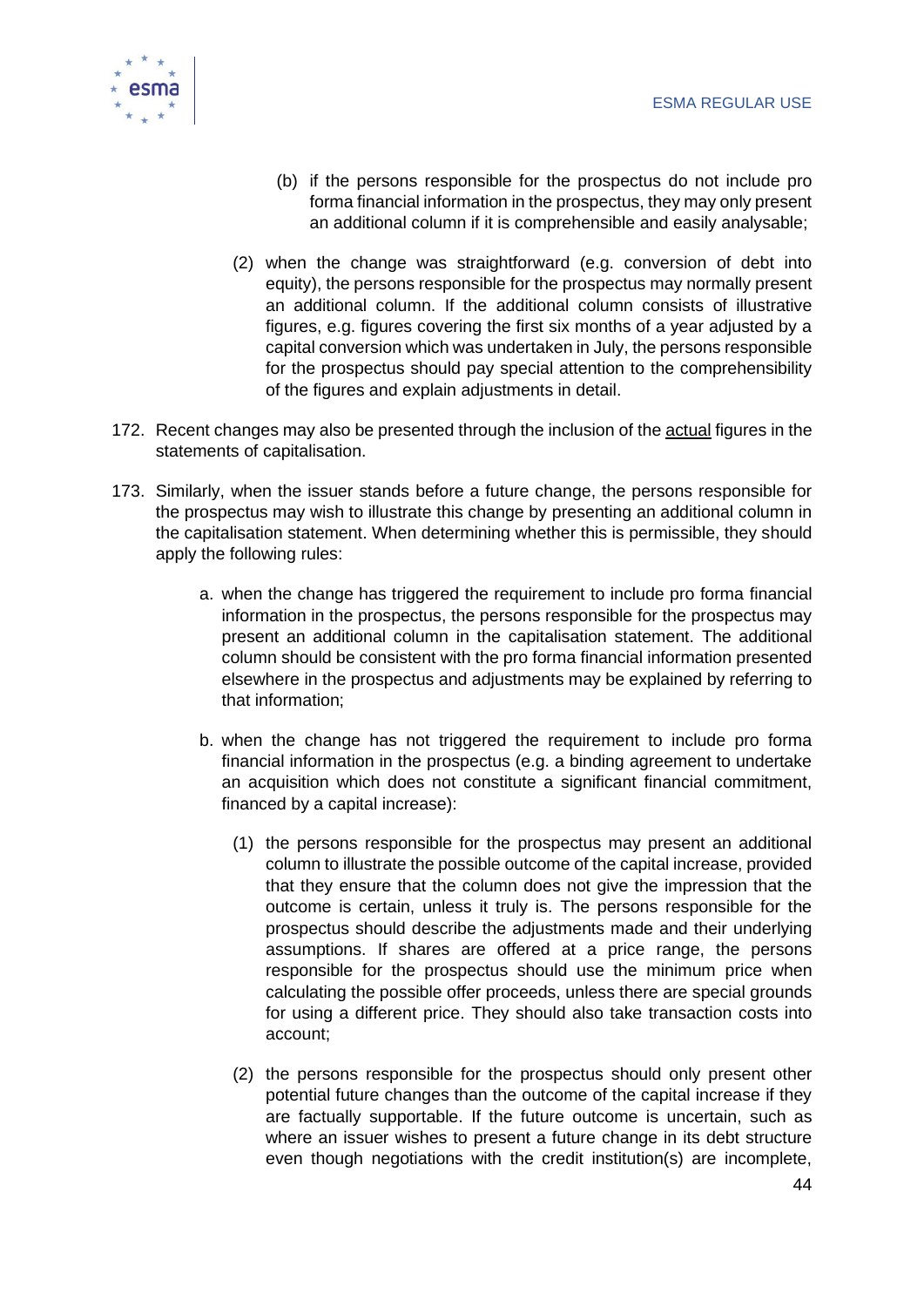

presenting an additional column reflecting the potential outcome may endanger the comprehensibility and analysability of the prospectus and is therefore normally not allowed.

174. Due to its limited effects, the mere inclusion of an additional column in the capitalisation statement to present recent or future changes does not normally trigger the requirement to include pro forma financial information in the prospectus according to Annex 20 of the Commission Delegated Regulation.

#### **Statement of indebtedness**

*Article 12 (Annex 11, Item 3.2), Article 13 (Annex 12, Item 3.4), Article 14 (Annex 13, Item 1.2) and Article 30 (Annex 26, Item 2.2) of the Commission Delegated Regulation.*

**175. Guideline 39: The persons responsible for the prospectus should include the content set out below when preparing the statement of indebtedness.**

| A<br>B<br>C<br>D |                                                                                   |
|------------------|-----------------------------------------------------------------------------------|
| E<br>F           | Current financial debt (including debt instruments, but excluding current portion |
| G                |                                                                                   |
| н                |                                                                                   |
| J<br>K           | Non-current financial debt (excluding current portion and debt instruments)       |
| L                |                                                                                   |
| M                |                                                                                   |

176. If a line item in the above table is not applicable in the Member State where the issuer has drawn up its financial information, for instance because the issuer's legal framework does not require it, the persons responsible for the prospectus should adapt the statement of indebtedness upon discussion with the competent authority.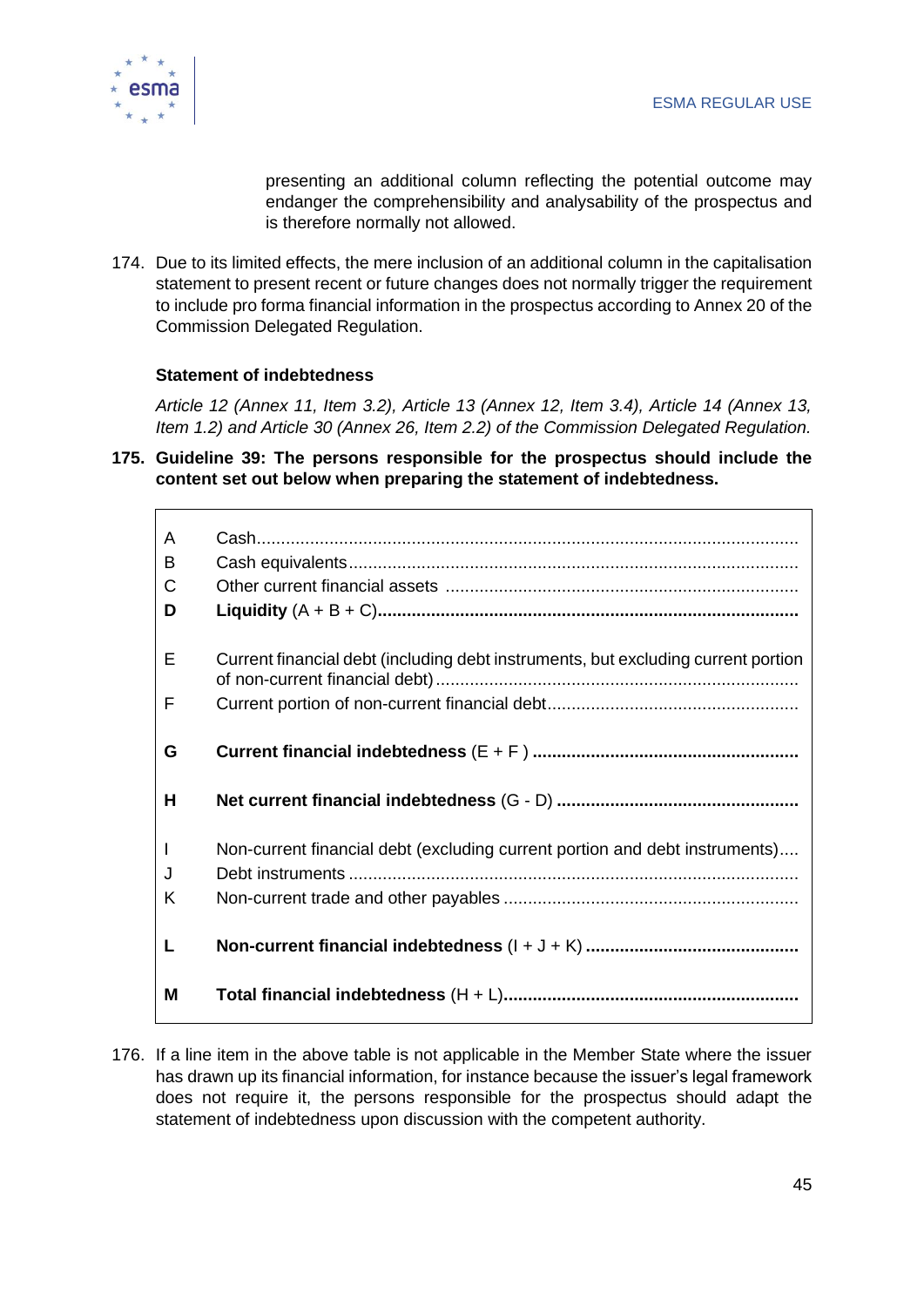

- 177. Where the issuer is required to prepare consolidated financial statements, the persons responsible for the prospectus should calculate indebtedness on a consolidated basis.
- 178. Where the issuer has *cash equivalents*, the persons responsible for the prospectus should provide detail on what they consist of. The persons responsible for the prospectus should disclose any restrictions on the availability of cash and cash equivalents.
- 179. *Other current financial assets* should cover financial assets (for example securities held for trading) that are not (i) cash, (ii) cash equivalent or (iii) derivatives used for hedging purposes.
- 180. *Financial debt* should cover debt which is remunerated (i.e. interest-bearing debt) which comprises, amongst others, financial liabilities related to short- and / or long-term leases. The persons responsible for the prospectus should clarify in a paragraph after the indebtedness statement whether *financial debt* includes any liabilities related to leases, and when it does, they should provide the amount of short- and / or long-term lease liabilities.
- 181. *Current financial debt* should include debt instruments which are redeemable within the coming 12 months.
- 182. *Current portion of non-current financial debt* means the portion of the non-current financial debt which is to be repaid within 12 months of the date of approval of the prospectus.
- 183. *Non-current trade and other payables* should include non-remunerated debt for which there is a significant financing component, either implicitly or explicitly, for example debt to *suppliers beyond a period of 12 months.* Any non-interest bearing loans should also be included in this line item.
- 184. When assessing whether non-current trade payables have a significant financing component, the persons responsible for the prospectus should consider (by analogy) the guidance provided in paragraphs 59 to 62 of IFRS 15 *Revenue from Contracts with Customers* as endorsed by the EU.
- 185. Indirect and contingent indebtedness is intended to provide investors with an overview of any material indebtedness that is not reflected in the statement of indebtedness. As such, unless already included in the statement of indebtedness (because it is recognised in the financial statement as a financial liability), indirect and contingent indebtedness should not be included in the indebtedness statement itself, but as a narrative in a separate paragraph after the statement. The narrative should contain information on the amount of indirect and contingent indebtedness and analyse the nature of these items.
- 186. The persons responsible for the prospectus should consider any material obligation that has not been directly recognised by the issuer considered on a consolidated basis, but which the issuer may have to meet in certain circumstances, as indirect or contingent indebtedness. Furthermore, indirect indebtedness also includes the maximum total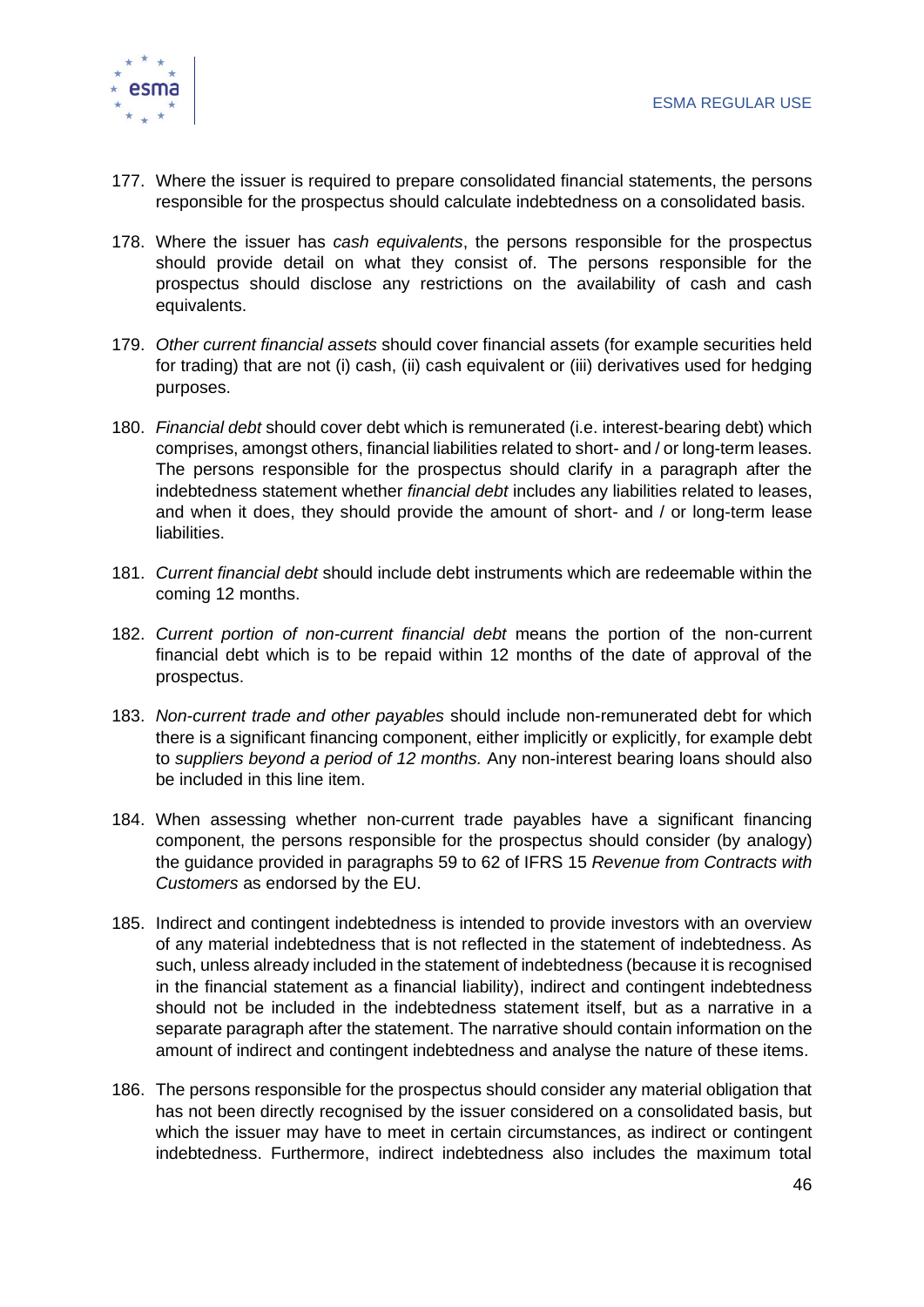

amount payable in relation to any obligation which has been incurred by the issuer, but which has yet to have its final amount assessed with certainty, irrespective of the likely actual amount payable under that obligation at any one moment in time. Examples of material indirect or contingent indebtedness include:

- (i) provisions recognised in the financial statements (such as provisions for pension liabilities or for onerous contracts);
- (ii) a guarantee to honour a bank loan to an entity which is not in the issuer's group, if this entity defaults on repayments on the loan;
- (iii) a firm commitment to acquire or to build an asset in the next 12 months. For example, the entity signed a contract on which it commits to acquire a tangible asset;
- (iv) break-up fees or any compensations that must be paid by the issuer in the following 12 months if the issuer expects to fail any contractual commitments;
- (v) lease commitments which are not recognised as liabilities in the issuer's financial statements and thus included in the statement of indebtedness;
- (vi) amounts related to reverse factoring to the extent that such amounts are not already included in the statement of indebtedness.
- 187. The examples above of what qualifies as indirect or contingent indebtedness is not exhaustive. The persons responsible for the prospectus should assess whether additional disclosure should be included in the prospectus relating to firm commitments that will result in material outflows from the issuer .
- 188. Credit institutions and insurance and reinsurance undertakings should adapt the table provided above to their business model by focusing on their prudential requirements. This does not mean that credit institutions and insurance and reinsurance undertakings are required to disclose prudential information which they are not already required to disclose according to Pillar 3 requirements.
- 189. The recommendations set out in paragraphs 171-174 of Guideline 38 apply *mutatis mutandis* to inclusion of an additional column in the indebtedness statement.

# <span id="page-47-0"></span>**V.10. Remuneration**

#### **Types of remuneration**

*Article 2 (Annex 1, Item 13.1) and Article 28 (Annex 24, Item 4.2.1) of the Commission Delegated Regulation. Please also note that when applying Annex 2 (Universal Registration Document) or Annex 5 (Depository Receipts) of the Commission Delegated Regulation, Article 2 (Annex 1, Item 13.1) is also relevant.*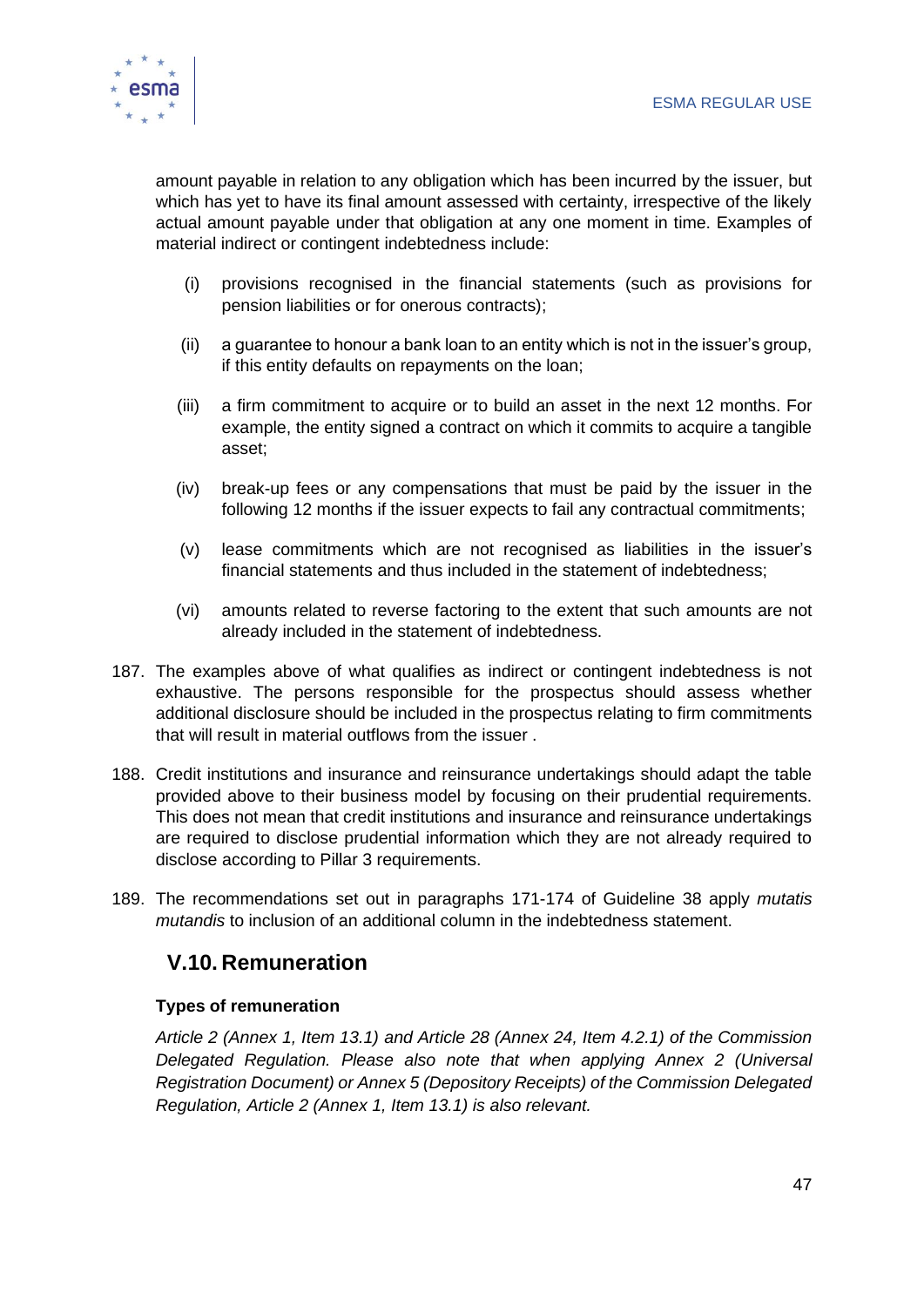

- **190. Guideline 40: The persons responsible for the prospectus should disclose in the prospectus whether the issuer paid any remuneration pursuant to a bonus or profit-sharing plan, via share-based payments or any other benefit in kind.**
- 191. Where remuneration has been provided pursuant to a bonus or profit-sharing plan, the persons responsible for the prospectus should provide a description of the plan and the basis upon which any persons participated in the plan. For the purpose of this Guideline a plan includes any type of arrangement for remuneration, even if the terms of the plan are not contained in a formal document.
- 192. Where remuneration has been provided using share-based payments (e.g. stock options, phantom shares, share warrants, share appreciation rights) the persons responsible for the prospectus should provide details concerning:
	- (i) the total amount of securities covered;
	- (ii) the exercise price;
	- (iii) the consideration for which the share-based payments were or will be created (if any);
	- (iv) the period during which they can be exercised; and
	- (v) the date on which they expire.
- 193. If any other benefits in kind were granted, such as medical healthcare or transportation, the persons responsible for the prospectus should provide details in this regard. In the case of non-cash benefits, the total estimated value should be mentioned.
- 194. Where available, the persons responsible for the prospectus may include or cross-refer to the remuneration report, as required by the Shareholder Rights Directive, in the prospectus.

# <span id="page-48-0"></span>**V.11. Related party transactions**

#### **Issuers not applying IAS 24**

*Article 2 (Annex 1, Item 17.1), Article 4 (Annex 3, Item 10.1) and Article 28 (Annex 24, Item 6.4.1) of the Commission Delegated Regulation.*

**195. Guideline 41: If the issuer does not apply IAS 24 and has entered into related party transactions during (i) the period covered by the historical financial information which is included in the prospectus and (ii) the period up to the date of the registration document, the persons responsible for the prospectus should**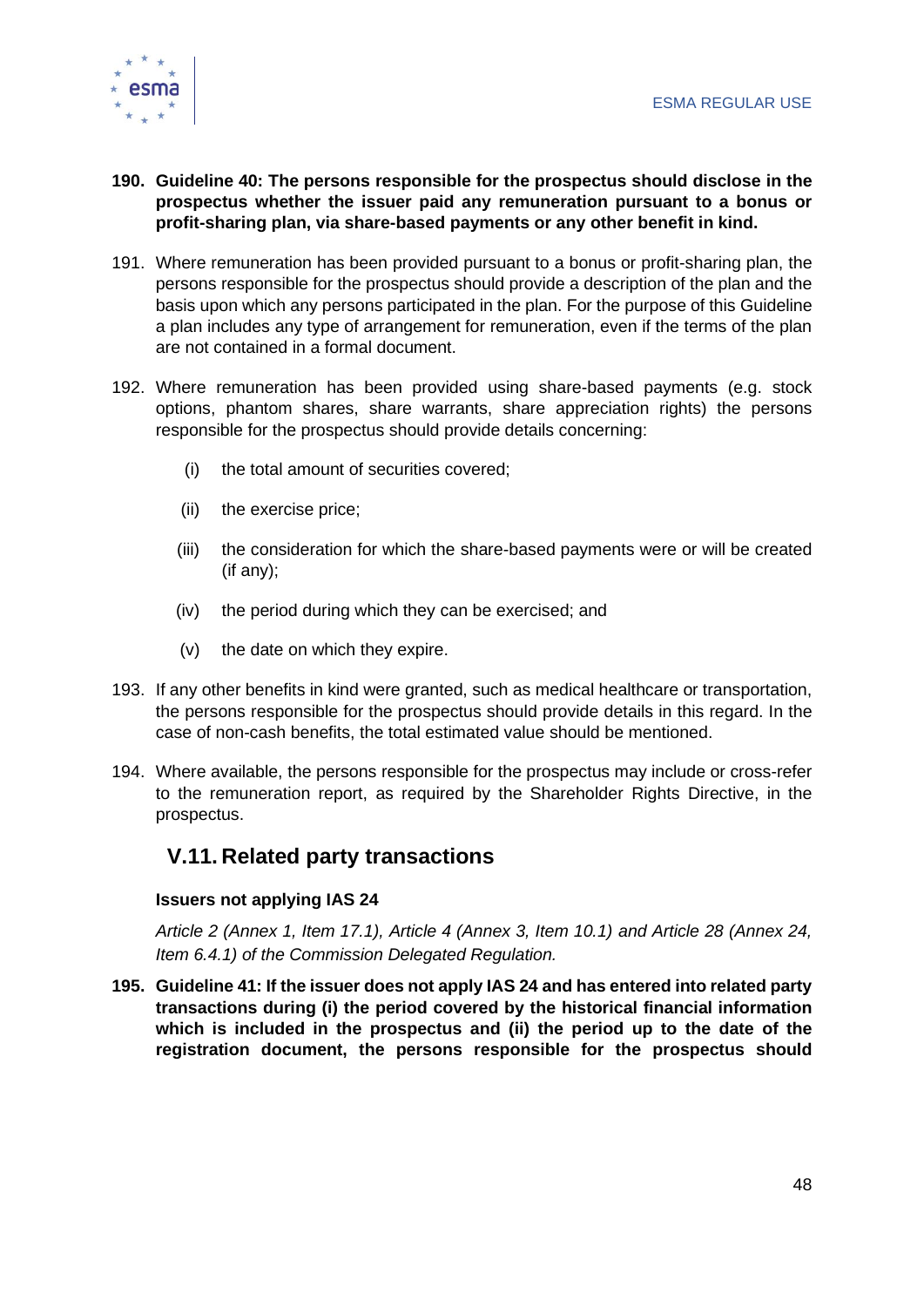

**provide information on the nature and extent of any such transactions which are material to the issuer - either as a single transaction or in their entirety.<sup>33</sup>**

- **196. Where a registration document is prepared for a secondary issuance of equity securities, the same information as set out above should be provided. For secondary issuances of equity securities, the period concerned is from the date of the last financial statements.<sup>34</sup>**
- **197. In both cases the disclosure should include, but not be limited to, the amount or the percentage to which related party transactions form part of the turnover of the issuer and the amount or the percentage to which related party transactions form part of the assets and liabilities of the issuer.**
- 198. A related party transaction has the same meaning as in IAS 24. If an issuer does not apply IAS 24, it should consult IAS 24 to understand the meaning of a related party transaction.
- 199. For issuers who use an equivalent third country accounting framework to IAS / IFRS,<sup>35</sup> if their accounting framework provides details on related party transactions, they should consult the definition of related party transactions therein. The use of this equivalent accounting standard to IAS 24 should be sufficient.
- 200. Where relevant, an issuer should state if it has followed the approval process for related party transactions and should provide disclosure as per Article 9(c) of the Shareholder Rights Directive.

### <span id="page-49-0"></span>**V.12. Acquisition rights and undertakings to increase capital**

#### **Acquisition rights and undertakings to increase capital**

*Article 2 (Annex 1, Item 19.1.5), Article 4 (Annex 3, Item 12.1.2) and Article 28 (Annex 24, Item 6.5.6) of the Commission Delegated Regulation.*

- **201. Guideline 42: If there is either authorised but unissued capital or an undertaking to increase the capital of the issuer, the persons responsible for the prospectus should provide the following information in the prospectus:** 
	- **(i) the amount of all outstanding securities giving access to share capital and the amount of the authorised capital / capital increase and, where appropriate, the duration of the authorisation;**

<sup>33</sup> For a registration document concerning equity securities or an EU Growth registration document concerning equity securities, the Annex Item refers to "*the period covered by the historical financial information included in the prospectus*" and "*the period up to the date of the registration document*".

<sup>34</sup> In the case of a registration document for a secondary issuance of equity securities, the Annex Item refers to the period "*since the date of the last financial statements*".

<sup>35</sup> Where equivalence has been granted in accordance with the Commission Decision 2008/961/EC and any amendments thereto.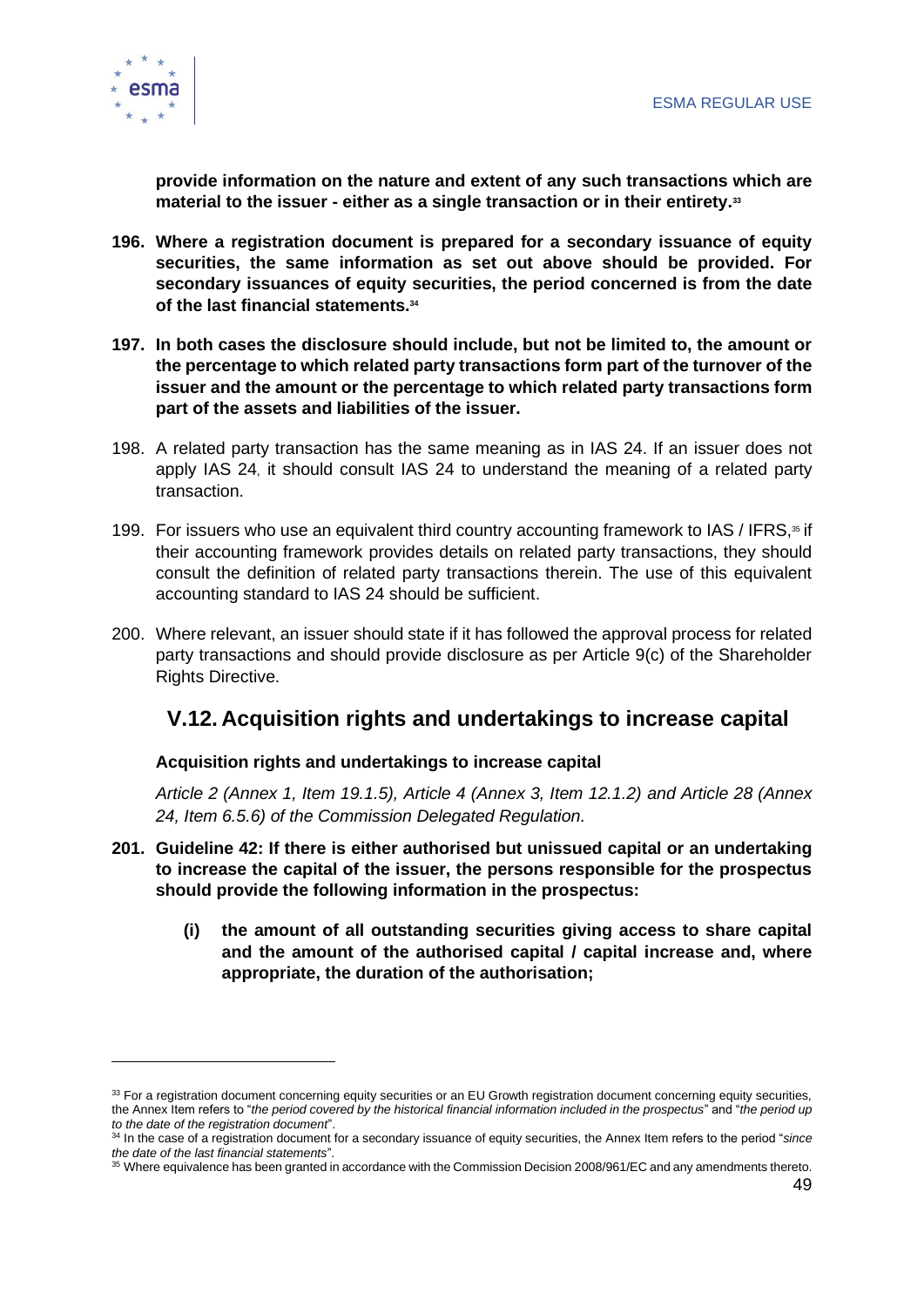

- **(ii) the categories of persons having preferential subscription rights for the additional portions of capital; and**
- **(iii) the terms, arrangements and procedures for the share issue corresponding to those portions.**
- 202. The following are examples of where there could be authorised but unissued capital or an undertaking to increase the capital: warrants, convertible bonds or other outstanding equity-linked securities, or subscription rights granted.

# <span id="page-50-0"></span>**V.13. Options agreements**

#### **Compiling information on options agreements**

*Article 2 (Annex 1, Item 19.1 and 19.1.6) and Article 28 (Annex 24, Item 6.5.1 and 6.5.7) of the Commission Delegated Regulation.*

- **203. Guideline 43: Where any entity of the issuer's group has capital which is under option, or which is agreed conditionally or unconditionally to be put under option, the persons responsible for the prospectus should include the following information:**
	- **(i) title and amount of the securities covered by the options;**
	- **(ii) the exercise price;**
	- **(iii) the consideration for which the options were / will be created;**
	- **(iv) the period during which the options can be exercised and the expiry date; and**
	- **(v) the potential dilution connected to the exercise of the options, unless the effect is immaterial.<sup>36</sup>**
- 204. Where options have been granted, or have been agreed to be granted, to all the holders of shares or non-equity securities or of any class thereof, or to employees under an employee share scheme, the persons responsible for the prospectus may:
	- i. disclose that fact in the prospectus without giving the names of the persons to whom the options relate; and
	- ii. provide a range of exercise prices, exercise periods and expiry dates.

<sup>36</sup> Materiality in this context should be assessed by reference to Article 6 of the Prospectus Regulation. Furthermore, persons responsible for the prospectus should consider reporting standards such as IAS 33 (or similar requirements in the applicable accounting framework) as an aid when complying with this guideline.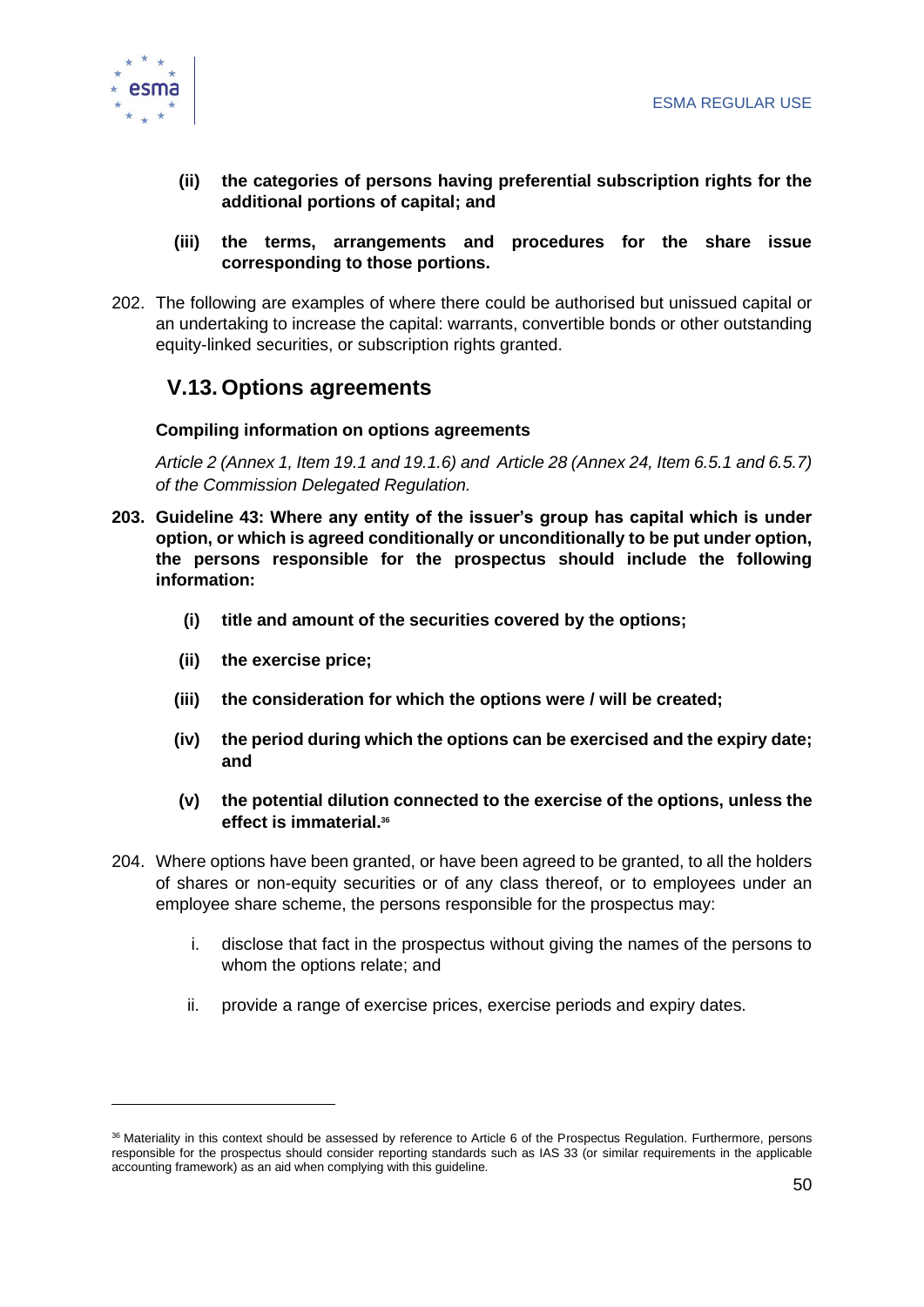

# <span id="page-51-0"></span>**V.14. History of share capital**

#### **Changes related to share capital**

*Article 2 (Annex 1, Items 19.1 and 19.1.7) of the Commission Delegated Regulation.* 

- **205. Guideline 44: For the period covered by historical financial information included in the prospectus, the persons responsible for the prospectus should provide the following information:**
	- **(i) changes related to issued share capital; and**
	- **(ii) the price of the shares and other material details relating to the shares**.
- 206. Changes related to issued share capital: This should include information on the events which have changed the amount of issued share capital, and the number and classes of shares of which it is composed should be described. Additionally, there should be a description of changes in voting rights attached to the various classes of shares during that time.
- 207. Price of the shares and other material details relating to the shares: Price relates to the price of shares which have been issued, whereas material details could be information on consideration where this is other than in cash (e.g. information regarding discounts, special terms or instalment payments).
- 208. Where there is a reduction of the amount of share capital, for instance due to share repurchases or share cancellations, the persons responsible for the prospectus should disclose the reasons for such a reduction and the ratio of capital reduction.

### <span id="page-51-1"></span>**V.15. Description of the rights attaching to the issuer's shares**

#### **Rights attached to the issuer's shares**

*Article 2 (Annex 1, Item 19.2 and Item 19.2.2) of the Commission Delegated Regulation.* 

- **209. Guideline 45: The persons responsible for the prospectus should, where relevant, provide a description of at least the following:**
	- **(i) dividend rights, including the time limit after which dividend entitlement lapses and an indication of the party in whose favour this entitlement operates;**
	- **(ii) voting rights;**
	- **(iii) rights to a share in the issuer's profit;**
	- **(iv) rights to a share in any surplus in the event of liquidation;**
	- **(v) redemption provisions;**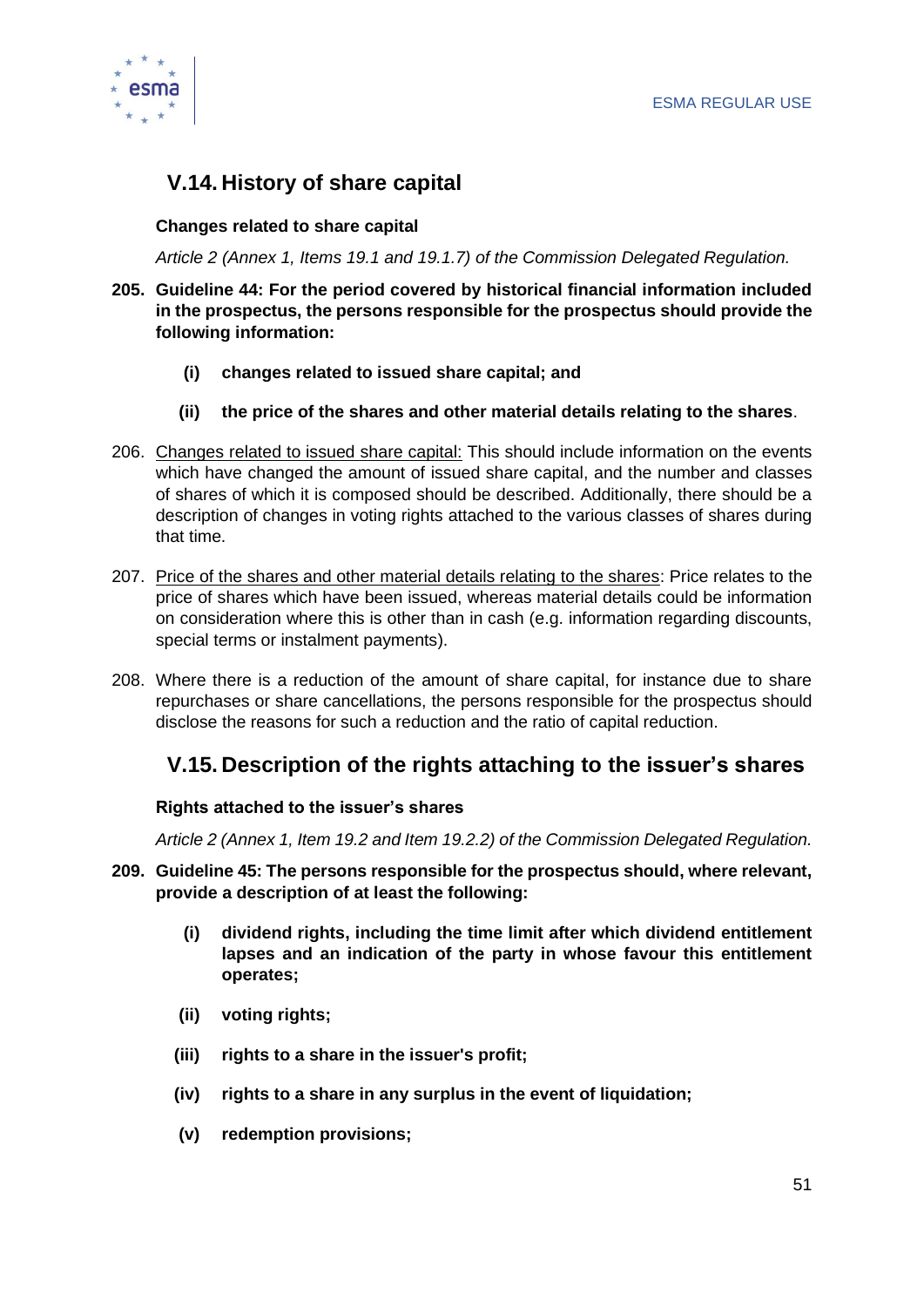

- **(vi) reserves or sinking fund provisions;**
- **(vii) liability to further capital calls by the issuer; and**
- **(viii) any provisions discriminating against, or favouring, existing or prospective holders of such securities, as a result of the shareholder owning a substantial number of shares.**

### <span id="page-52-0"></span>**V.16. Statements by experts**

#### **Material interest**

*Article 2 (Annex 1, Item 1.3(d), Article 4 (Annex 3, Item 1.3(d), Article 7 (Annex 6, Item 1.3(d), Article 8 (Annex 7, Item 1.3(d), Article 9 (Annex 8, Item 1.3(d), Article 10 (Annex 9, Item 1.3(d), Article 11 (Annex 10, Item 1.3(d), Article 12 (Annex 11, Item 1.3(d), Article 13 (Annex 12, Item 1.3(d), Article 15 (Annex 14, Item 1.3(d), Article 16 (Annex 15, Item 1.3(d), Article 17 (Annex 16, Item 1.3(d), Article 28 (Annex 24, Item 1.3(d), Article 29 (Annex 25, Item 1.3(d), Article 30 (Annex 26, Item 1.3(d) and Article 31 (Annex 27, Item 1.3(d) of the Commission Delegated Regulation.* 

- **210. Guideline 46: Where a statement or report is included in the registration document or securities note and is attributed to an expert, the persons responsible for the prospectus should determine whether that expert has a material interest in the issuer by considering the following factors:** 
	- **(i) ownership of securities;**
	- **(ii) former employment or compensation;**
	- **(iii) membership; and**
	- **(iv) connections to financial intermediaries involved in the offering or listing of the securities.**
- **211. If one or more of these criteria are fulfilled, the persons responsible for the prospectus should consider if this will result in a material interest taking into account the type of securities being offered.**
- **212. The persons responsible for the prospectus should clarify in the prospectus that, to the best of their knowledge, these criteria (or, if any, other relevant criteria) have been taken into account in order to fully describe the material interest of the expert, if any.**
- 213. Ownership of securities: This should relate to securities issued by the issuer, or by any company belonging to the same group, or options to acquire or subscribe for securities of the issuer.
- 214. Former employment or compensation: This should relate to any previous employment with the issuer or any form of compensation previously received from the issuer.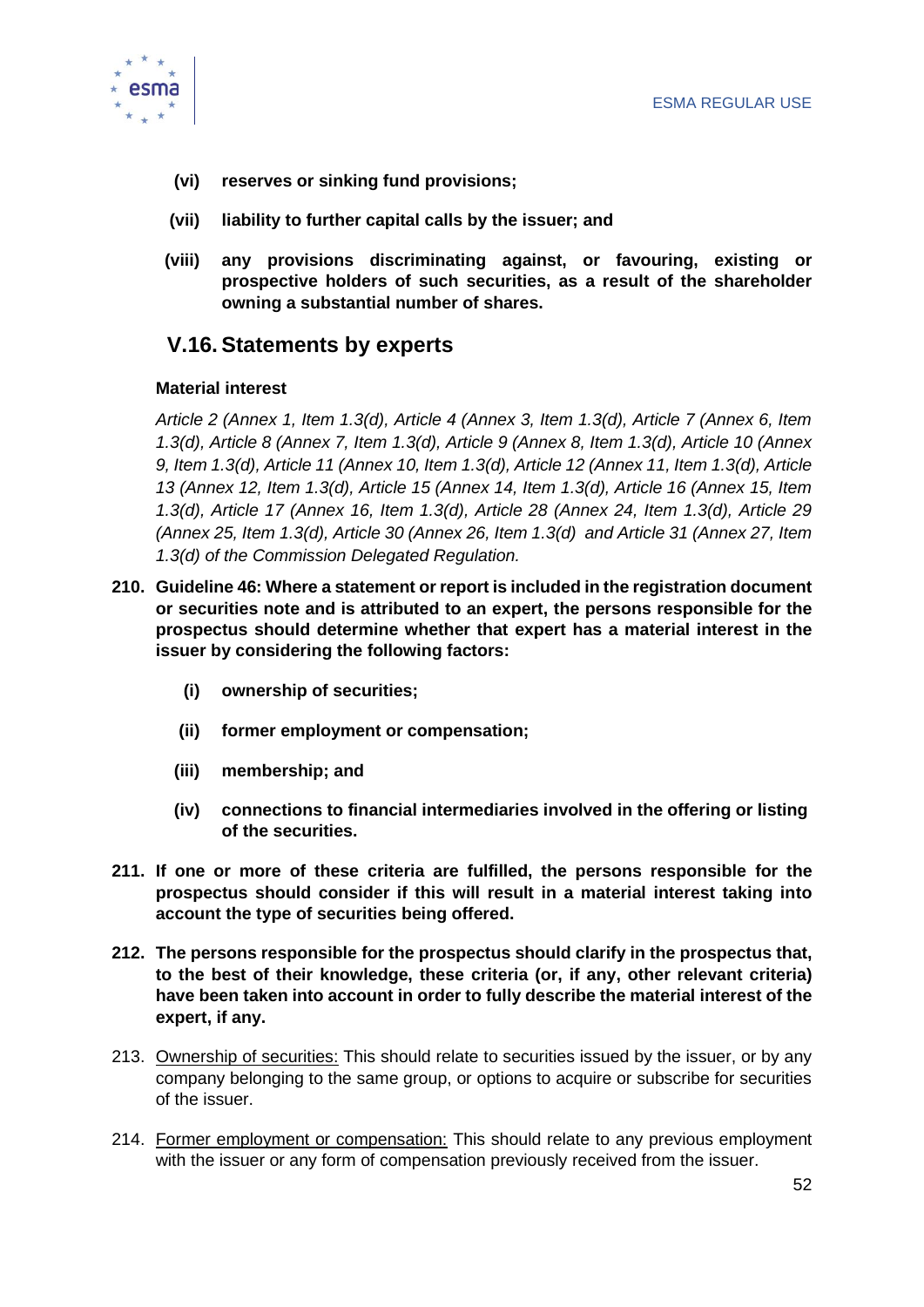

- 215. Membership: This should relate to any past or current membership in any of the issuer's bodies.
- 216. Connections to financial intermediaries involved in the offering or listing of the securities: This should relate to connections with any financial intermediaries involved in the offering or listing of the securities of the issuer.
- <span id="page-53-0"></span>217. An 'expert' may be a natural or legal person.

# **V.17. Information on holdings**

#### **Compiling information on holdings**

*Article 2 (Annex 1, Item 5.7.3) of the Commission Delegated Regulation.*

- **218. Guideline 47: The persons responsible for the prospectus should ensure that the information in the prospectus enables investors to evaluate the nature, extent and financial effects of holdings. For each joint venture, or undertaking, in which the issuer holds a proportion of the capital, which is likely to have a significant effect on the assessment of the issuer's assets, liabilities, financial position and / or profits and losses, the following information should be provided:** 
	- **(i) name, registered office, field of activity and, if available, an LEI;**
	- **(ii) proportion of capital – and voting power if different – held by the issuer;**
	- **(iii) reserves;**
	- **(iv) issued capital;**
	- **(v) net profit or loss for the last financial year;**
	- **(vi) value at which the issuer shows shares held in its accounts;**
	- **(vii) amount still to be paid on shares held;**
	- **(viii) amount of dividends received during the last financial year for shares held; and**
	- **(ix) amount of debt owed to the issuer by the joint venture or undertaking and amount of debt owed to the joint venture or undertaking by the issuer.**
- 219. If the issuer has provided the information required by this Guideline in its consolidated or separate financial statements (which are prepared either in accordance with IFRS, equivalent third country accounting standards or a Member State's national accounting standards) the disclosure requirements under this Guideline are complied with.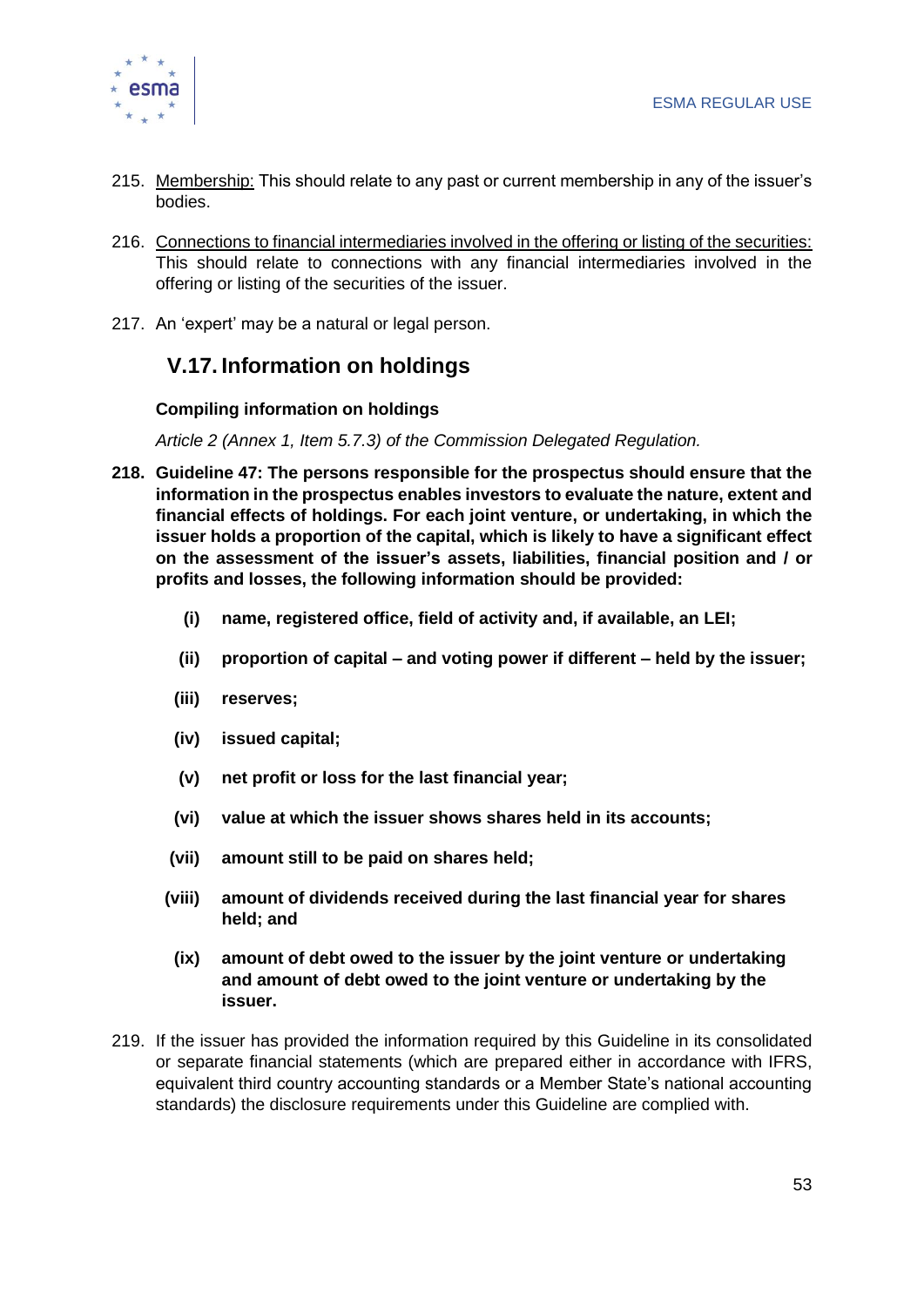

- 220. An undertaking, in which the issuer holds a proportion of the capital, which is likely to have a significant effect on the assessment of the issuer's assets, liabilities, financial position and/or profits and losses can be, for example, an associate (i.e. undertaking in which the issuer has a significant influence), an unconsolidated subsidiary (i.e. the issuer is an investment entity) or a holding in which the issuer holds less than 20% of capital accounted as a financial investment.
- 221. The persons responsible for the prospectus should consider that a joint venture or undertaking is likely to have a significant effect on the issuer's assessment of its own assets, liabilities, financial position and / or profits and losses in the following cases:
	- (i) the issuer has a direct or indirect holding in the joint venture or undertaking, and the book value (or purchase value in case of a recent acquisition whose book value is not yet reflected in the most recent historical financial information) of that holding represents at least 10% of the issuer's net assets, or the interest generates at least 10% of the issuer's net profit or loss at the end of the most recent reporting period; or
	- (ii) where the issuer is the parent of a group and the issuer has a direct or indirect holding in the joint venture or undertaking, and the book value of that holding represents at least 10% of the group's consolidated net assets, or the holding generates at least 10% of the group's consolidated net profit or loss.
- 222. In relation to holdings in which the issuer holds at least 10% of the capital points (i) and (ii) of paragraph 218 should be disclosed. Unless the omission of that information is unlikely to mislead investors in making an informed assessment of the assets, liabilities, financial position, profits and losses and prospects of the issuer or its group or of the rights attaching to the securities.
- 223. The persons responsible for the prospectus may omit points (iii) and (v) of paragraph 218 if the joint venture or undertaking does not publish its annual accounts.

### <span id="page-54-0"></span>**V.18. Interest of natural and legal persons involved in the issue / offer**

#### **Interests**

*Article 12 (Annex 11, Item 3.3), Article 13 (Annex 12, Item 3.1), Article 14 (Annex 13, Item 5.2), Article 15 (Annex 14, Item 3.1), Article 16 (Annex 15, Item 3.1), Article 17 (Annex 16, Item 3.1), Article 30 (Annex 26, Item 1.6) and Article 31 (Annex 27, Item 1.6) of the Commission Delegated Regulation.* 

**224. Guideline 48: For the disclosure of interests in the prospectus, the persons responsible for the prospectus should consider the parties involved in the issue or offer and the nature of their interests, and in particular any conflicts of interests.**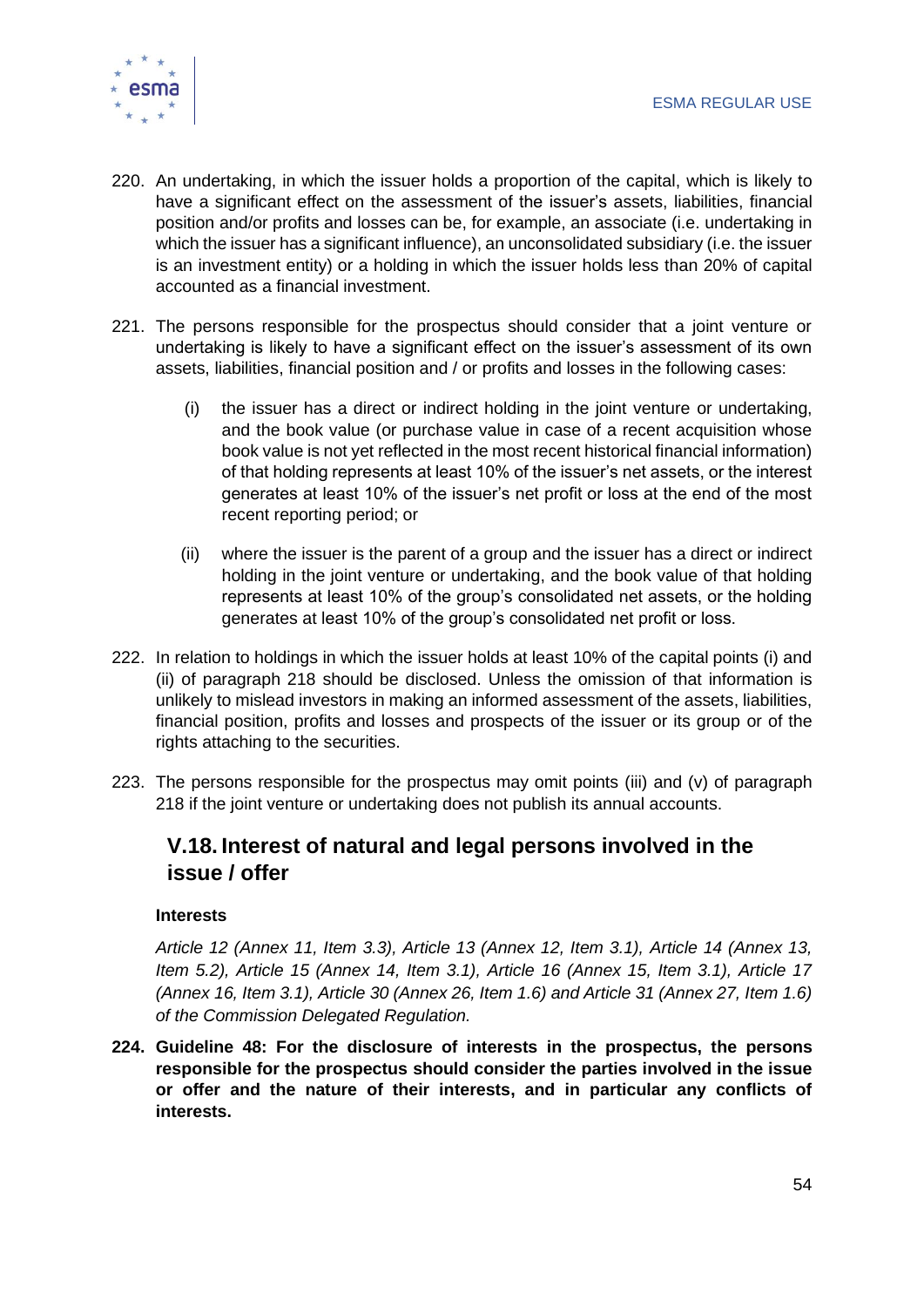

- 225. For example, when including disclosure on interests, the persons responsible for the prospectus should consider parties such as advisors, financial intermediaries and experts (even if no statement produced by an expert(s) is included in the prospectus).
- 226. When considering the nature of the interests, the persons responsible for the prospectus should consider whether the parties involved in the issue or offer hold equity securities of the issuer, or equity securities of any subsidiaries of the issuer, or have a direct or indirect economic interest that depends on the success of the issue, or have any understanding or arrangement with major shareholders of the issuer.

### <span id="page-55-0"></span>**V.19. Collective investment undertakings**

#### **Investment strategy**

*Article 5 (Annex 4, Item 1.1 (a) of the Commission Delegated Regulation.* 

- **227. Guideline 49: Where the persons responsible for the prospectus include a description of the investment strategy in the prospectus, they should provide information on the methodology to be employed in pursuing that strategy and indicate whether the investment manager intends to apply an active or a passive strategy.**
- 228. The information should specify, for example, whether the investment strategy will be focusing on growth opportunities or whether the intention is to target mature companies paying out regular dividends.

#### **Description of the assets**

*Article 5 (Annex 4, Item 1.1(c)) of the Commission Delegated Regulation.* 

- **229. Guideline 50: When the persons responsible for the prospectus include a description of the types of assets in which the collective investment undertaking may invest, they should provide at least the following information regarding the investment portfolio:** 
	- **(i) geographical areas of investment;**
	- **(ii) industry sectors;**
	- **(iii) market capitalisation;**
	- **(iv) credit ratings / investment grades; and**
	- **(v) whether the assets are admitted to trading on a regulated market.**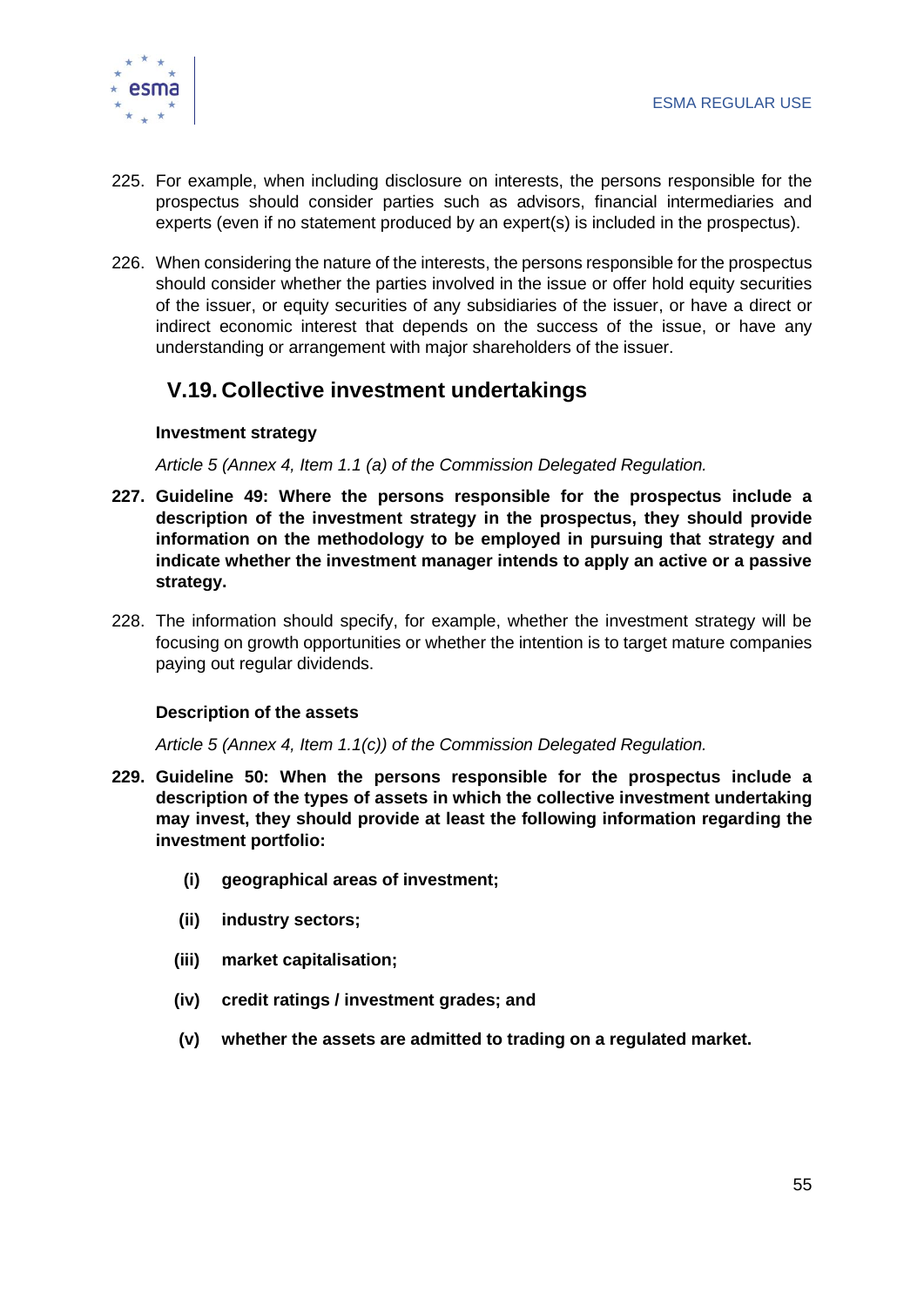

#### **Securities financing transactions (SFTs)**

*Article 5 (Annex 4, Item 2.8) of the Commission Delegated Regulation.* 

- **230. Guideline 51: When a collective investment undertaking uses SFTs and total return swaps, other than for the purposes of efficient portfolio management, the persons responsible for the prospectus should provide the following information in the prospectus:** 
	- **(i) general description;**
	- **(ii) the criteria used to select counterparties;**
	- **(iii) acceptable collateral;**
	- **(iv) risks; and**
	- **(v) custody and safe keeping.**
- 231. The above information items are aligned with information requirements in the Annex (Section B) to the SFT Regulation. Accordingly, the terms 'securities financing transactions' and 'total return swap' should be understood to have the meanings set out in Articles 3(11) and 3(18) of that Regulation.
- 232. General description: This should provide a general description of the SFTs and total return swaps, including the rationale for their use. For each type of SFT and total return swap, this information should cover:
	- (i) the types of assets that can be subject to them; and
	- (ii) the maximum proportion of assets under management that can be subject to them, and the expected proportion of assets under management that will be subject to each of them.
- 233. Criteria used to select counterparties: This should include information on the criteria applied by the issuer to select counterparties, including legal status, country of origin and minimum credit rating.
- 234. Acceptable collateral: This information should cover asset types, issuer, maturity, liquidity as well as the collateral diversification and correlation policies.
- 235. Risks: This should comprise of a description of the risks linked to SFTs and total return swaps as well as risks linked to collateral management and, where applicable, arising from its reuse. The disclosure may relate to operational, liquidity, counterparty, custody and / or legal risks.
- 236. Custody and safe keeping: This should include a specification of how assets subject to SFTs and total return swaps and collateral received are safe-kept (e.g. with a fund custodian).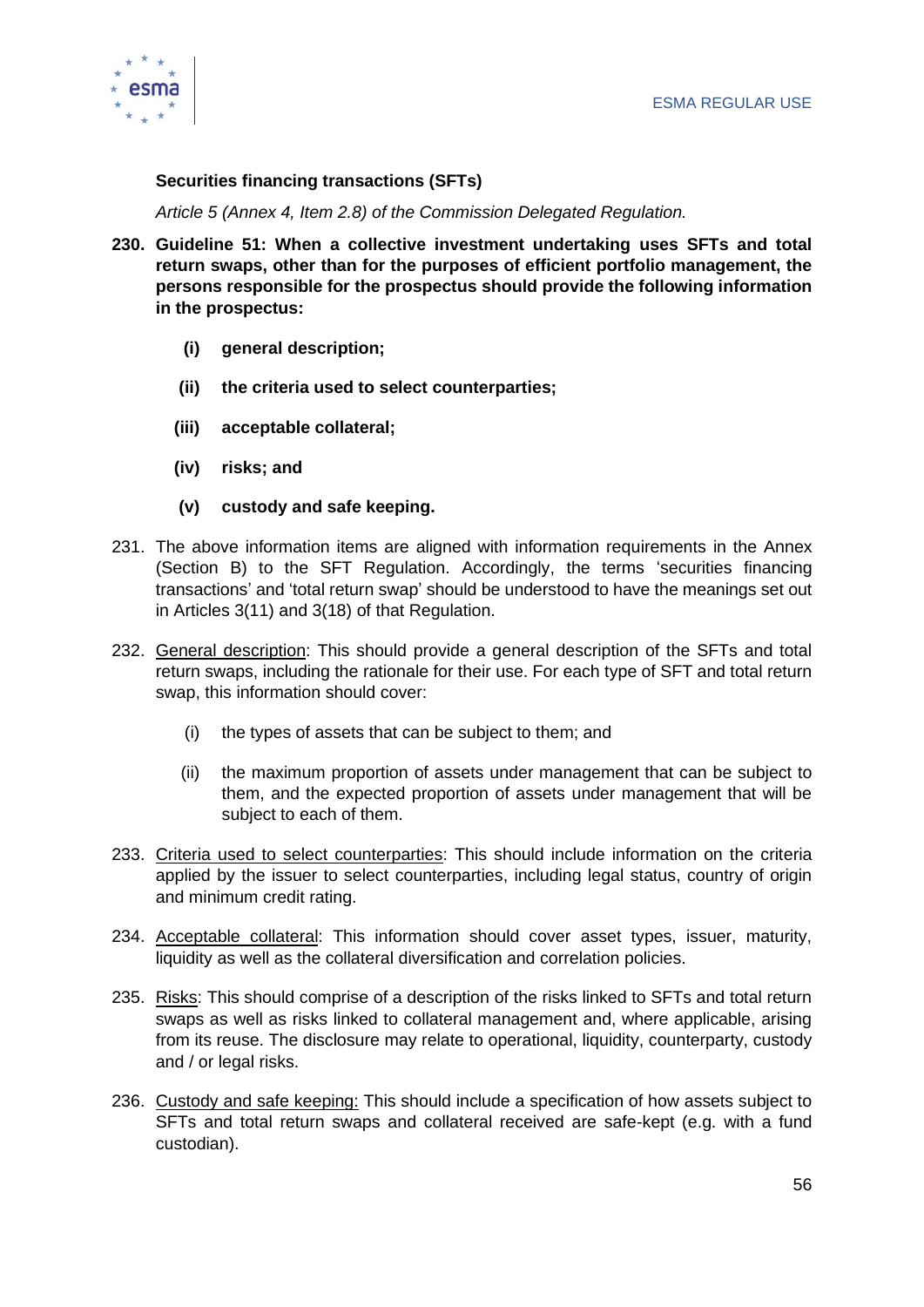

#### **Broadly based index**

*Article 5 (Annex 4, Item 2.10) of the Commission Delegated Regulation.*

- **237. Guideline 52: The persons responsible for the prospectus should consider a broadly based and recognised published index as one which possesses the following characteristics:** 
	- **(i) adequately diversified and representative of the market it refers to;**
	- **(ii) calculated with sufficient frequency to ensure appropriate and timely pricing and information on the constituents of the index;**
	- **(iii) published widely to ensure its dissemination to the relevant user / investor base; and**
	- **(iv) compiled and calculated by a party independent of the collective investment undertaking and available for purposes other than the calculation of the return of the collective investment undertaking.**

#### **Fees**

*Article 5 (Annex 4, Item 3.2) of the Commission Delegated Regulation.*

- **238. Guideline 53: When referring to fees, in addition to fees paid to service providers the persons responsible for the prospectus should consider the following nonexhaustive items:** 
	- **(i) subscription fees;**
	- **(ii) redemption fees;**
	- **(iii) distribution fees;**
	- **(iv) placement fees;**
	- **(v) variable management fees;**
	- **(vi) fees associated with changes in the composition of the portfolio:** 
		- **(1) transaction fees;**
		- **(2) brokerage service fees;**
		- **(3) advertising fees; and**
		- **(4) compliance and reporting fees.**
- 239. Subscription fees and redemption fees: These items relate to both fees that are guaranteed by the collective investments undertaking or negotiable.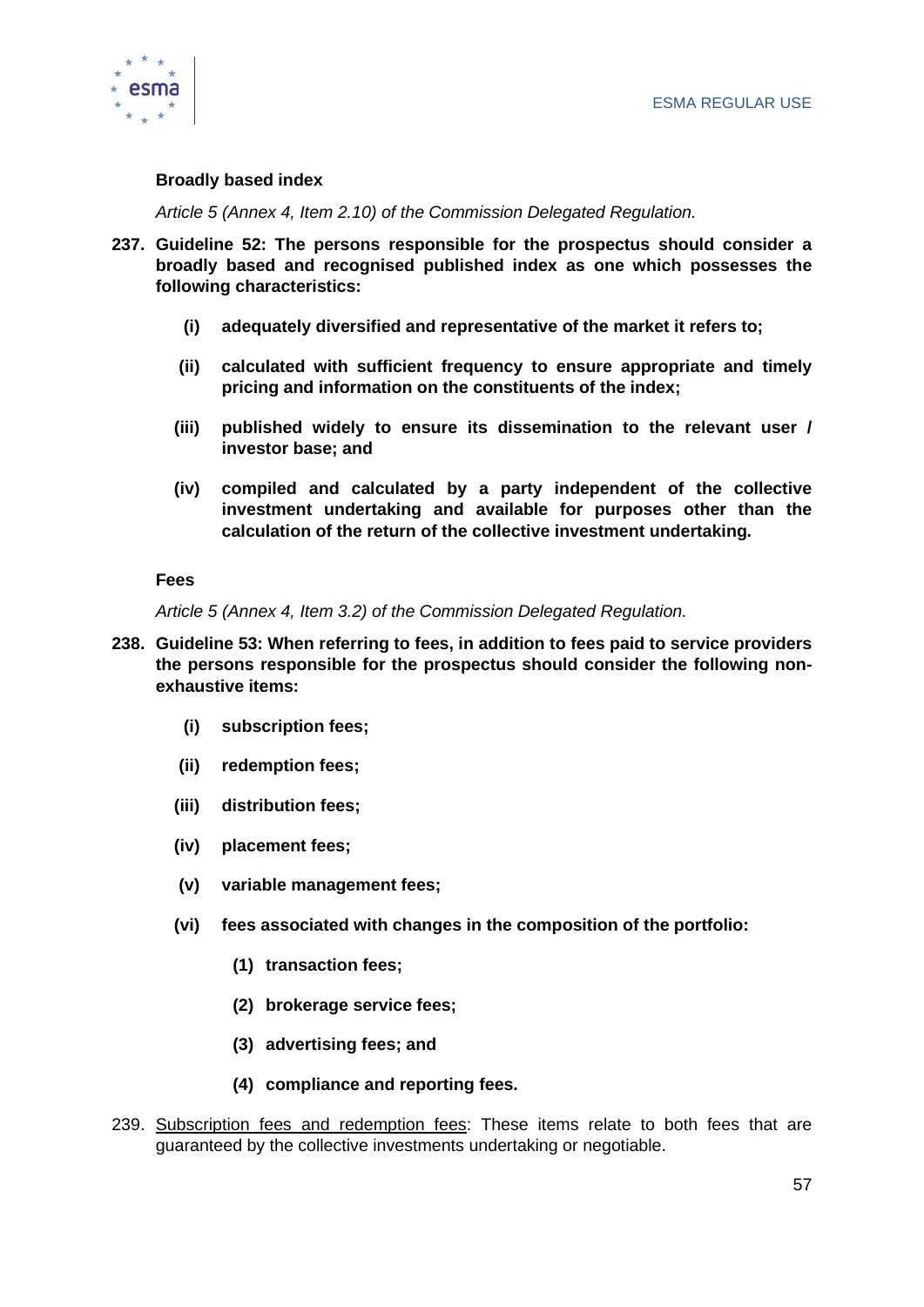

- 240. Variable management fees: These items could for example relate to performance fees.
- 241. Fees associated with changes in the composition of the portfolio: These are fees which may seem immaterial individually but can be material when grouped together.

#### **Regulatory status of the investment manager**

*Article 5 (Annex 4, Item 4.1) of the Commission Delegated Regulation.* 

- **242. Guideline 54: When providing a description of the investment manager's regulatory status, the persons responsible for the prospectus should provide the name of the regulatory authority by which the investment manager is regulated or, if the investment manager is not regulated, a negative statement.**
- 243. The reference to the regulatory authority should not create the impression that the investment is in any way endorsed, approved or guaranteed by such authority.

#### **Experience of the investment manager**

*Article 5 (Annex 4, Item 4.1) of the Commission Delegated Regulation.* 

- **244. Guideline 55: When providing a description of the investment manager's experience, the persons responsible for the prospectus should provide the following information in the prospectus:** 
	- **(i) an indication of the number of funds (including sub-funds) which the investment manager is managing under delegation;**
	- **(ii) the relevance of the investment manager's experience to the investment objective of the collective investment undertaking; and**
	- **(iii) if material to investors' assessment of the investment manager, the experience of the specific personnel who will be involved in the investment management of the collective investment undertaking.**

#### **Description of the entity responsible for advice**

*Article 5 (Annex 4, Item 4.2) of the Commission Delegated Regulation.* 

- **245. Guideline 56: When providing a brief description of the entity providing investment advice, the persons responsible for the prospectus should include the following information in the prospectus:**
	- **(i) address;**
	- **(ii) country of incorporation;**
	- **(iii) legal form;**
	- **(iv) regulatory status;**